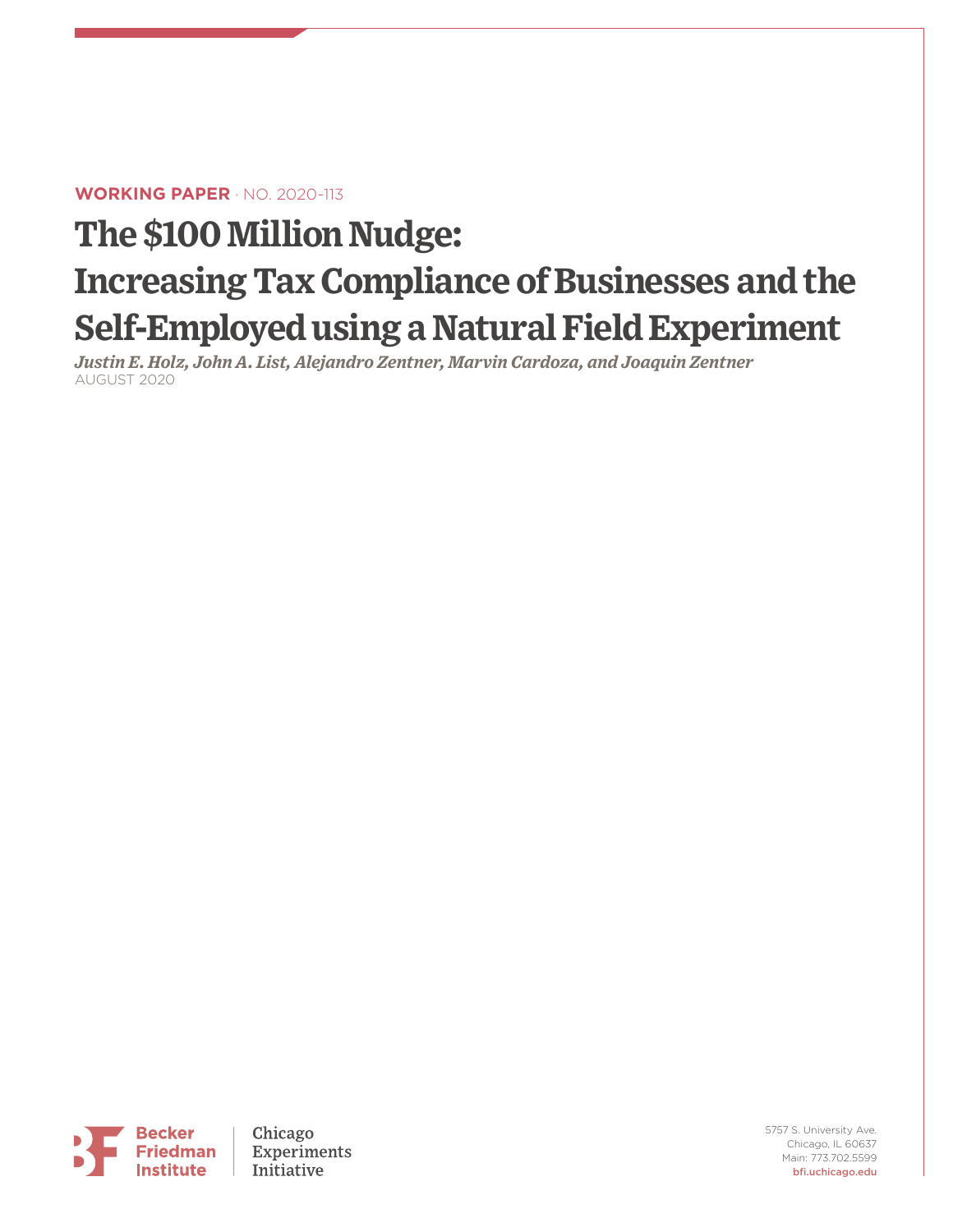The \$100 Million Nudge: Increasing Tax Compliance of Businesses and the Self-Employed using a Natural Field Experiment Justin E. Holz, John A. List, Alejandro Zentner, Marvin Cardoza, and Joaquin Zentner August 2020 JEL No. C93,H2,H26

#### **ABSTRACT**

This paper uses a natural field experiment to examine the effectiveness of specific nudges on tax compliance amongst firms and the self-employed in the Dominican Republic. In collaboration with the Dominican Republic's tax authority, we designed messages for more than 28,000 selfemployed workers and over 56,000 firms. Leveraging administrative tax data, we find evidence that our nudges (increasing the salience of prison sentences or public disclosure of tax evaders) have large effects on increasing tax compliance, primarily working through the channel of decreasing claimed tax exemptions. Interestingly, we find that firms are more impacted than the self-employed, and that firm size is critically linked to nudge effectiveness: larger firms are considerably more influenced by nudges than smaller firms. We find this latter result noteworthy given the paucity of evidence showing significant behavioral impacts of nudges amongst the largest players in a market. Overall, our messages increased tax revenue by \$193 million (roughly 0.23% of the Dominican Republic's GDP in 2018), with over \$100 million constituting income that the government would not have received without our field experimental nudges.

Justin E. Holz Harris School of Public Policy University of Chicago Chicago, IL 60637 justinholz@uchicago.edu

John A. List Department of Economics University of Chicago 1126 East 59th Chicago, IL 60637 and NBER jlist@uchicago.edu

Alejandro Zentner Naveen Jindal School of Management University of Texas at Dallas 800 W Campbell Rd. Richardson, TX 75080 azentner@utdallas.edu

Marvin Cardoza Direccion General de Impuestos Internos Av. México #48 Gascue Santo Domingo 10204 Dominican Republic mcardoza@dgii.gov.do

Joaquin Zentner Inter-American Development Bank joaquinz@iadb.org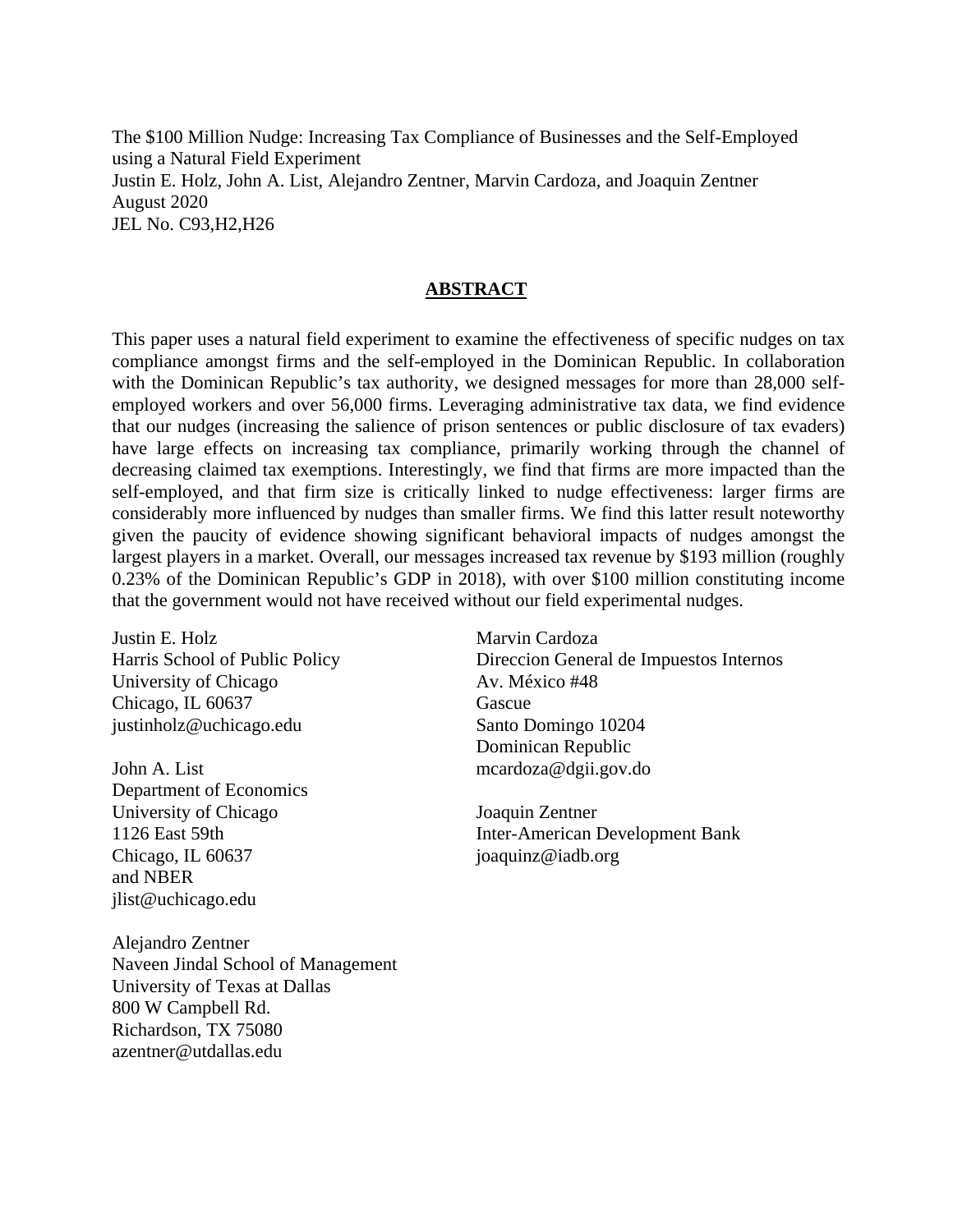## **1. Introduction**

Encouraging tax compliance has been central to governments at least since the ancient states of Persia, Greece, Egypt, and Rome began collecting taxes. Over the years, tax collectors as far removed as the Ottomans to the English, have developed clever schemes, such as "tax farming," whereby the government awarded the right to collect taxes to the highest bidder in competitive auctions. For their part, economists have long understood the essential role of financing the provision of public goods for economic growth, especially in developing economies [\(Smith,](#page-45-0) [1776;](#page-45-0) [Besley and Ghatak,](#page-40-0) [2010;](#page-40-0) [Besley and Persson,](#page-40-0) [2014\)](#page-40-0). Higher tax evasion rates in developing countries generally lead to governments raising substantially lower tax revenue as a share of GDP than higher-income countries [\(Besley and Persson,](#page-40-0) [2014\)](#page-40-0). As such, understanding the determinants of tax compliance is a primary objective for governments and policy makers [\(Slemrod,](#page-45-0) [2019\)](#page-45-0).

Within economics, tax evasion is understood through the model of [\(Alling](#page-40-0)[ham and Sandmo,](#page-40-0) [1972\)](#page-40-0), who adapted [\(Becker,](#page-40-0) [1968\)](#page-40-0) to the tax compliance context. In this model, taxpayers weigh the financial benefits of evading taxes with the financial penalties they face if their evasion is detected. Experimental studies varying the audit rates or financial penalties generally find effects that align with the model's predictions [\(Blumenthal et al.,](#page-40-0) [2001;](#page-40-0) [Slemrod et al.,](#page-45-0) [2001;](#page-45-0) [Hasseldine et al.,](#page-43-0) [2007;](#page-43-0) [Kleven et al.,](#page-43-0) [2011;](#page-43-0) [Hallsworth,](#page-42-0) [2014;](#page-42-0) [Harju et al.,](#page-42-0) [2014;](#page-42-0) [Slemrod,](#page-44-0) [2016\)](#page-44-0). However, [Alm et al.](#page-40-0) [\(1992\)](#page-40-0) point out that astronomical levels of risk aversion are necessary to justify the level of compliance observed in most nations and Bérgolo et al. [\(2017\)](#page-40-0) find evidence consistent with firms exhibiting probability neglect in feared situations.

In response to this criticism, a rich literature on tax morale has attempted to understand non-pecuniary motives for tax compliance [\(Luttmer and Sing-](#page-44-0)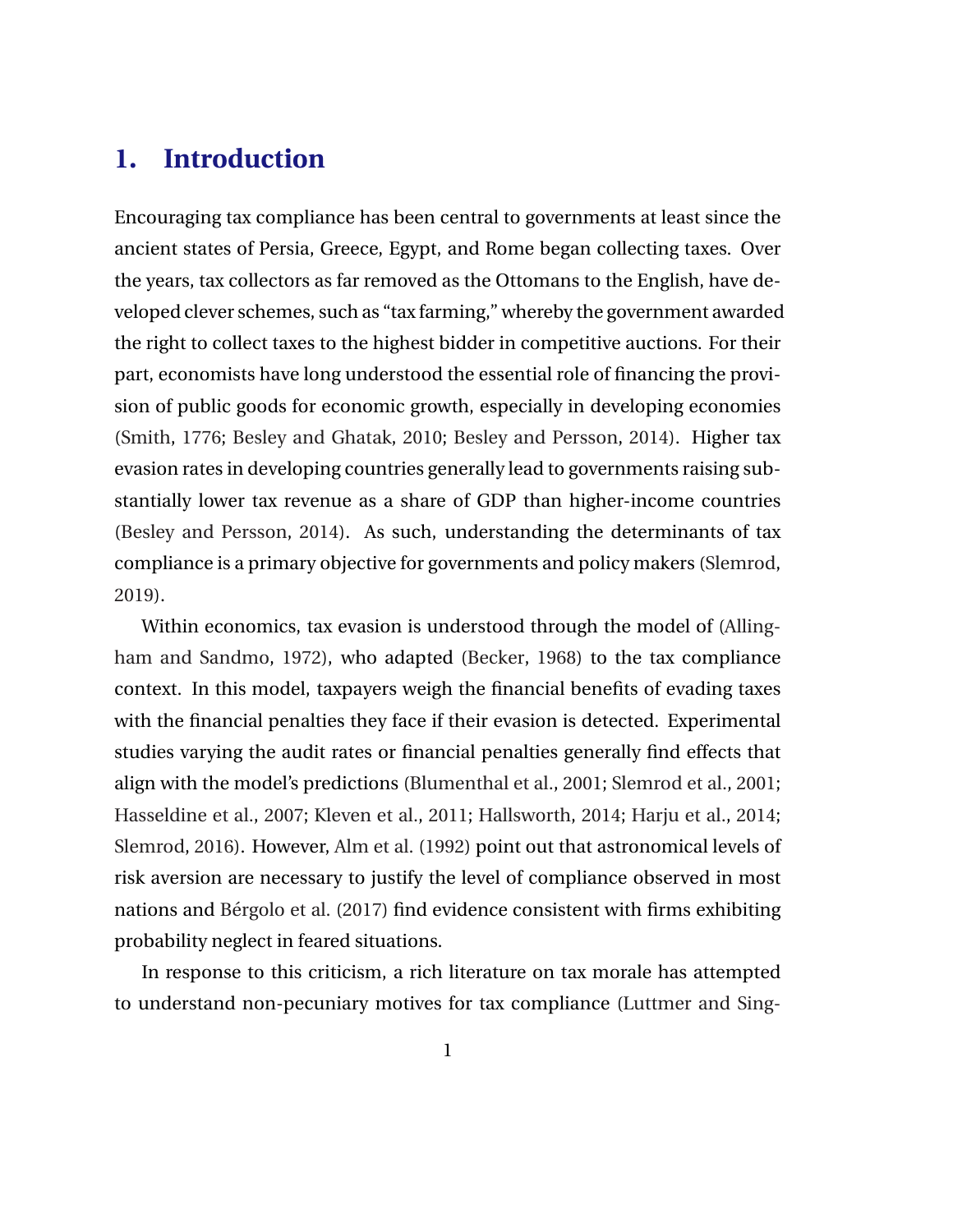[hal,](#page-44-0) [2014\)](#page-44-0). This literature typically focuses on sending potential tax payers messages that highlight the public goods provided by tax dollars [\(Bø et al.,](#page-41-0) [2015\)](#page-41-0); increase the salience of tax compliance norms [\(Hallsworth et al.,](#page-42-0) [2017\)](#page-42-0); change the framing of the message [\(Hallsworth et al.,](#page-42-0) [2015\)](#page-42-0), or appeal to the morality of the taxpayers [\(Torgler,](#page-45-0) [2004\)](#page-45-0). The effect of these messages on tax compliance is inferred from differences in taxes paid between treatment and control groups. Overall, the evidence on the existence of non-pecuniary benefits of tax compliance is mixed while nudges focusing on traditional or social deterrence tend to be more effective [\(Antinyan and Asatryan,](#page-40-0) [2019;](#page-40-0) [Slemrod,](#page-45-0) [2019;](#page-45-0) [Perez-Truglia](#page-44-0) [and Troiano,](#page-44-0) [2018;](#page-44-0) [Dwenger and Treber,](#page-42-0) [2018\)](#page-42-0).

Despite the abundance of evidence in favor of using deterrence messages, there are several important gaps in the literature. A key gap involves firm-level compliance. Given that in most countries the tax burden across large and small firms is typically quite disproportionate, a unique feature of our analysis is an exploration of nudge effectiveness across the distribution of firm sizes. In doing so, a natural comparison involves how nudges impact firms versus the selfemployed. To lend empirical insights into these areas, we partner with the internal revenue service in the Dominican Republic (IRSDR hereafter). We sent nearly 84,000 messages to self-employed individuals and firms who collectively paid about \$800 million in income taxes in FY2018.

In sum, we randomly allocated subjects into one of six groups. Our control group is a simple reminder message sent to taxpayers before the tax deadline. Before our partnership, this was standard practice for the IRSDR. To augment this baseline, we include two deterrence messages. One message increased the salience of potential prison penalties instituted under a new law while the other increased the salience of potential social punishments by emphasizing potential public disclosure of punishments. Then, we interact all 3 of the messages types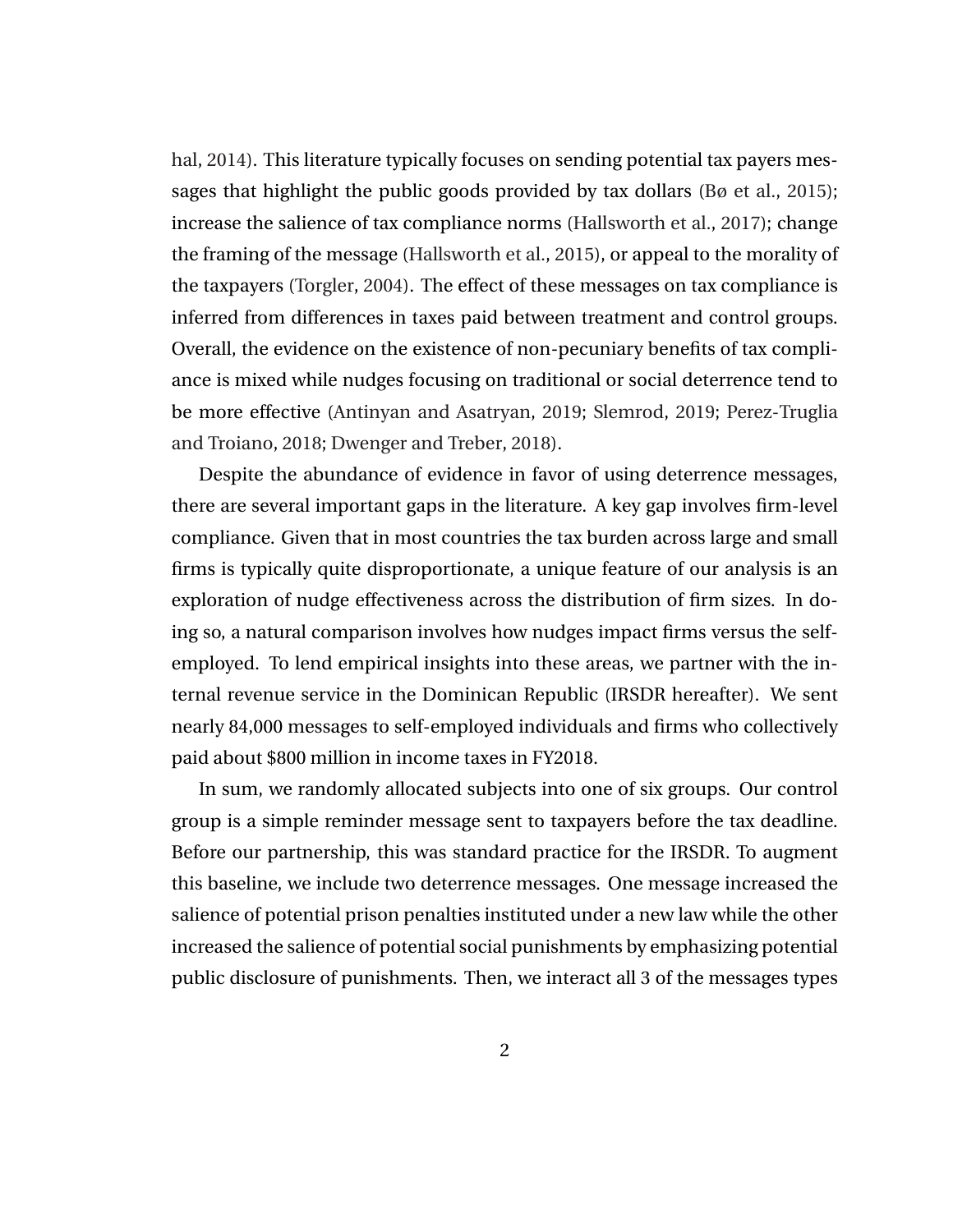with a reframing of tax mistakes as voluntary choices on the part of the taxpayer [\(Hallsworth et al.,](#page-42-0) [2015\)](#page-42-0). Using administrative tax data, our key outcome variable is the change in the taxes paid by subjects across the 6 experimental cells.

We report three main results. First, difference-in-differences estimates of the treatment effects suggest that both the threat of public disclosure and prison sentences substantially increase tax compliance. For firms, the public disclosure message increases the amount of taxes paid by an average of \$2,200 while the prison message increases taxes paid by \$5,300 (all monetary figures are measured in USD). These effects are primarily driven by declarations: firms that would have declared exempt levels of taxable income are nudged to report positive taxable income. Self-employed workers also increase taxes paid in response to the deterrence messages. However, the measured effects are smaller than for firms: both message types increase tax revenue from self-employed workers by roughly 12% relative to a simple reminder message. In contrast, the public disclosure and prison messages increase tax revenue from firms by 18% and 44%, respectively.

Second, the effects of commission framing depend greatly on the perceived underlying punishment and subject pool. When accompanying the control message alone, telling subjects that the IRSDR may view mistakes as an active choice has a negligible effect on tax compliance. Adding the commission message to the public disclosure treatment has a similar negligible effect. However, adding the commission frame to the prison message doubles its magnitude. In this case, firms in our sample increase tax compliance by roughly 100% while the treatment increases the tax compliance of self-employed workers by 21%. The sensitivity of the commission language treatment effect to the underlying punishment suggests a possible explanation for the disparate findings in [\(Hallsworth et](#page-42-0) [al.,](#page-42-0) [2015\)](#page-42-0), who find that commission framing doubles taxes paid, and [\(De Neve](#page-44-0)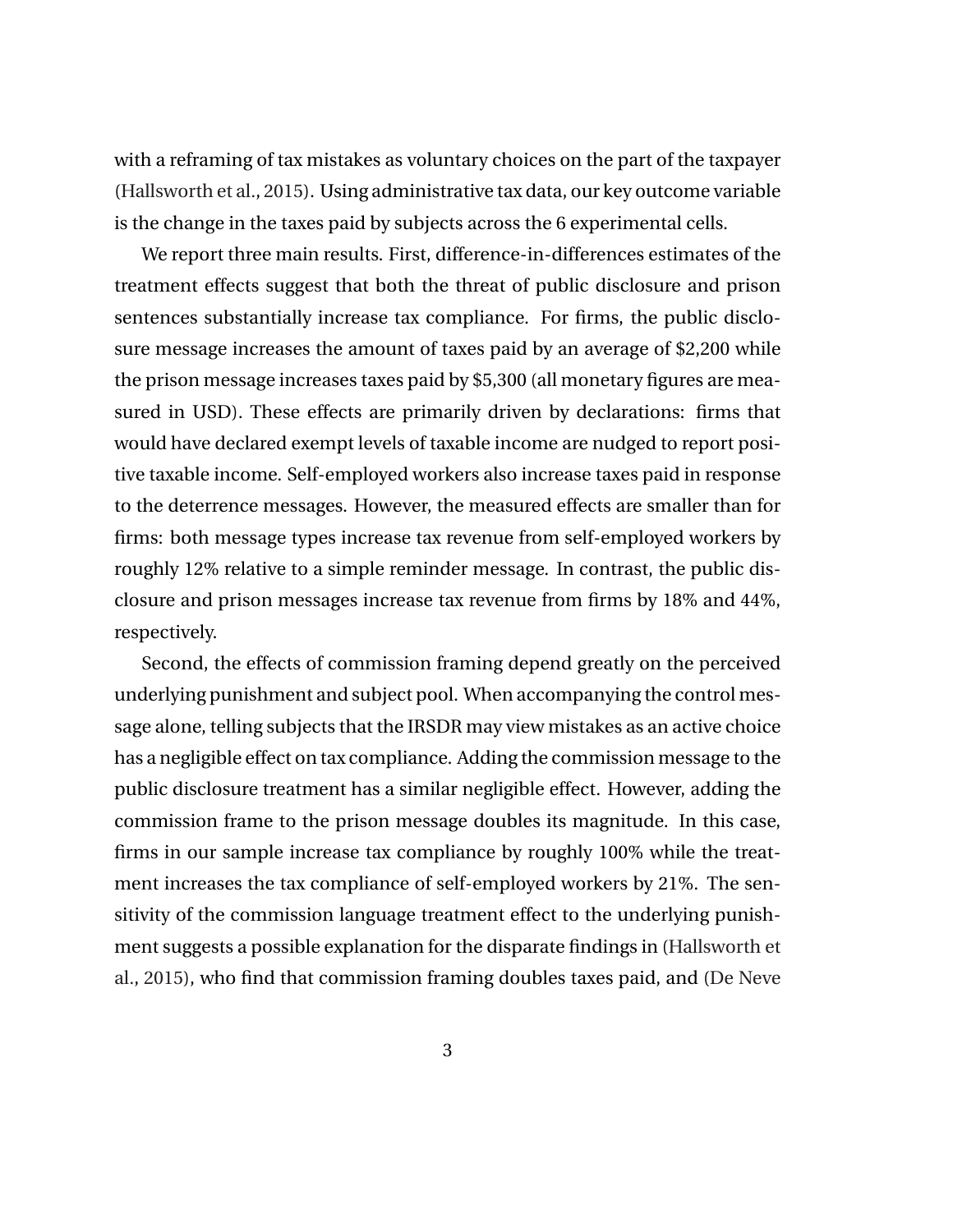[et al.,](#page-44-0) [2019\)](#page-44-0) who find no effect.

Third, we find that nudge effectiveness is critically related to firm size. While both types of deterrence messages increase the taxes paid from small firms, the nudge effect on large firms is a magnitude higher. Indeed, we find that smaller firms are the least likely to respond to our deterrence messages. This result complements the insightful literature on the tax compliance of small or mediumsized firms<sup>1</sup> by showing that a key contributor to the tax base (large firms) can be moved by behavioral nudges. This finding has import more generally in that it is rare to experiment on the largest entities in a market, be it a tax, charitable, service, or goods market. In this case, we can observe firms from the entire distribution of sizes. Understanding how large firms react to these types of messages is of great interest to policymakers since the largest firms bear a disproportionate amount of the tax burden (in the DR, 20% of firms pay over 85+% of corporate income taxes). In this spirit, the finding that the largest firms are those that respond most strongly to nudges from the tax authority represents a new insight in the literature, and opens up the potential for even broader uses of behavioral nudges.

Considering the benefits and costs from this exercise, we find that, overall, treatment messages increased tax compliance by \$193 million (0.23% of the Dominican Republic's GDP in 2018). After accounting for subsequent audits by the IRSDR, we find that more than half of this revenue constitutes income the government would not have received without our treatments. Of course, the marginal costs of our field experiment are trivial since the operational framework was in place when we started and the extra content in the letters represented minimal additional cost

In terms of generalizability of our empirical results, we follow the [List](#page-44-0) [\(2020\)](#page-44-0)

<sup>&</sup>lt;sup>1</sup>See [Pomeranz](#page-44-0) [\(2015\)](#page-41-0), [Doerrenberg and Schmitz](#page-41-0) (2015), Bérgolo et al. [\(2017\)](#page-40-0), and [Brock](#page-41-0)[meyer et al.](#page-41-0) [\(2019\)](#page-41-0).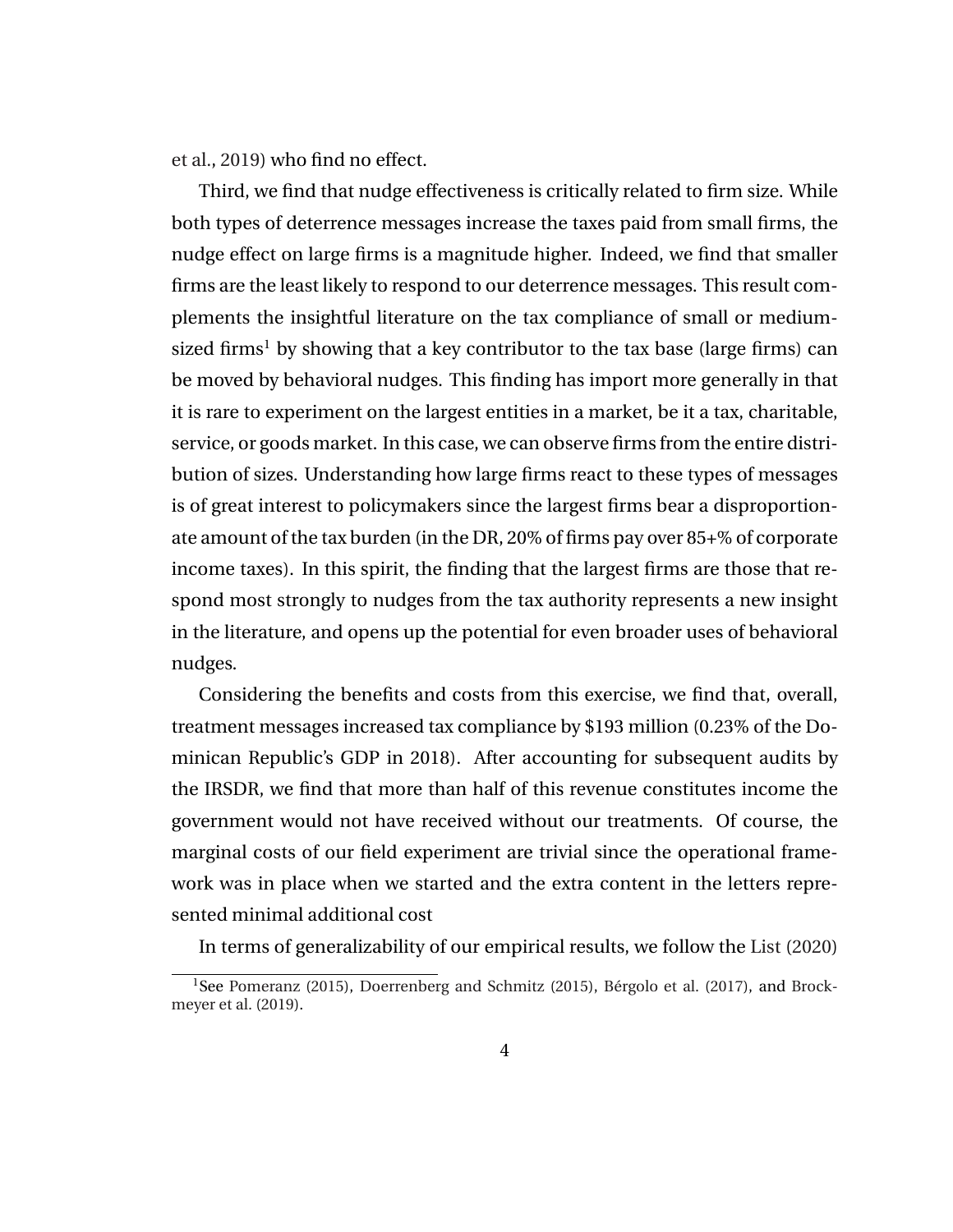SANS conditions in our reporting. First, in terms of selection, our sample is a subset of the firms and self-employed taxpaying entities in the Dominican Republic. In particular, the IRSDR sent messages to a sample of more than 84,000 self-employed and firms that reported earning more revenue than the average firm in the Dominican Republic in the previous year. In terms of attrition, our compliance rates are 100%, as we have records of the amount of taxes paid for everyone in our sample. Considering naturalness of the choice task, setting, and time frame, we use a natural field experiment (see [Harrison and List](#page-42-0) [\(2004\)](#page-42-0)), thus our setting is one in which subjects are engaged in a natural task and are not placed on an artificial margin. Finally, in terms of scaling our insights, the results suggest that the benefit cost profile should shrink slightly as the program is extended to the remaining population of the Dominican Republic. This is because we have slightly larger firms in our experiment compared to the overall firm population. Since we view the firm size results as a WAVE1 insight, in the nomenclature of [List](#page-44-0) [\(2020\)](#page-44-0), replications need to be completed to understand if the size result can be applied to other tax paying populations as well as large players in other markets.

The remainder of our paper proceeds as follows. Section 2 describes the institutional context, subjects, and experimental design. Sections 3 and 4 describe the empirical results. Section 5 concludes.

## **2. Background and Experimental Design**

In this section, we describe the institutional context of our experiment, the subject's included in the experiment along with their incentives, and the experimental design.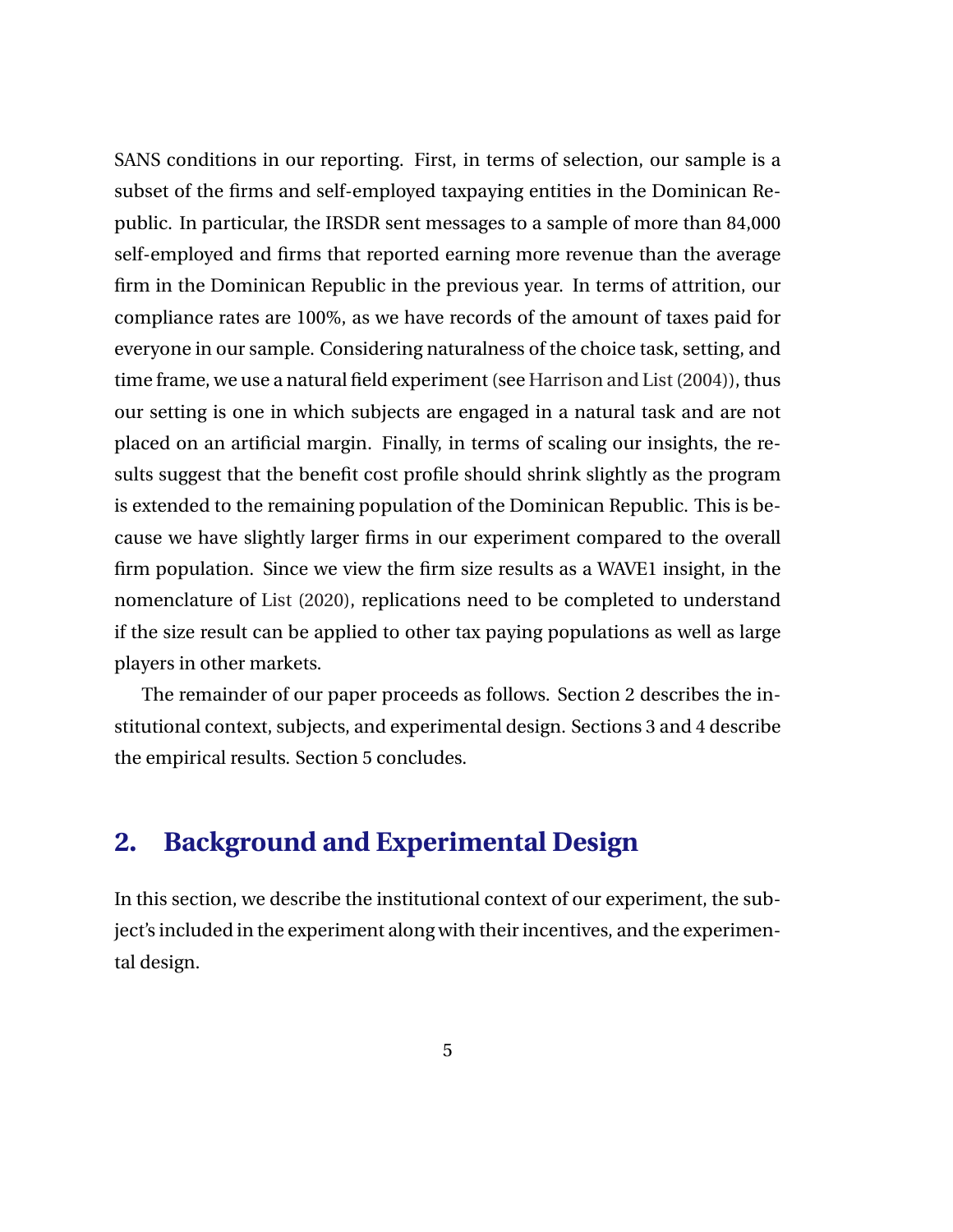#### **2.1 Institutional Context**

The Dominican Republic is a Caribbean country with GDP per capita of \$8,341 in 2018, and tax revenue was 13% of GDP, much lower than the 22.8% average for all Latin American and Caribbean countries, or the 34.2% average for all OECD countries. The plurality of tax revenue in the Dominican Republic comes from value-added taxes (35.3%). The next largest categories are excise taxes (22.7%), corporate income taxes (16%), individual income taxes (9%), international trade (7.4%) and property taxes (1.4%).

Estimated tax evasion in the Dominican Republic was 61.8% in 2017 (4.22% of GDP) for the corporate income tax and 57.07% for the individual income tax (1.68% of the GDP). This level of tax evasion is higher than other Latin American and Caribbean countries.<sup>2</sup> To fight high tax evasion, the Dominican Republic's IRS launched an ambitious plan to increase the number of audited taxpayers in 2018. As part of this plan, which involved the matching of taxpayers reported information with third-party information, the audit probability increased from 8% in 2017 to 12% in 2018 (Dirección General de Impuestos Internos, [2020\)](#page-41-0).

While prevalent, tax evasion is seen as a socially undesirable activity in the Dominican Republic. The 1995-1999 World Values Survey shows that 68.6% of the respondents in the Dominican Republic answered that tax evasion is "Never Justifiable," compared to 73% in the United States, 78.3% in Uruguay, 71.7% in Argentina, 52.9% in Mexico, and 46.5% in Brazil. More recent information on tax morale is available for Latin American countries from Latinobarómetro. The most recent available wave from year 2016 indicates that 43.6% of the respondents in the Dominican Republic find tax evasion unjustifiable, compared to 58.1% in Uruguay, 62.1% in Argentina, 32.0% in Mexico, and 49.2% in Brazil [\(Lati-](#page-43-0)

 $2$ [Tax evasion for the corporate income tax was 39.6% in Uruguay, 49.7% in Argentina, 31.4% in](#page-43-0) Mexico, and 26.6% in Brazil (Gobierno de la República Dominicana: Equipo Interinstitucional, [2018\).](#page-43-0)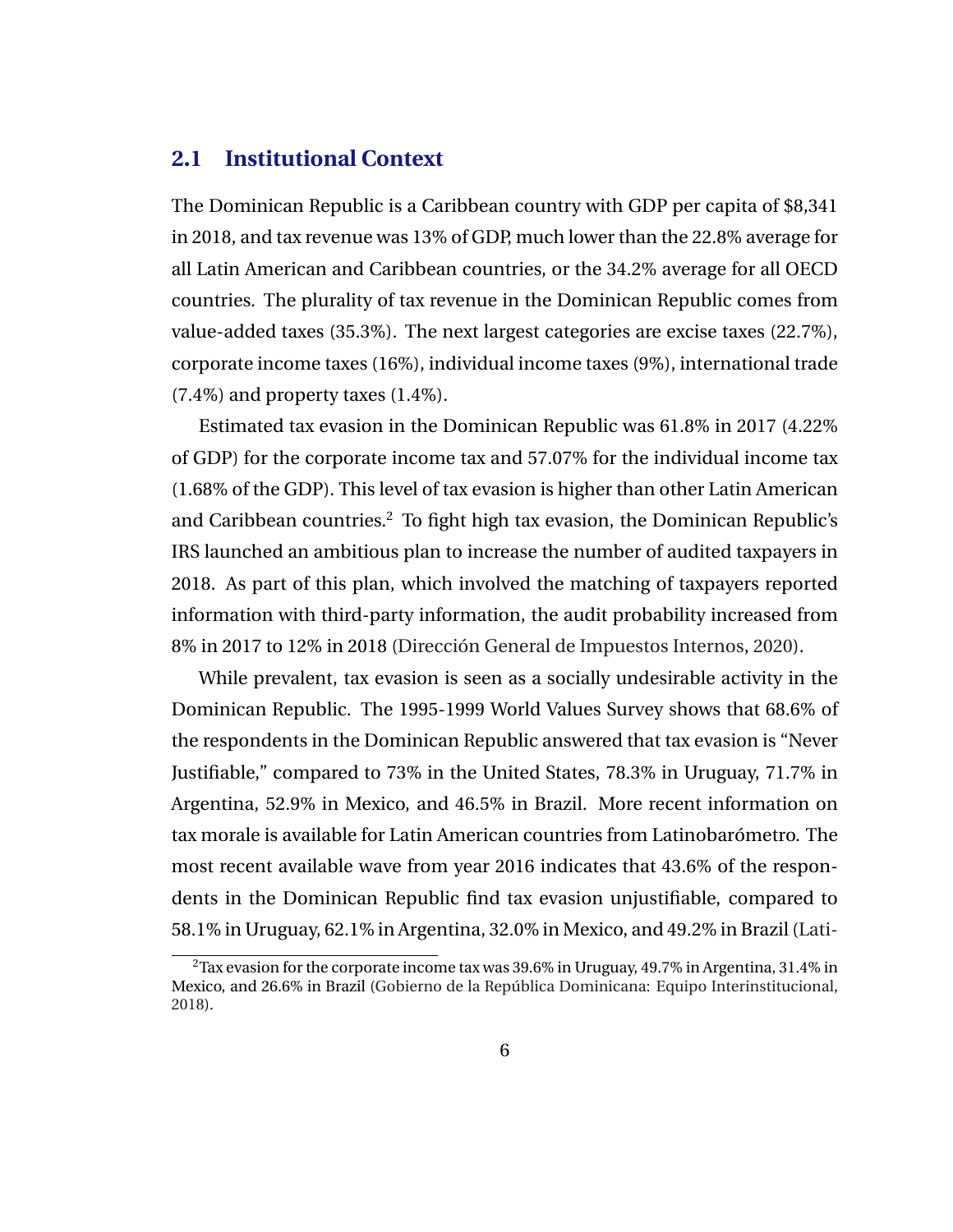nobarómetro Corporation, [2016\)](#page-43-0).

In 2018, The Dominican Republic followed regional efforts to combat money laundering and terrorism financing, enacting a law that severely increased the punishment for tax evasion. Law 155-17 against Money Laundering and Terrorist Financing was approved by the parliament in June 2017, regulated by the presidency in November 2017, and further regulated by the Dominican Republic IRS during 2018. It included tax evasion and other tax-related infractions within a list of offenses penalized with severe criminal punishment including prison and stiff monetary fines.<sup>3</sup>

As this law substantially changes the historically low tax enforcement, the IRS commissioner and high-profile political figures have extensively and fiercely discussed its merits in the media. The media has also discussed cases of taxpayers who have been jailed due to tax evasion and fraud. Recently, for example, 21 taxpayers were sentenced to prison or have spent time in preventive detention awaiting trial, 3 have been placed under house arrest, 7 were ordered to use electronic monitoring devices, and 12 have faced travel restrictions. This list includes business owners, managers, and accountants.

In this paper, we focus on corporate and individual income taxes. In the Dominican Republic, employers are responsible for filing the individual income tax for employees, so we only use individual income taxes paid by self-employed individuals. This portion represents 22.2% of the total amount collected by the individual income tax. Table 1 shows that the corporate income tax has a flat rate of 27% and the tax rate on self-employed individuals increases with taxable income reaching 27% for the top income bracket. Taxable income is computed from subtracting expenses and exempted amounts from gross income. In addition to the low-income tax exemption, there are some special regimes providing

 $3B$  Because this law was discussed in the media before the tax deadline in 2018; the law might have affected tax compliance in both 2018 and 2019.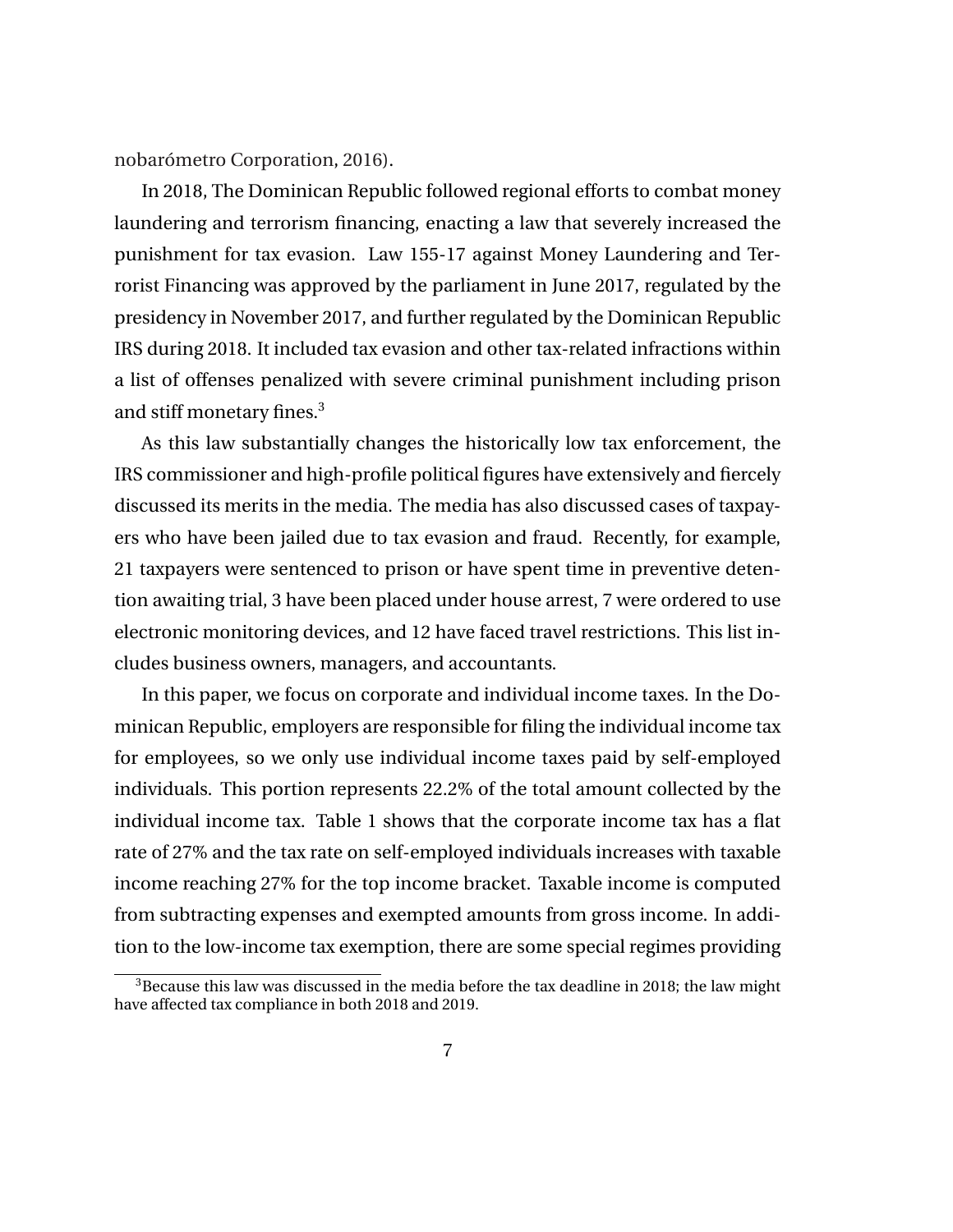tax exemptions (e.g., individual educational expenses, firms located in free trade zones, social welfare organizations, charities, and sports). Married couples must file the individual income tax separately.

#### **2.2 Subject Pool**

We conducted our field experiment in collaboration with the IRS of the Dominican Republic (IRSDR). In the months before the experiment, there were 43,973 self-employed workers and 168,497 firms in the agency's database.<sup>45</sup> From this set, the IRSDR sent messages to 28,180 self-employed workers who collectively paid 100 million USD in taxes in FY2018, along with 56,130 firms who collectively paid nearly 700 million USD in FY2018. We randomly split both the selfemployed and the firms into six different groups to receive different treatment messages (see Table [3\)](#page-26-0).<sup>6</sup>

The subjects in our experiment tend to be larger than those excluded from the experiment. On average, self-employed workers included in the sample pay 54% more in taxes than those that were not in the experiment while included firms pay 154% more than excluded firms (see Tables [13](#page-38-0) Column (6) and [14](#page-38-0) Col-

<sup>&</sup>lt;sup>4</sup>The database only includes self-employed workers who filed taxes in FY2018. All other selfemployed workers are excluded from the experiment and analysis.

<sup>5</sup>Not included in our data are the revenues from some micro-sized firms and self-employed workers who opt to use a simplified tax regime based on an estimated minimum tax instead of based on a percentage of the actual income (https://dgii.gov.do/contribuyentesRegistrados/regimenesEspeciales/RST/Paginas/default.aspx), the revenues from one large firm in a mining sector that uses a special tax form to file taxes (form DPUN-01), and the revenues from income taxes collected on capital gains. There are also some differences between the yearly amounts of tax declared and collected, since the IRSDR collects tax debts from previous years.

 $6$ Our original intent was to send messages to all 43,973 self-employed workers and 168,497 firms in the IRSDR's sample. However, due to technical issues, the IRSDR sent messages to only the 28,180 self-employed workers and 56,130 firms who we refer to as our experimental sample. Nevertheless, balance was maintained, as treatments in our experimental sample are balanced on observable characteristics (see Tables [\(9\)](#page-35-0), [\(10\)](#page-35-0), [\(11\)](#page-36-0), [\(12\)](#page-37-0).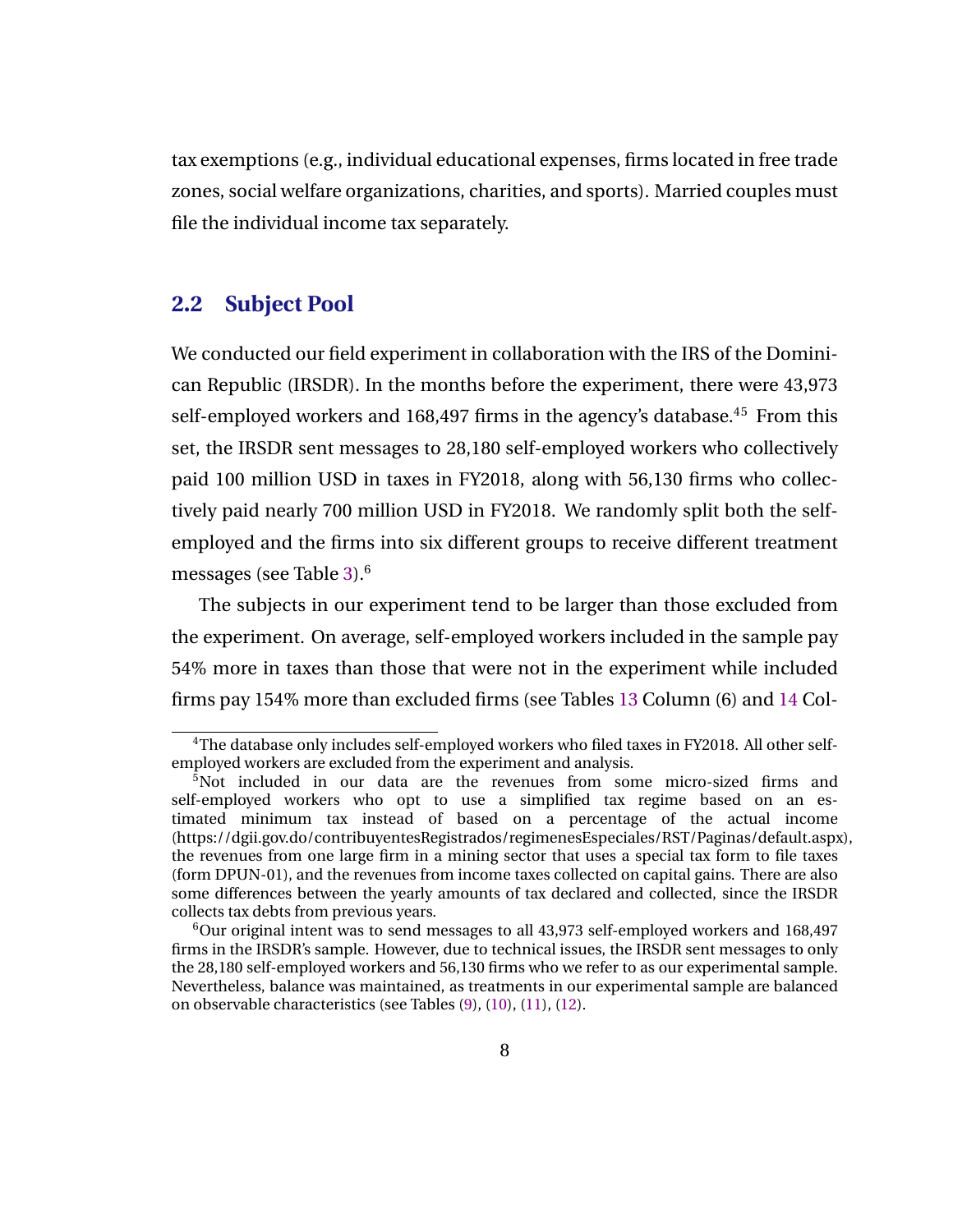umn (5)). This does not affect our ability to measure a treatment effect, but if there is heterogeneity present this will impact how our program will scale, or likewise generalize to the non-included group.

#### **2.3 Experimental Design**

Each subject's experience follows six steps. First, in FY2018, self-employed individuals and firms decide whether to supply goods and services to the marketplace. Second, at the end of FY2018, the DRIRS sends a message to the subjects with a randomized text. Third, each subject decides whether and when to file their tax return. Fourth, subjects decide how much of their income to report and hence the amount of taxes to pay. Fifth, subjects face the risk of a tax audit by the tax authority. Finally, audited subjects experience the consequences of their decisions while unaudited subjects do not.

As messages were sent shortly before the tax deadline, subjects did not have time to adjust their production decisions before the tax date. Therefore, any changes in the gross-income or losses reported to the DRIRS represent changes in the firms evasion or avoidance decision. In Step 2, the DRIRS sends one of six potential messages to the subject's e-mail address and their "virtual office" that almost all taxpayers use to file taxes. These messages were sent three days before the tax deadline for self-employed workers. Firms received the messages twice, thirty and fifteen days before their tax deadline.

Table [2](#page-25-0) summarizes the natural field experimental design. Our control message is a simple reminder about the tax deadline. Thus, our treatment effects are measured relative to a counterfactual in which the DRIRS reminds subjects about the tax date. The reminder message allows us to control for the potential effect of receiving a letter from the tax authority, which past work has shown in and of itself increases tax compliance [\(Del Carpio,](#page-41-0) [2013;](#page-41-0) [Perez-Truglia and](#page-44-0)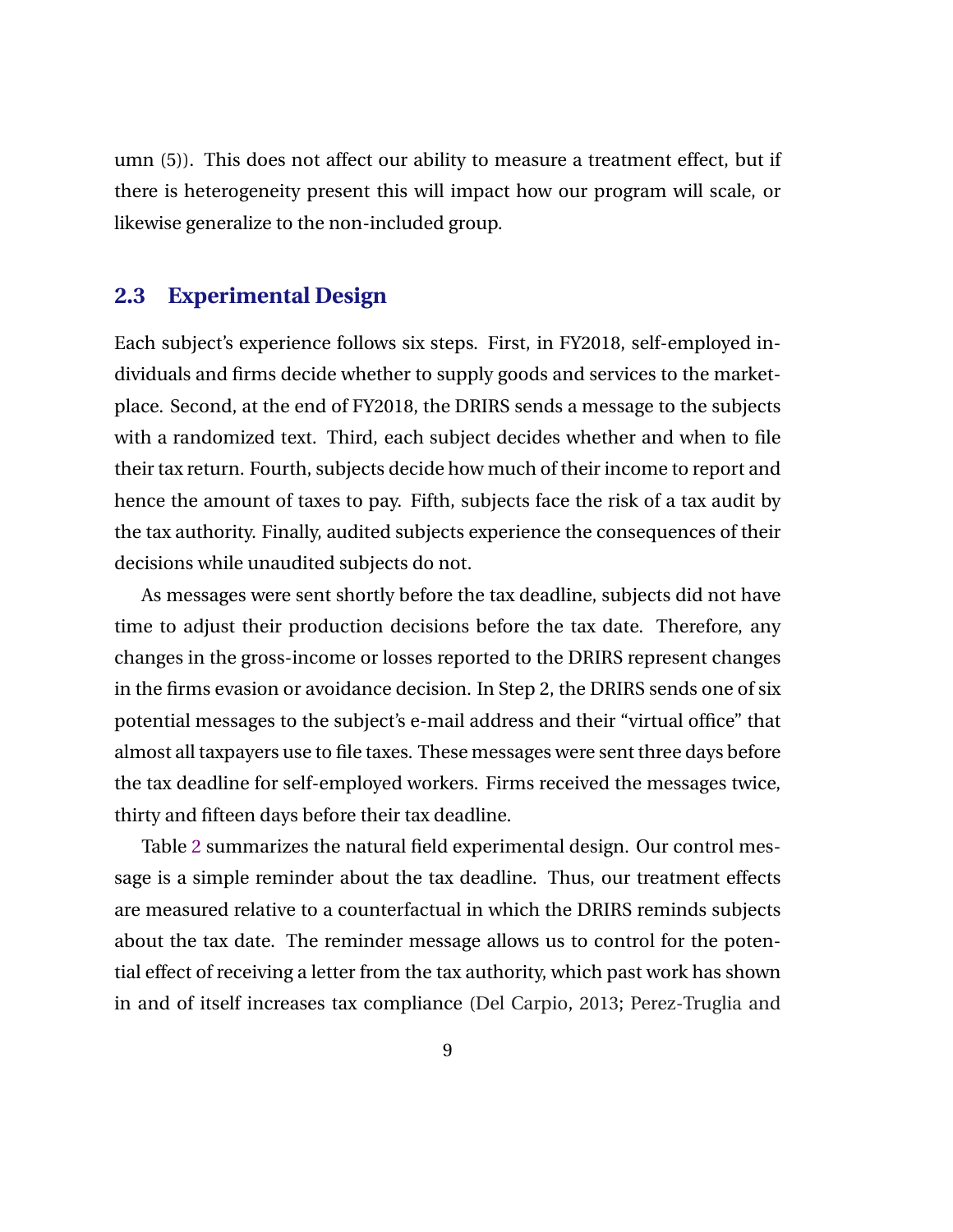[Troiano,](#page-44-0) [2018;](#page-44-0) [Kettle et al.,](#page-43-0) [2016;](#page-43-0) [Mascagni et al.,](#page-44-0) [2017\)](#page-44-0). Accordingly, our measured treatment effects likely understate the effect of the treatment messages relative to an environment in which the tax authority does not contact subjects before the tax deadline.

The experimental variation induced by our five treatments was the inclusion of short phrases after the reminder message. We constructed the phrases to persuade the recipient to correctly report and pay their tax burden by highlighting either the potential for incarceration or public disclosure of punishments. We also interacted both the control message and deterrence messages with an additional paragraph that informed subjects that the tax authority may interpret misreporting as an active choice.

The public disclosure message reminded subjects about the new law and informed them that any punishments levied for tax evasion will be public record available to the population of the Dominican Republic. This message was constructed to vary the subject's perceived probability of their malfeasance and identify concerns for social punishments. This type of punishment may reduce so-cial image utility (Bénabou and Tirole, [2006;](#page-40-0) [Bursztyn and Jensen,](#page-41-0) [2017;](#page-41-0) [Butera](#page-41-0) [et al.,](#page-41-0) [2019\)](#page-41-0) or raise concerns about losing customers or employees who prefer to work for civically-minded firms [\(Hanlon and Slemrod,](#page-42-0) [2009;](#page-42-0) [Du and Vieira,](#page-42-0) [2012;](#page-42-0) [McDonnell and King,](#page-44-0) [2013;](#page-44-0) [Servaes and Tamayo,](#page-44-0) [2013;](#page-44-0) [List and Momeni,](#page-44-0) [2017;](#page-44-0) [Hedblom et al.,](#page-43-0) [2019\)](#page-43-0). However, since there is no threat of a formal or centralized list meant to shame tax evaders, this message constitutes a weaker form of shaming than countries commonly practice [\(Hasegawa et al.,](#page-42-0) [2012;](#page-42-0) [Bø et al.,](#page-41-0) [2015;](#page-41-0) [Hoopes et al.,](#page-43-0) [2018;](#page-43-0) [Dwenger and Treber,](#page-42-0) [2018\)](#page-42-0) or what has been done with experiments targeting individuals [\(Perez-Truglia and Troiano,](#page-44-0) [2018\)](#page-44-0).

The second strategy attempted to use the potential deterrence effects of newly implemented prison sentences for tax evasion. To operationalize these treat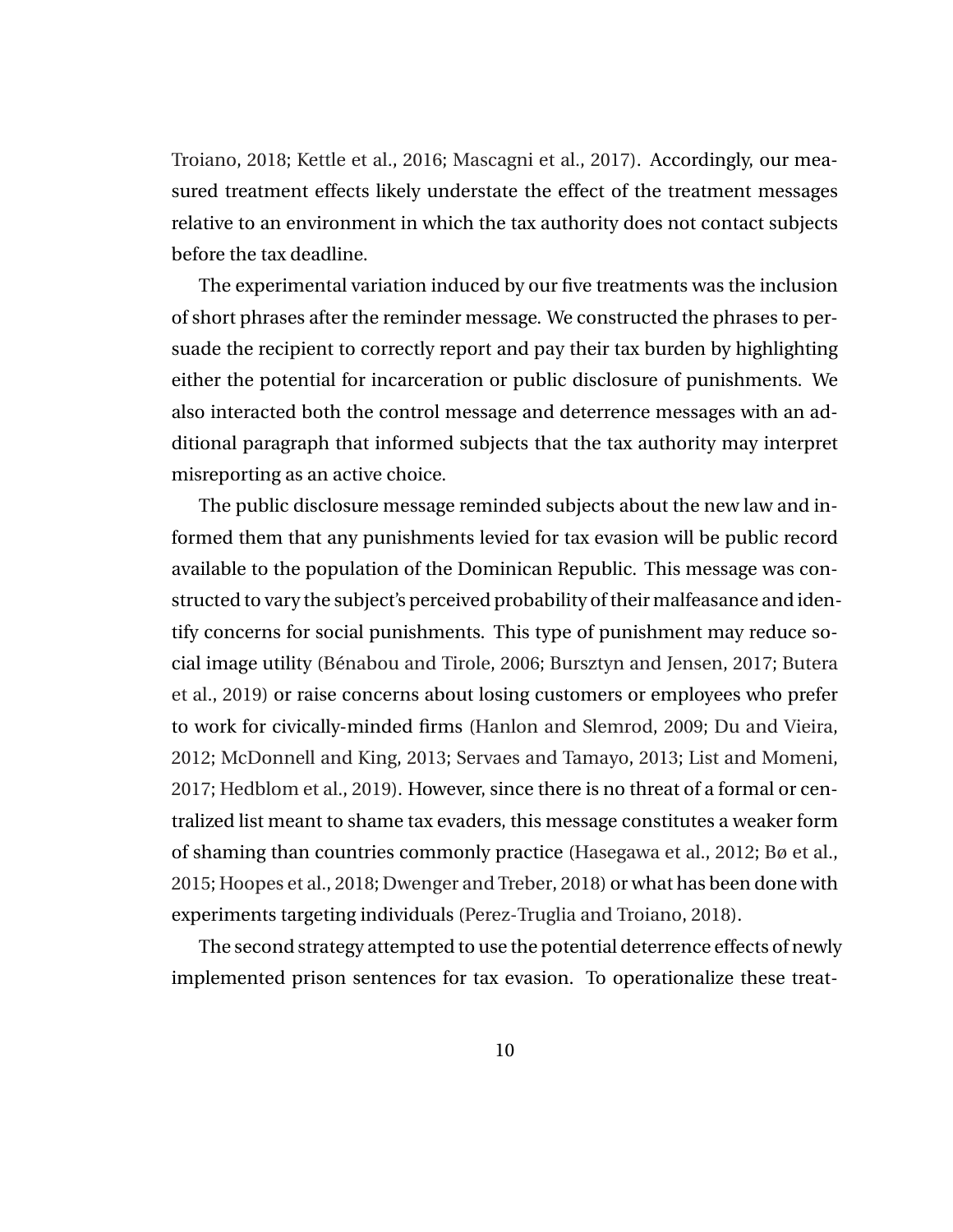ments, we included a phrase reminding subject's of the newly passed law and that prison sentences are now a potential punishment for tax evasion. This message stands in stark contrast with previous papers on tax compliance which investigate the deterrence effects of financial penalties.<sup>7</sup> Imprisonment, especially of firm owners, is a rare punishment. Given the scarcity of research on the deterrence effects of prison sentences, it is unclear whether this type of deterrence should be viewed as stronger or weaker than traditional deterrence nudges.<sup>8</sup>

We interacted these main messages with a statement that informed subjects that inaccurate information in the tax return may be viewed as an active choice rather than an oversight. These messages are meant to change the behavior of subjects who are evading taxes using an "omission strategy" by increasing the expected punishment for evasion, essentially moving the act of omission to one of commission [\(Spranca et al.,](#page-45-0) [1991;](#page-45-0) [DeScioli et al.,](#page-41-0) [2011;](#page-41-0) [Hallsworth et al.,](#page-42-0) [2015\)](#page-42-0).

After receiving the messages, subjects proceed to Step 3. Given that we have observed the universe of self-employed workers and firms who choose to file taxes, we have no attrition at this stage of the experiment. However, we can only observe the declarations of firms who file taxes. Therefore, treatment comparisons of gross and net income can only be made for subjects who choose to file their return. On the other hand, we consider firms who chose not to file taxes in FY2019 as paying no taxes in that year.

In Step 4, subjects must determine their tax bill. Table [1](#page-24-0) displays the tax brackets for the subjects in our natural field experiment. Firms face a flat tax of 27% of their taxable income. Self-employed workers, on the other hand, face a

<sup>7</sup>See [Slemrod](#page-45-0) [\(2019\)](#page-45-0) or [Antinyan and Asatryan](#page-40-0) [\(2019\)](#page-40-0) for reviews of the effect deterrence nudges have on behavior.

 ${}^{8}$ [Lee and McCrary](#page-43-0) [\(2017\)](#page-43-0) note that, unlike fines, prison sentences tend to be dispersed across time. This reduces the deterrence effect of prison sentences relative to fines if individuals heavily discount the future or are hyperbolic discounters. However, since firm decisions are made in groups, rather than individually, they may discount future prison sentences less than individuals would [\(Charness and Sutter,](#page-41-0) [2012;](#page-41-0) [Denant-Boemont et al.,](#page-41-0) [2017\)](#page-41-0).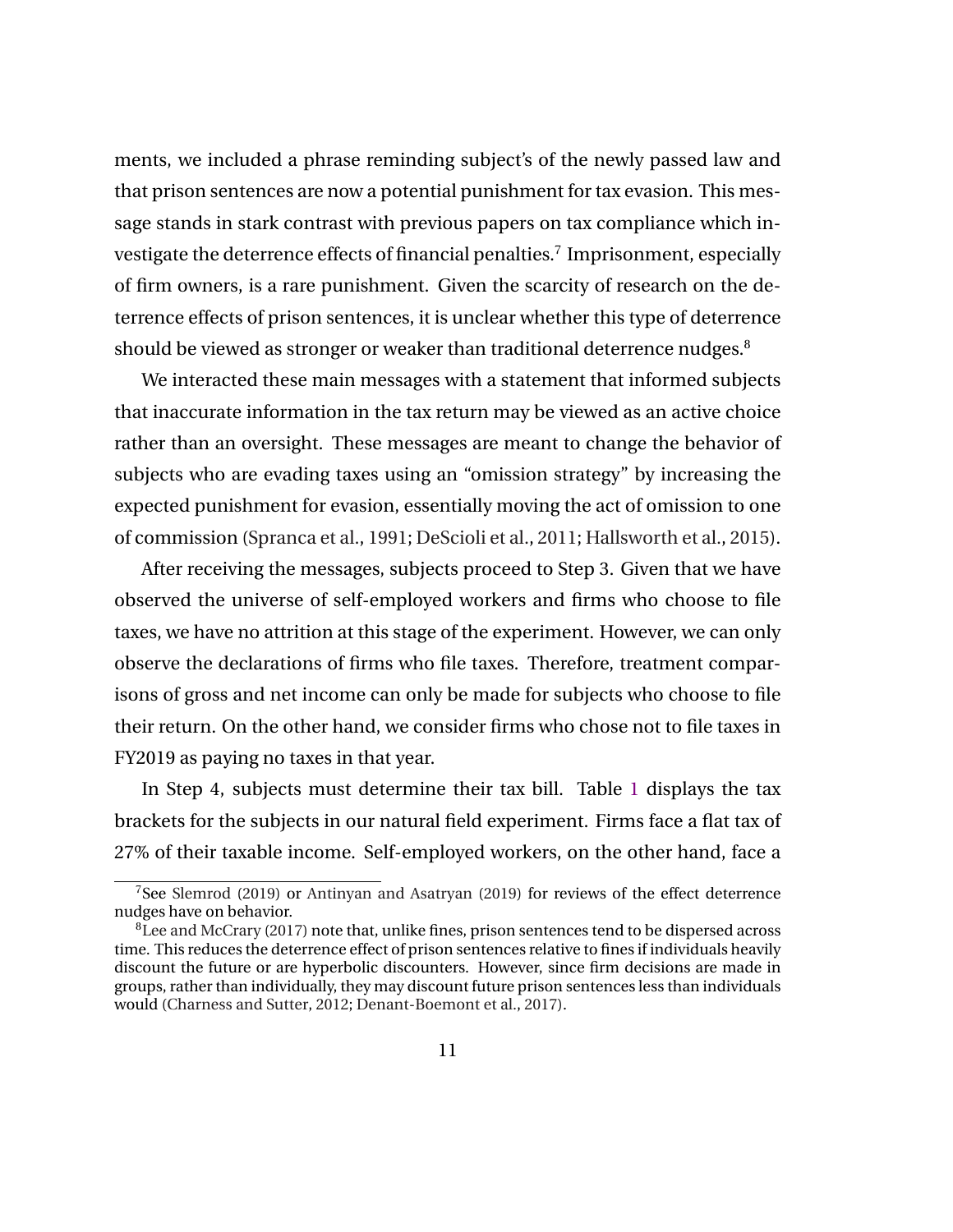progressive marginal tax system. Workers earning less than \$8,324.40 in taxable income are exempt from paying income taxes. Those earning between \$8,324.40 and \$12,468.58 pay 15% of their taxable income. Every dollar earned between \$12,468.58 and \$17,342.46 is taxed at 20% and every dollar earned above \$17,342.46 is taxed at 25%. Both self-employed workers and firms are exempt from paying any taxes if their taxable income is less than or equal to zero.

After making their filing decision, subjects proceed to Step 5, where they face the risk of an audit by the tax authority. Generally, the DRIRS uses two different types of audits. The first is automatic audits that occur when tax entities submit suspicious tax returns. The second type of audit is a full audit where the DRIRS probabilistically chooses some firms to investigate thoroughly. The FY2018 frequency of both types of audits appears in Table [4.](#page-27-0) Historically, there have been low audit rates for both types of subjects. However, this has increased substantially in the past few years.

Finally, the DRIRS may punish audited subjects based on the audit results. Since the enactment of Law 155-17, more than twenty individuals have been sentenced to prison or spent time in pre-trial detention. About two dozen others have been placed under house arrest, ordered to use electronic monitoring devices or faced travel restrictions. This list includes business owners, managers, and accountants. Because the law substantially affected the historical context of low enforcement tax compliance, it has been discussed in the media. The media has also discussed cases of taxpayers who have been sentenced to prison due to tax evasion.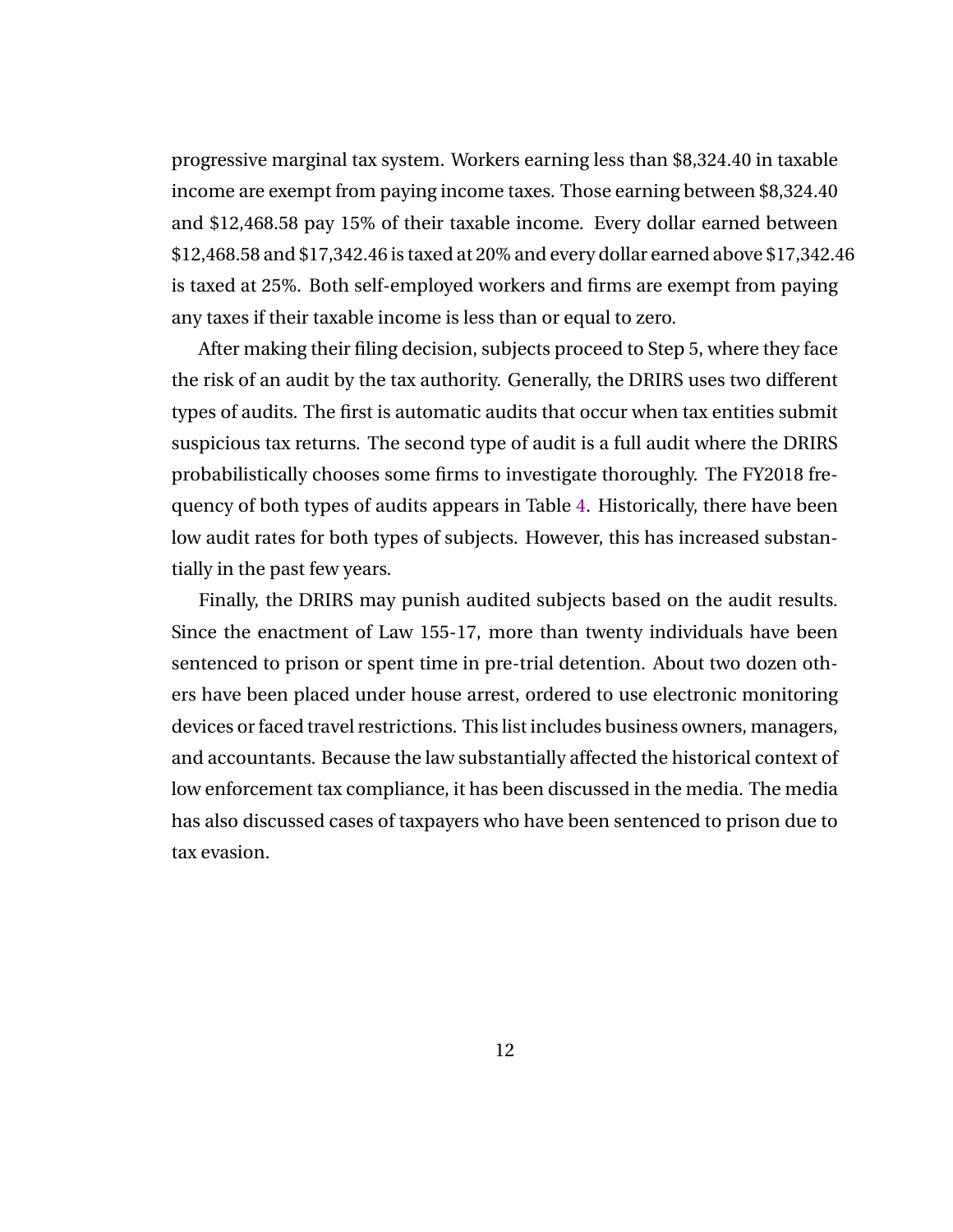### <span id="page-14-0"></span>**3. Results**

We employ a difference-in-differences model as our main specification. In particular, we estimate models of the following form:

$$
Y_{i,t} = \alpha + \sum_{g \in G} \gamma_g \mathbb{1}[G = g]_i + \delta_t \mathbb{1}[FY2019]_t + \sum_{g \in G} \beta_g \mathbb{1}[G = g, FY2019]_{i,t} + \epsilon_{i,t}.
$$
 (1)

Here, each subject  $i$  either receives a reminder message or one treatment message  $g \in G = \{$ commission, public, public + commission, prison, prison + commission}. There are two time periods,  $\mathcal{T} = \{FY2018, FY2019\}$ . Outcomes observed in FY2018 are measured pre-treatment and outcomes observed in FY2019 are measured post-treatment. The indicator  $\mathbb{1}[FY2019]_t$  is equal to one when the outcomes are after receipt of the treatment messages and the sum  $\sum_{g \in G} \gamma_g \mathbb{1}[G = g]_i$  is a set of indicators representing treatment status. Thus, the interaction of each treatment group with the post variable allows us to estimate the causal parameters,  $\beta_{q}$ , the intent-to-treat effect of receiving a letter with content g relative to the counterfactual of receiving a reminder letter.<sup>9</sup>

The primary outcome of interest is the amount of taxes paid in FY2019. We also consider several intermediate outcomes to learn more about behavioral changes leading to changes in tax evasion. These intermediate outcomes include: whether the subject chose to file, the amounts of gross revenue and net revenue reported conditional on filing, whether the subject chose to declare an exempt-level of income, and whether the subject received an automatic audit

<sup>&</sup>lt;sup>9</sup>The identifying assumption needed to interpret  $\beta_q$  as causal effects is that the time trend in outcome  $Y_{it}$  for each treatment group would have been the same as the control group had the DRIRS sent the reminder message to those subjects. This condition is satisfied by randomization of the treatments. Estimates of  $\gamma_q$  represent pre-treatment differences in  $Y_{i,t}$  between group g and the control. These estimates provide evidence on the validity of the identifying assumption. If these values are not statistically different from zero, then the treatments are well-balanced and we can conclude that the randomization was successful.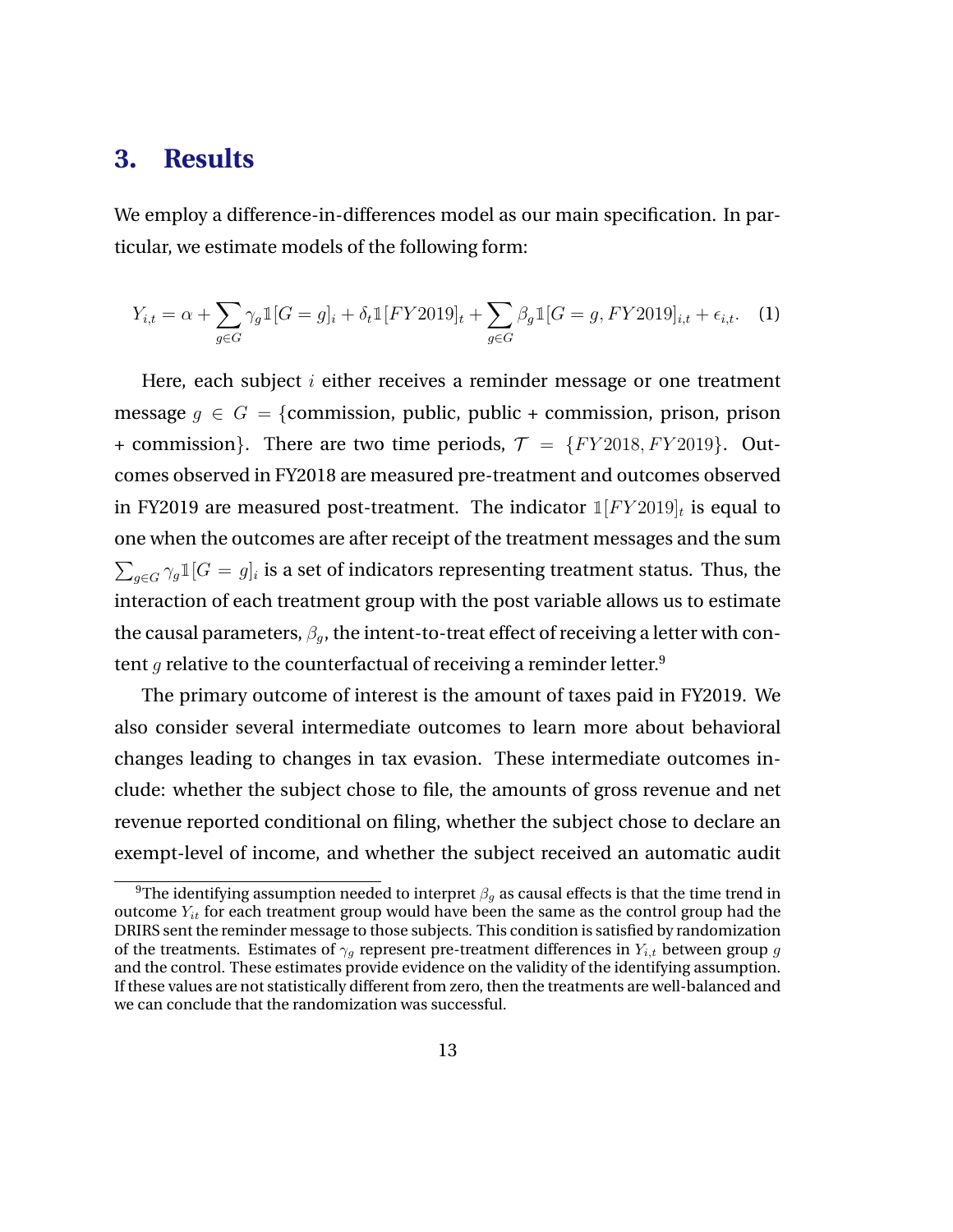for their reporting behavior. We cluster standard errors at the individual level, as this was the level at which we assigned treatments.

#### **3.1 Effect of Treatment Messages on Tax Revenue**

Table [5](#page-28-0) presents empirical results of this specification using taxes paid as the outcome variable. Column (1) displays estimates for the pooled self-employed and firm sample, Column (2) displays the estimates for self-employed workers only, and Column (3) displays the estimated treatment effects for the firm subsample. The negative coefficients on the 2019 indicator in both regressions show that, despite the stricter rules against tax evasion, the control group reduced the amount of taxes paid relative to the previous year. This, of course, can be for a variety of reasons that are beyond the scope of this study.

More importantly, overall, both deterrence treatments increase the tax compliance of the subjects. The results in Column (1) show that the public disclosure message increases the amount of taxes paid by \$1,616 on average relative to the same change in the control group. The effect for prison messages is about double the public disclosure effect. Both the public disclosure and prison time deterrence messages increase the taxes self-employed workers pay by about \$450, or 13% of the baseline mean. However, the effect of the public disclosure message is imprecisely estimated for self-employed workers. Firms are much more responsive to deterrence messages. Relative to the baseline mean, the public disclosure message increases taxes paid by firms by 19% (\$2,190) and the prison time message increasing taxes paid by 45% (\$5,330).

In aggregate, the control group paid \$13.37 million less in taxes in FY2019 than they did in FY2018. Relative to this change, the public disclosure treatment increased taxes paid by \$22.81 million and the prison message increased tax compliance by \$52.17 million (See Figure [1\)](#page-32-0). This result highlights the im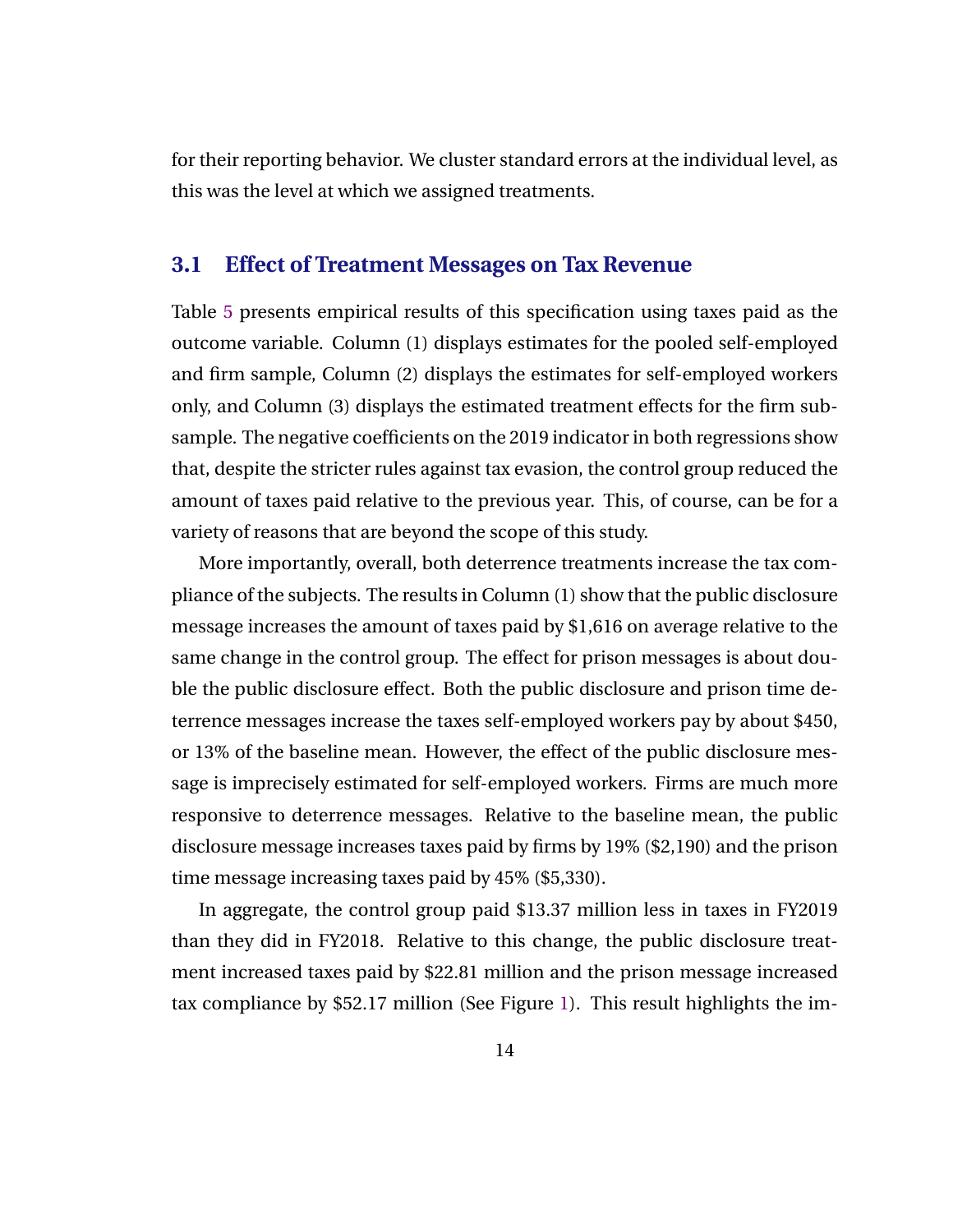portance of having a control group in FY2019, rather than treating all subjects in FY2019 and using FY2018 as the control (as many tax regulators may desire once they are convinced that the treatment will work).

Potentially at odds with [Hallsworth et al.](#page-42-0) [\(2015\)](#page-42-0), we find that framing the subject's decision as an active choice did not affect the tax compliance of either selfemployed workers or firms. Intuitively, this discrepancy may result from differences in the perceived probability of detection or the uncertainty of taxes owed. In [Hallsworth et al.](#page-42-0) [\(2015\)](#page-42-0), for example, the tax agency knew the debt owed by each of the subjects. In contrast, the tax burden is not known in either [De Neve et](#page-44-0) [al.](#page-44-0) [\(2019\)](#page-44-0) or by the DRIRS in our study. Therefore, subjects may not feel unduly threatened by this message.

Adding the commission message to the public disclosure weakly decreases the effectiveness of the deterrent for both self-employed workers and firms. This is likely the result of counter-veiling forces induced by the treatment. On the one hand, the commission frame increases the perceived harshness of punishments conditional on their realization. Alternatively, punishing those who make errors dilutes the signal peers receive about the subject's type, conditional on punishment. These counter-veiling forces could be working against each other in a way that ends up canceling out their effect.

After accounting for the \$13 million reduction in taxes from FY2018 to FY2019, adding the commission frame alone decreased total taxes paid by \$4.4 million. The effect of adding the commission frame message to the public disclosure message had a similar effect, reducing the effectiveness of the public disclosure message by \$3.94 million. In contrast, the prison + commission message increased taxes paid by \$103.36 million, \$51.19 more than the prison message without the commission frame. In total, the experiment increased tax compliance by \$192.79 million, 0.23% of the Dominican Republic's gross domestic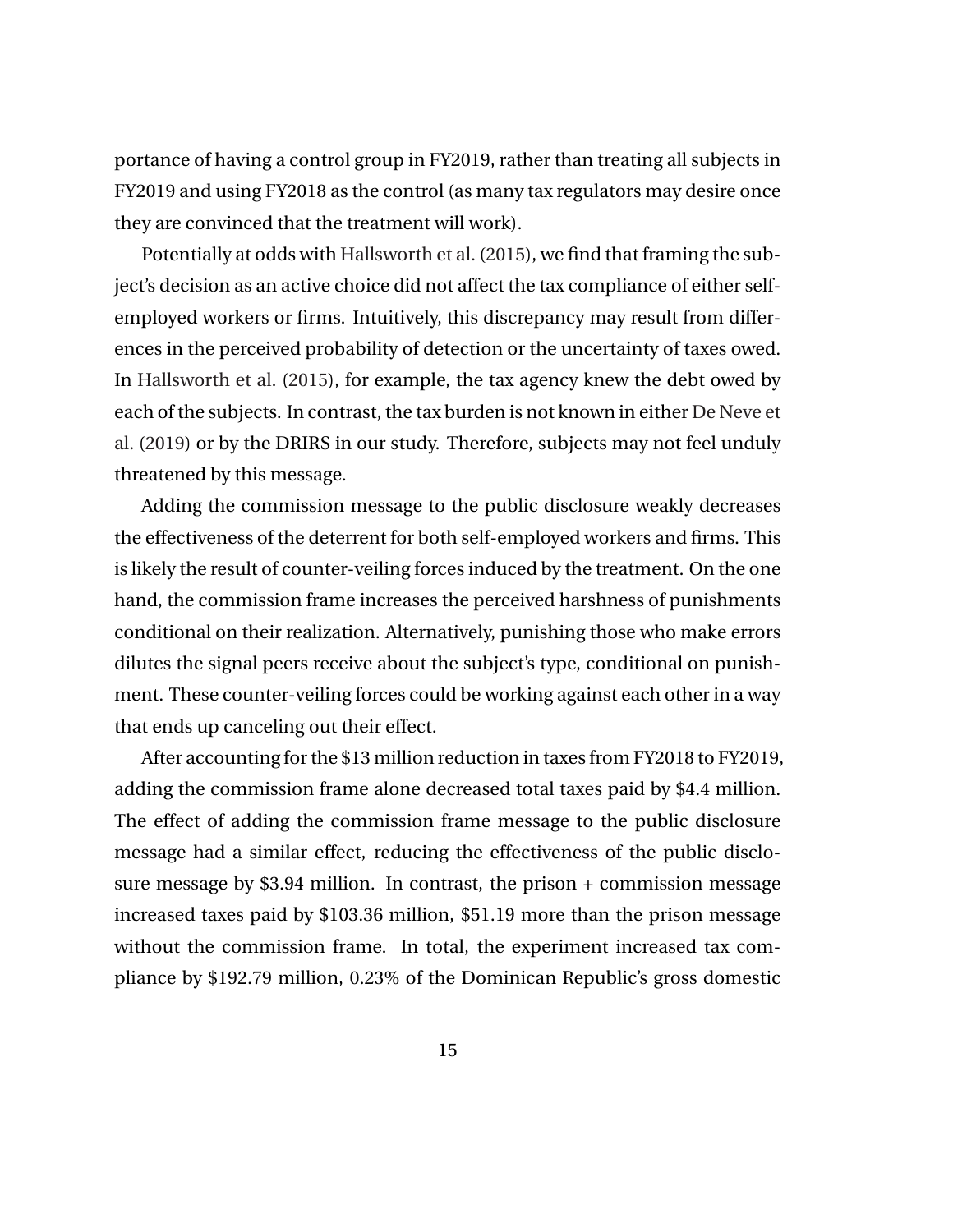product in 2018.

Next, we estimate the portion of the revenue yield that is new, rather than accelerated. To do this, we use the information on 2019 audits. All of the debt owed by subject's receiving full audits is likely to be recovered by the DRIRS. Therefore, the increase in taxes generated from this group represents accelerated, rather than new revenue. Subjects who receive an automatic audit from the DRIRS will likely have some of their debt recovered. Subjects who are never audited by the DRIRS are unlikely to end up making additional payments to the DRIRS.<sup>10</sup> Thus, we measure the additional yield generated from treatments as the yield from subjects who are never audited and the accelerated yield generated from treatments as the yield from subjects who receive either type of audit.

Figure [1](#page-32-0) shows the total change in revenue for each treatment relative to the control group. Overall 54% (\$104.8 million) of the tax revenue raised by the treatments constitutes new revenue. Up to an additional \$43.02 million from firms receiving an automatic audit is also new revenue. The \$44.97 million raised by firms who will receive a full audit represents revenue the Dominican Republic would have received absent treatments.<sup>11</sup>

#### **3.2 Behavioral Channels at Work**

In order to better understand how subjects choose to evade taxes, we turn our attention to the behavioral changes that resulted in higher tax revenue. In principle, there are several ways in which the treatments could have changed revenue. Table [1](#page-24-0) shows the mapping from taxable income to tax burden for firms and the

 $10$ The treatment messages may also change the composition of audited firms. Indeed, we do find that self-employed workers in the commission, public, and prison with commission treatments are less likely to receive automatic audit than those in the control group.

<sup>&</sup>lt;sup>11</sup>The calculation of new and accelerated revenue relies on the assumption that there will be no future audits that bring in revenue. If new audits occur, the total amount of money raised by the treatments may fall.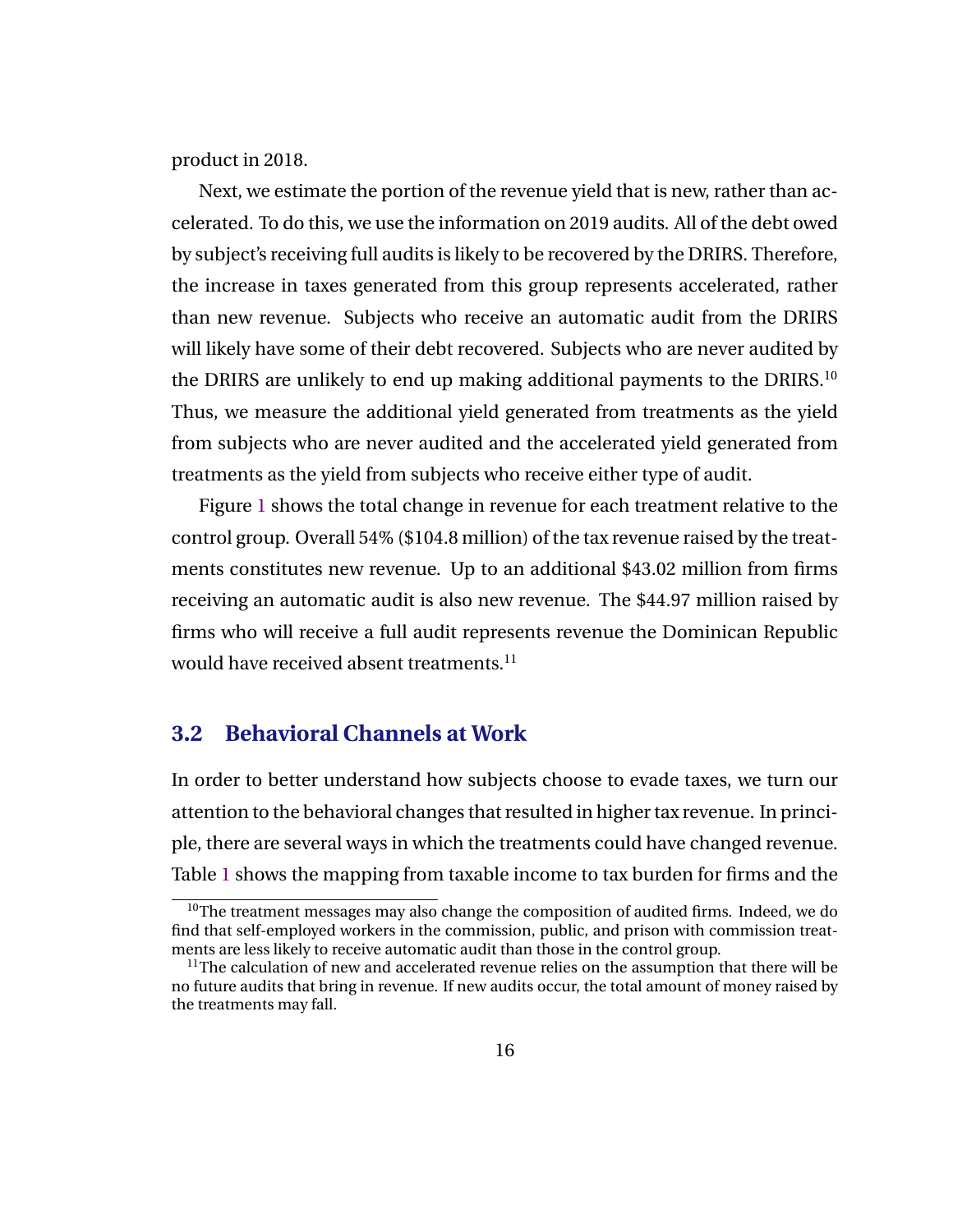self-employed. Higher levels of taxes must come from higher reported levels of taxable income which could be due via changes in the (i) propensity to file, (ii) gross income, (iii) amount of deductions, and propensity to be audited by the DRIRS.

The intent-to-treat effects for each of these outcomes are presented in Table [6](#page-29-0) and Table [7.](#page-30-0) Columns (1) in these tables show that both firms and the selfemployed are less likely to file taxes in 2019 compared to 2018. However, this is to be expected as 100% of our self-employed worker sample filed in the previous year and some firms exit and those who enter the market are not in the database. None of the treatment messages attenuate this decrease, suggesting that this is not a primary means through which subjects choose to evade taxes.<sup>12</sup>

Column (2) in Table [6](#page-29-0) shows that self-employed workers also do not respond to the treatments by changing their reported gross revenue, but instead report higher taxable revenue. Interestingly, Column (4) shows that self-employed workers in the prison with commission frame treatment are less likely to receive an automatic audit. This means that the treatment may create additional cost savings for the IRSDR through a reduction in enforcement costs. Self-employed workers in the commission frame and public disclosure treatments are also less likely to trigger an automatic audit despite not paying additional significantly higher taxes. This is a bit of a puzzle and could imply that firms in these treatments are finding more creative ways to conceal their evasion. Columns (2) and (3) in Table 7 show that firms respond to treatment by increasing both gross revenue and net revenue, reporting nearly \$200,000 additional gross revenue and \$80,000 net revenue in our most effective treatment.

While the treatments do not affect the subject's propensity to file taxes they

<sup>&</sup>lt;sup>12</sup>Only self-employed workers who chose to file taxes in FY2018 were included in the experiment. This group may be more or less responsive to deterrence messages than those who did not file previously.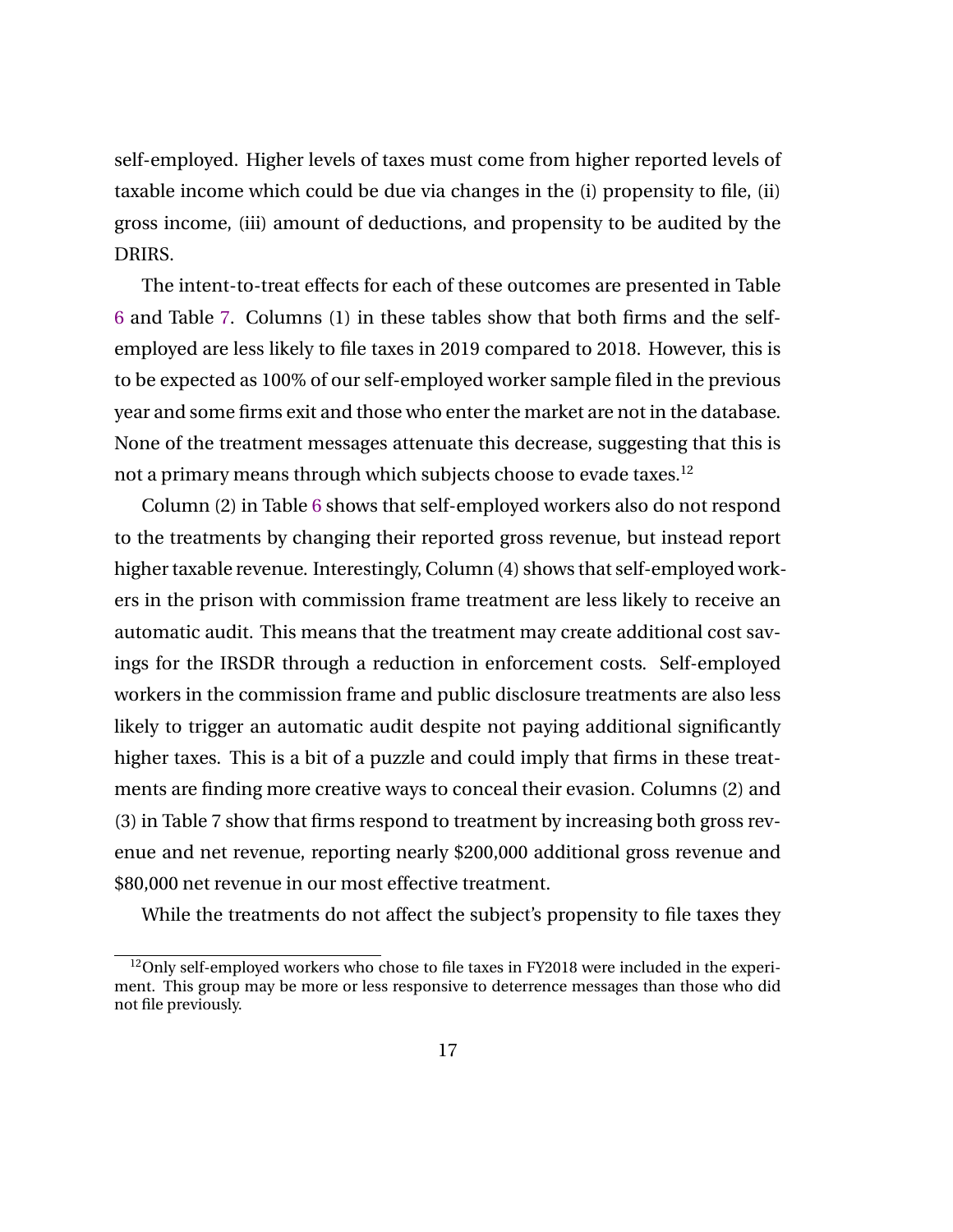do affect the portion of subjects who report a level of income exempt from taxes. Figure [2](#page-33-0) displays the portion of subjects declaring non-exempt levels of income in 2019. Recall that negative net income is exempt for firms while income below \$8,324.40 is exempt for self-employed individuals. Difference-in-differences estimates of Equation [1](#page-14-0) using the propensity to declare an exempt level of taxable income as the outcome measure are presented in Table [8.](#page-31-0)

Conditional on filing, over 60% of self-employed workers in the control group and 70% of firms in the control group declare net income exempt from taxation. Each treatment message reduces the probability that self-employed workers declare exempt income levels with deterrence messages being more effective than the commission frame. Commission frames augment the effect of both the public disclosure message ( $p < 0.072$ ) and the prison message ( $p < 0.007$ ) on the extensive margin for the self-employed.

Despite earning higher gross revenue in FY2019, control group firms are 15 percentage points more likely to declare an exempt level of income in FY2019 relative to FY2018 (See column (3) of Table [8\)](#page-31-0). All treatment messages reduce the probability that firms declare non-positive taxable income. Both types of deterrence messages reduce the portion of firms declaring exempt levels of income by about 20 percentage points. Again, commission frames augment the effect of both the public disclosure message ( $p < 0.001$ ) and the prison message  $(p < 0.001)$  on the extensive margin. The effects are even larger after conditioning on firms who declared positive earning in FY2019.

### **4. Firm Heterogeneity**

A common feature of tax systems is the disproportionate fraction of total revenue paid by the largest firms. For instance, in FY2018, the largest 20 percent of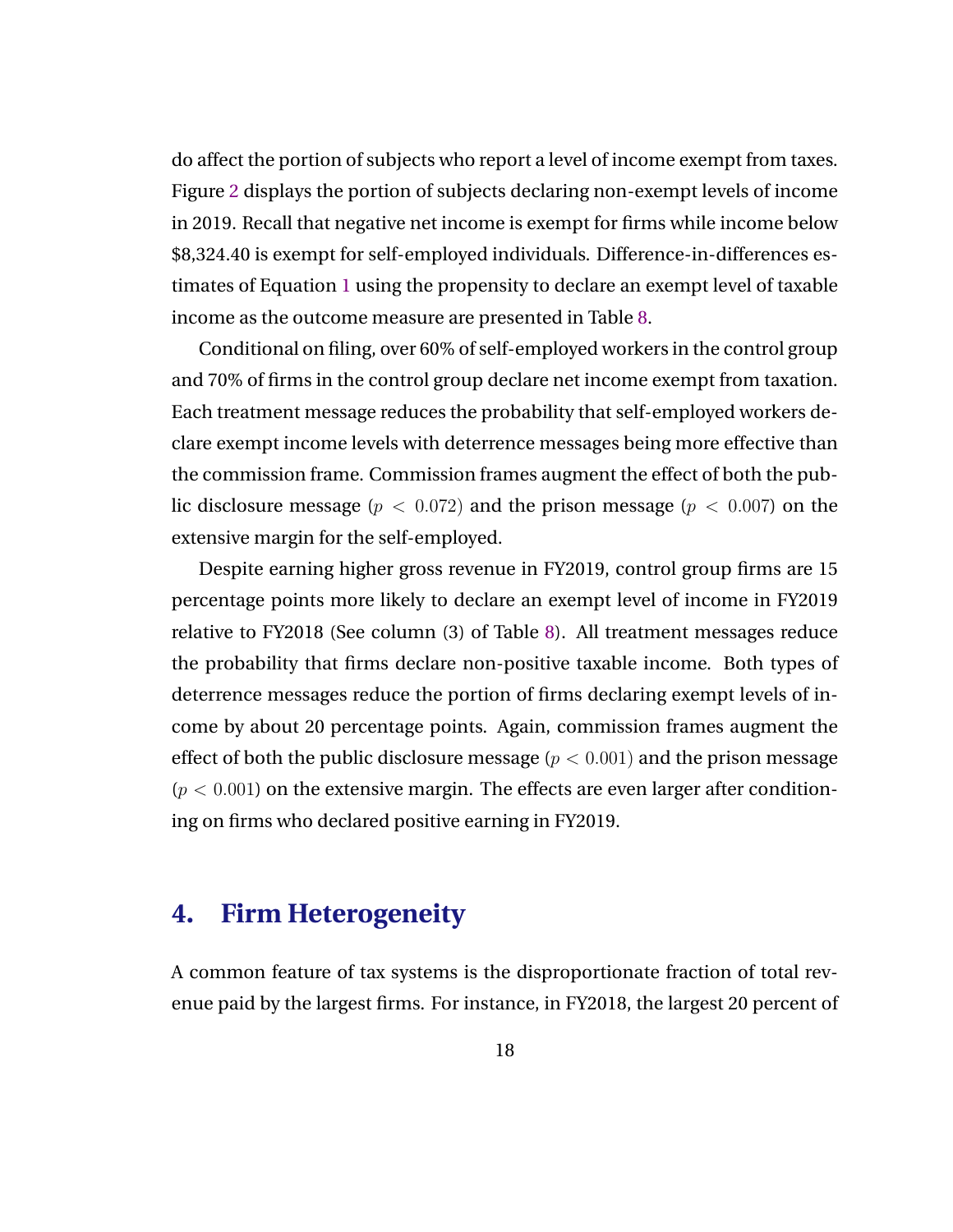firms in the Dominican Republic paid over 85% of all corporate income taxes. However, previous experimental research on tax compliance has focused on interventions with small and medium sized firms (see, e.g., [Ariel](#page-40-0) [\(2012\)](#page-40-0), [Pomeranz](#page-44-0)  $(2015)$  and Bérgolo et al.  $(2017)$ ).

It is not obvious whether the largest firms will respond to deterrence nudges in the same way smaller and more well-studied firms have responded. [Kleven](#page-43-0) [et al.](#page-43-0) [\(2016\)](#page-43-0) argue that tax evasion is more difficult in large firms with accurate business records as the threat of whistleblowing increases with the number of employees. In line with this argument, [Kumler et al.](#page-43-0) [\(2013\)](#page-43-0) find that tax compliance in Mexico is higher in larger firms. Similarly, [Pomeranz](#page-44-0) [\(2015\)](#page-44-0) finds that the measured effects of threatening random audits are decreasing in firm size.

Alternatively, if there are high fixed costs to tax evasion, larger firms may evade more, absent treatment, and have greater ability to respond to these interventions. Moreover, [Pomeranz](#page-44-0) [\(2015\)](#page-44-0) notes that priors about audit probabilities, risk aversion, and other characteristics of the firm may vary with firm size. Importantly, firms in the Dominican Republic primarily operate in the tertiary sector of the economy. [Kumler et al.](#page-43-0) [\(2013\)](#page-43-0) and [Pomeranz](#page-44-0) [\(2015\)](#page-44-0) note that firms with a large share of sales going to final consumers will have an easier time evading taxes. Table [\(16\)](#page-39-0) shows that while a smaller portion of top firms in our sample operate in the tertiary industry, the vast majority of our sample sells directly to customers in every quintile.

To understand the potential heterogeneous effects of nudge treatments across the distribution of firm sizes, we separate firms for whom we observe the number of workers into quintiles.<sup>13</sup> Then, we estimate the treatment effects on the growth in taxes paid within each of these quintiles. The difference-in-difference

 $13$ We create quintiles using the full sample of data, before sub-setting the data into the experimental sample. The discreteness of the data along with the skewed distribution means that quintiles do not have exactly 20% of the observations.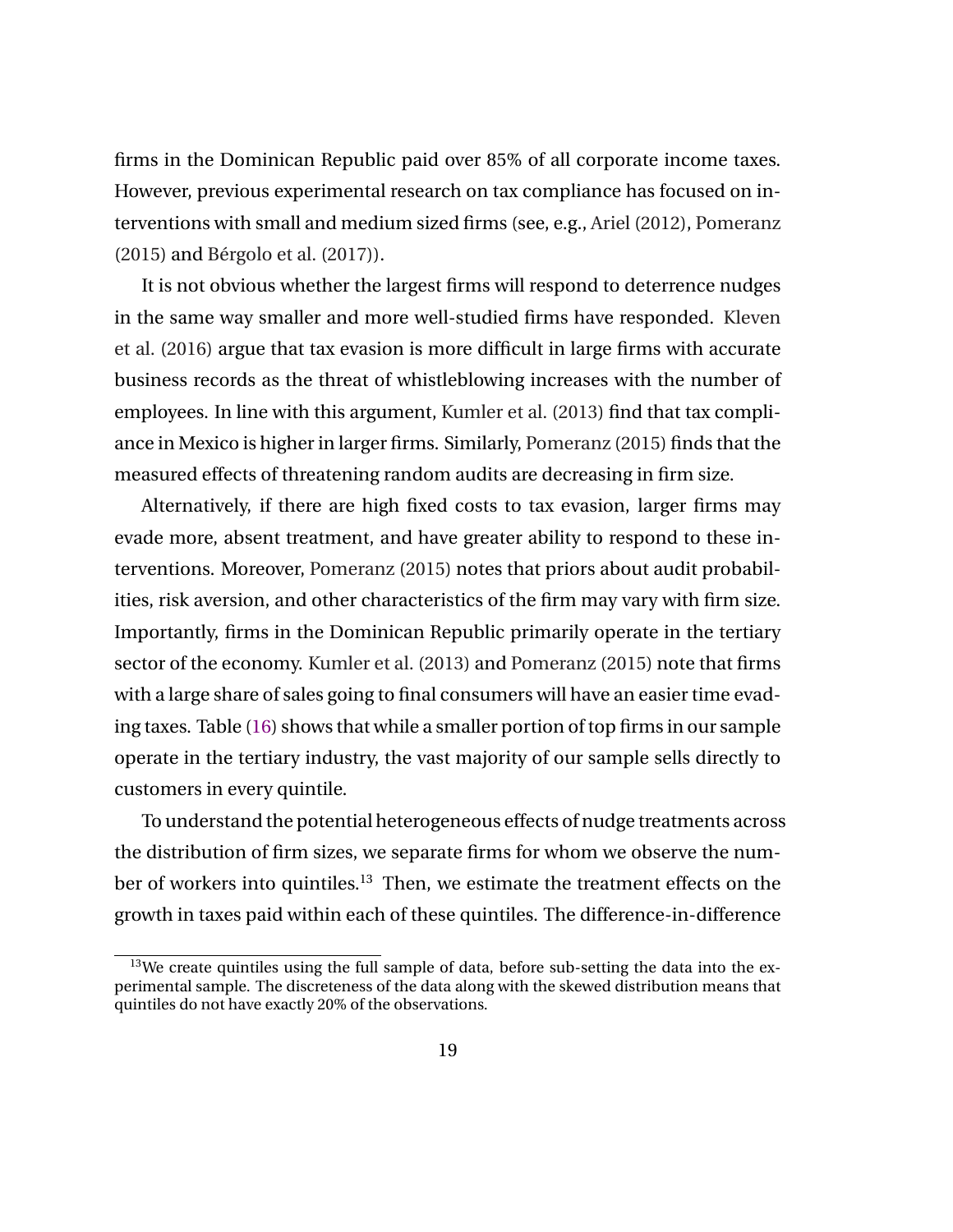values are presented in Figures [4](#page-34-0) and [5.](#page-34-0) Similar patterns emerge for both types of deterrence messages. If we would have conducted the experiment only on small and medium sized firms (those in the bottom 60% of firm size), then the treatment effects estimated from the experiment would have been economically small and only marginally significant at best. However, we find that the observed effects are much larger for the top two quintiles of firm size.

A key result is that we find that the top 20% of firms have the largest treatment effect. The average taxes paid by control firms for this quintile fell by \$13,643. During this same period, taxes paid by the public disclosure group increased by \$9,171 when used alone and \$3,324 when combined with the commission treatment. The prison deterrence messages were much more effective also, increasing taxes paid by \$42,299 when used alone and \$95,846 when combined with commission. These effects contrast with [Pomeranz](#page-44-0) [\(2015\)](#page-44-0) and [Kumler et](#page-43-0) [al.](#page-43-0) [\(2013\)](#page-43-0) who find that tax compliance is lower in smaller firms. This discrepancy may be due to differences in the paper trail associated with the corporate income taxes compared to VATs, or the large portion of firms in our study who sell to final consumers. More work is necessary.

In a general sense, we view our firm size results as potentially novel in the sense that we are unaware of large sample findings showing that the biggest players in a market are affected the deepest by behavioral nudges. While the modal research insights from behavioral and experimental studies are derived from individuals and smaller players in a market, in this sense, our results open up a potential avenue for future research using behavioral interventions on market players that can impact prices and allocations at the most fundamental level.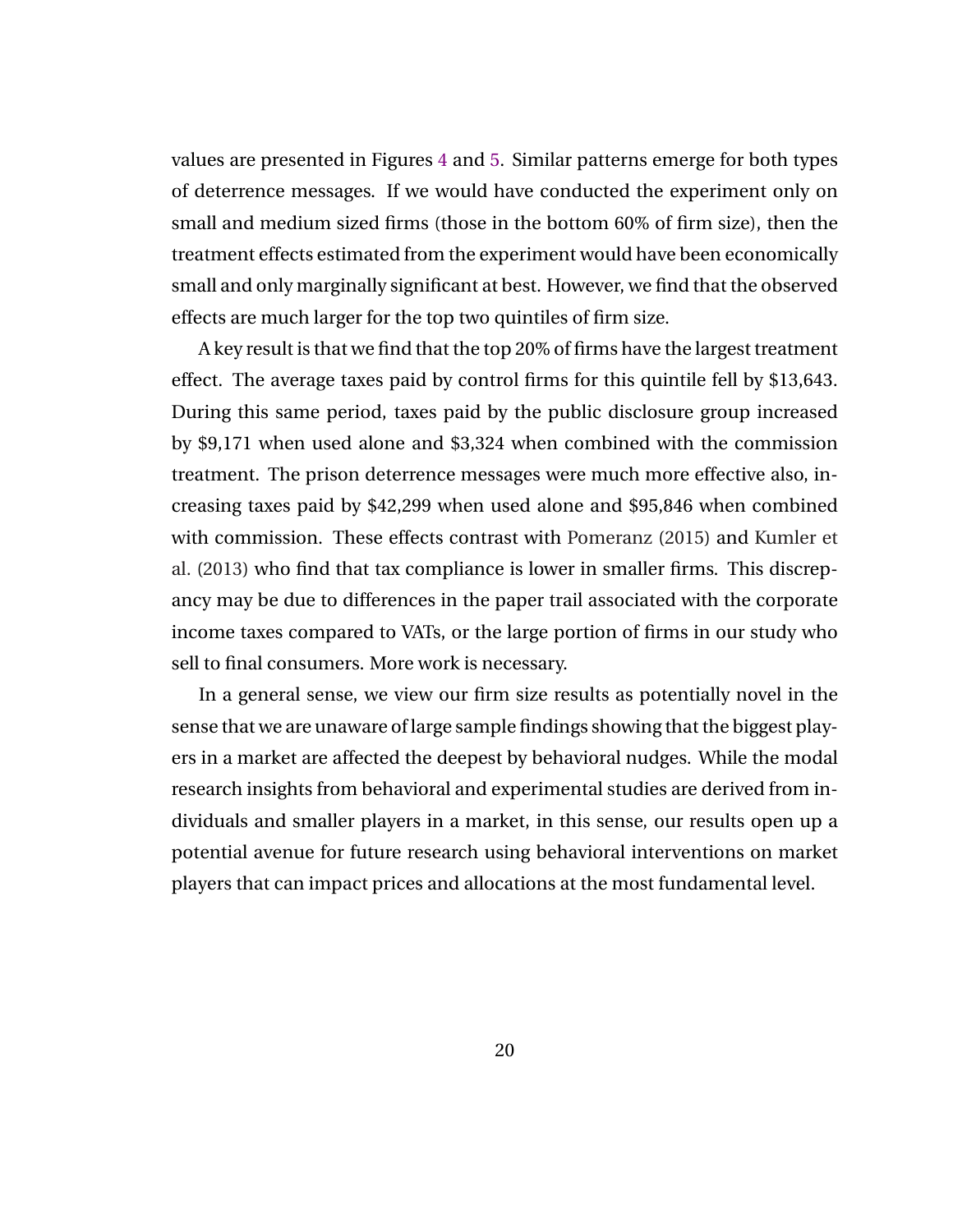## **5. Conclusions**

Taxation is one of humankinds oldest and most contentious activities. In modern economies, it continues to play a central role in the development of states [\(Besley and Persson,](#page-40-0) [2014\)](#page-40-0). Over the past decade, there has been a surge of literature attempting to increase tax compliance and understand the determinants of evasion. We contribute to this literature by partnering with the Dominican Republic and experimentally evaluating how prison sentences and non-pecuniary motives influence tax compliance [\(Luttmer and Singhal,](#page-44-0) [2014\)](#page-44-0). We present the first evidence from a natural field experiment on whether increasing the salience of public disclosure of penalties affects tax compliance behavior in firms. Moreover, in contrast to many earlier experiments on tax compliance, we leverage administrative data to shed insights into how behavioral nudges affect firms across the entire size distribution.

We find that messages highlighting the potential for incarceration for tax evasion are highly effective in increasing tax compliance. Increasing the salience of potential incarceration increases the amount of taxes paid by 45% for firms and 13% for self-employed workers. Messages that increase the salience of public disclosure are less effective. These messages do not significantly increase the amount of taxes self-employed workers pay, but increase the amount of taxes firms pay by 19%. The channel for the observed effects is primarily driven by dramatic reductions in the propensity of firm's to declare exempt levels of taxable income.

The effect of commission messaging depends greatly on the perceived punishment regime. The framing effect greatly augmented the prison time message, while weakly backfiring when used with a reminder or when increasing the salience of public disclosure. Overall, the treatments increased the amount of income taxes paid by \$193 million, with a little over half of this revenue esti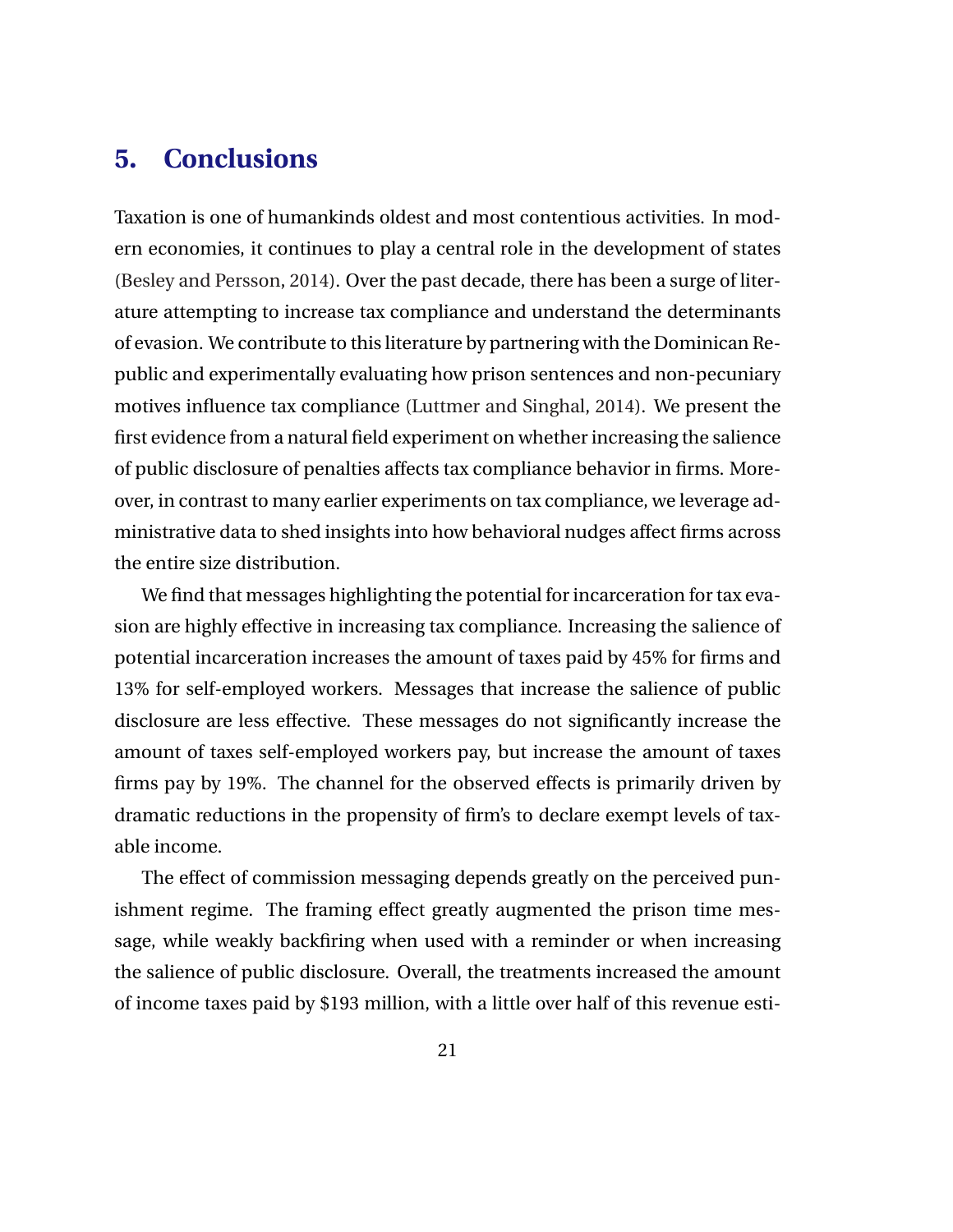mated as "new," rather than accelerated revenue. That is, the government would not have raised this revenue without our treatment messages.

A final insight is that we find that behavioral nudges increase the amount of taxes paid by the largest firms the most. While this result is consistent in our data set, we know less about why this result holds. More specifically, are larger firms responding to reputational concerns from customers, or do larger firms exhibit greater social image concerns than smaller firms? Are there certain institutional facts that cause this asymmetry in treatment effects? We trust that future research will replicate our insights and build theoretical frameworks to enhance our understanding of tax compliance across the firm size dimension.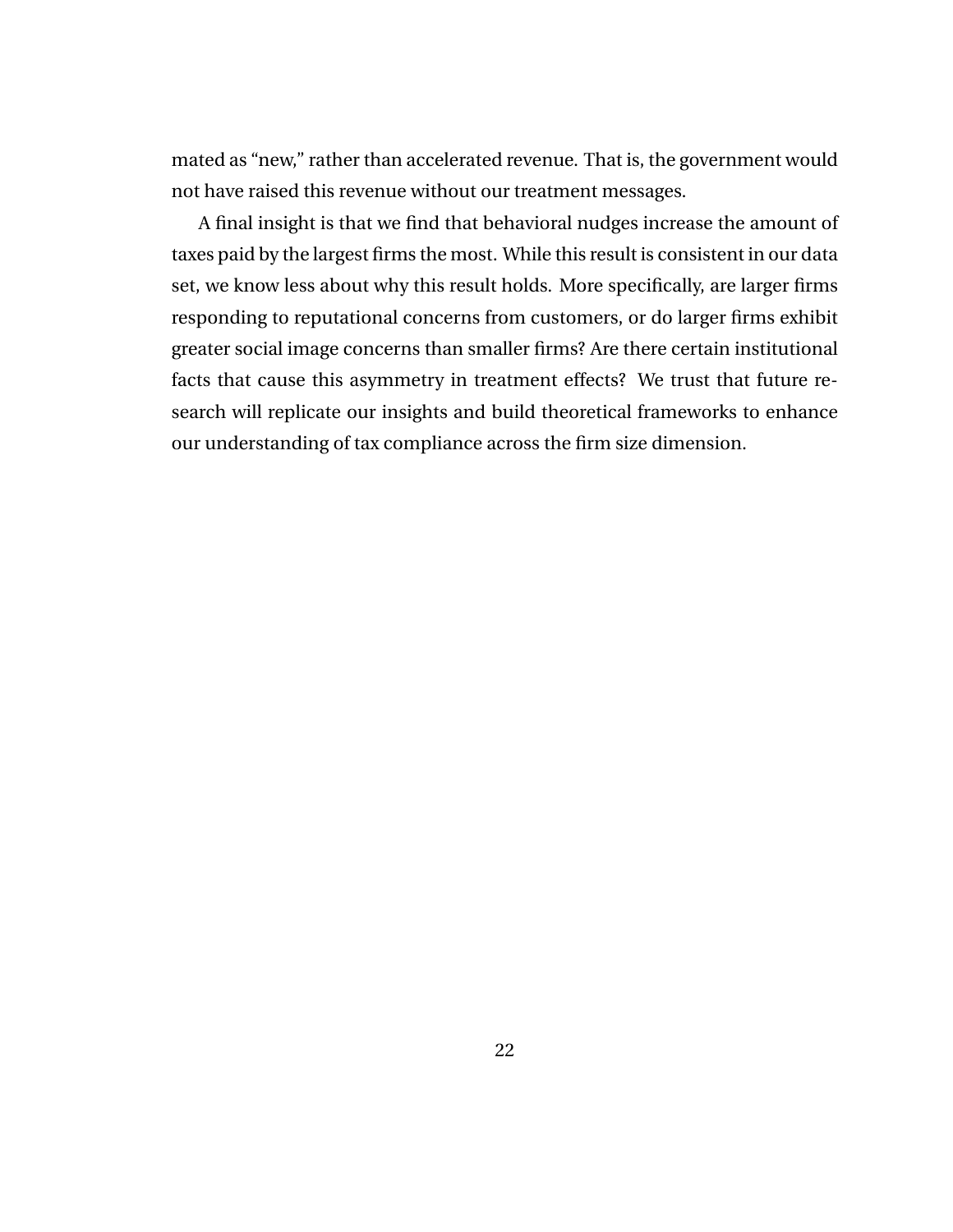## <span id="page-24-0"></span>**6. Tables**

## Table 1: Tax Brackets for Firms and Self-Employed Workers

| <b>Tax Bracket</b>        | Firms  | Self-Employed                                        |
|---------------------------|--------|------------------------------------------------------|
| Less than \$0.00          | Exempt | Exempt                                               |
| $$0.01 - $8,324.40$       | 27\%   | Exempt                                               |
| $$8,324.40 - $12,486.58$  | 27\%   | 15%                                                  |
| $$12,486.58 - $17,342.46$ | 27\%   | $$624.32 + 20\% \text{ of amount above } $12,486.58$ |
| Over \$17,342.46          | 27%    | $$1,595.52 + 25\%$ of amount above \$17,342.46       |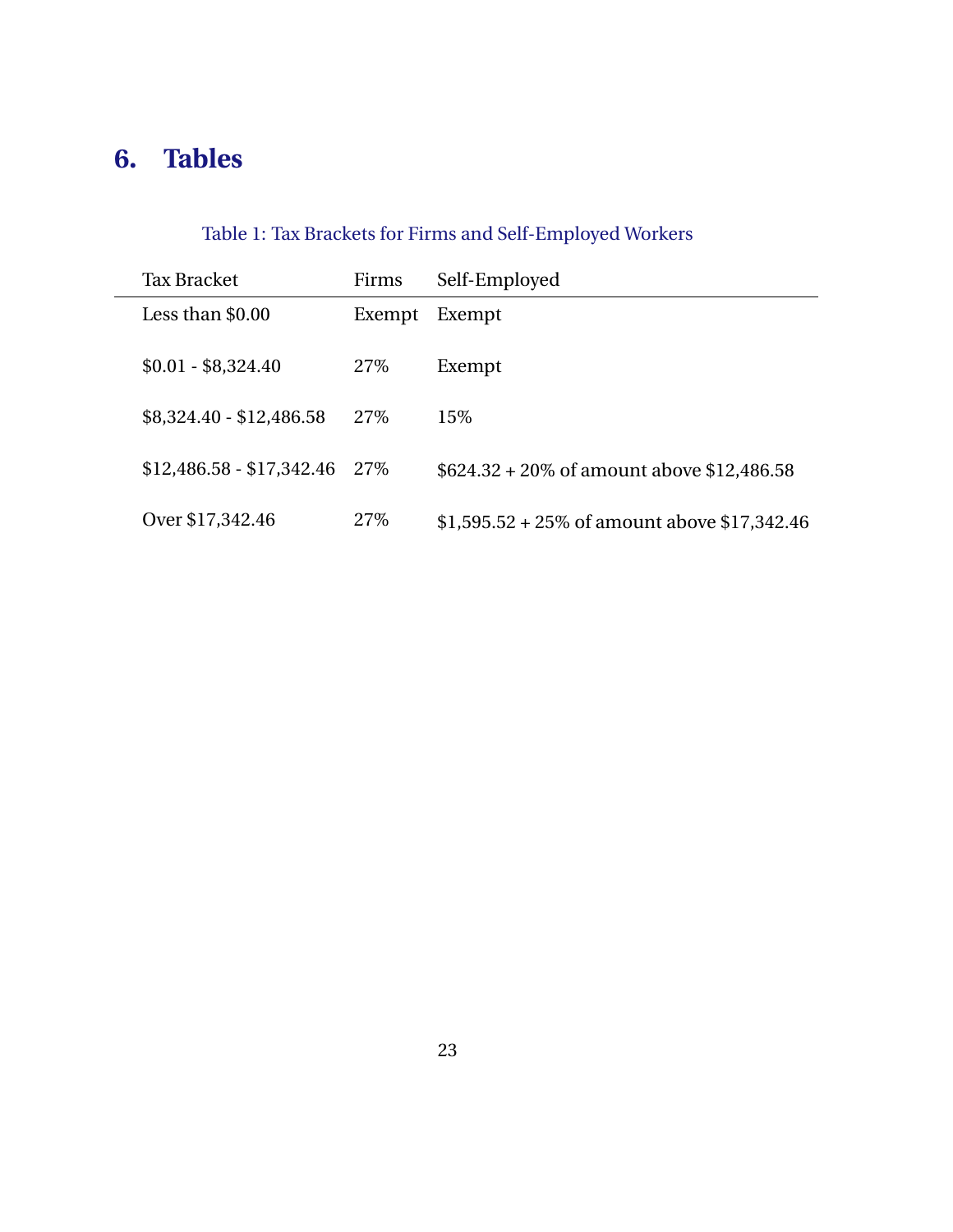<span id="page-25-0"></span>

|         | Without Commission Frame                                                                                                                                                                                                                                                                                                                                                                                                                                                                                       | With Commission Frame                                                                                                                                                                                                                                                                                                                                                                                                                                                                                                                                                                                                                                                                                                                                                                                 |
|---------|----------------------------------------------------------------------------------------------------------------------------------------------------------------------------------------------------------------------------------------------------------------------------------------------------------------------------------------------------------------------------------------------------------------------------------------------------------------------------------------------------------------|-------------------------------------------------------------------------------------------------------------------------------------------------------------------------------------------------------------------------------------------------------------------------------------------------------------------------------------------------------------------------------------------------------------------------------------------------------------------------------------------------------------------------------------------------------------------------------------------------------------------------------------------------------------------------------------------------------------------------------------------------------------------------------------------------------|
| Control | We remind you that the deadline of the obli-<br>gation of filing and paying the income tax<br>return for year 2018 is on [TAX DATE].                                                                                                                                                                                                                                                                                                                                                                           | We remind you that the deadline of the obli-<br>gation of filing and paying the income tax<br>return for year 2018 is on [TAX DATE].<br>Bear in mind that providing inaccurate infor-<br>mation in the tax return might not be con-<br>sidered as an oversight, but as a voluntary<br>choice, which would represent a violation of<br>your obligations as a taxpayer as established<br>in articles 253 and 254 of the tax code.                                                                                                                                                                                                                                                                                                                                                                       |
| Public  | We remind you that the deadline of the obli-<br>gation of filing and paying the income tax<br>return for year 2018 is on [TAX DATE].<br>Bear in mind that providing inaccurate infor-<br>mation in the tax return could be considered<br>a violation of the provisions of the new law<br>155-17 against money laundering and terror-<br>ism financing, and that the specifics of the<br>imposed punishment would be public infor-<br>mation available to the whole the population<br>once the ruling is final. | We remind you that the deadline of the obli-<br>gation of filing and paying the income tax<br>return for year 2018 is on [TAX DATE].<br>Bear in mind that providing inaccurate infor-<br>mation in the tax return might not be con-<br>sidered as an oversight, but as a voluntary<br>choice, which would represent a violation of<br>your obligations as a taxpayer as established<br>in articles 253 and 254 of the tax code.<br>In addition, providing inaccurate information<br>in the tax return could be considered a vio-<br>lation of the provisions of the new law 155-<br>17 against money laundering and terrorism<br>financing, and that the specifics of the im-<br>posed punishment would be public informa-<br>tion available to the whole the population<br>once the ruling is final. |
| Prison  | We remind you that the deadline of the obli-<br>gation of filing and paying the income tax<br>return for year 2018 is on [TAX DATE].<br>Bear in mind that as established by the new<br>law 155-17 against money laundering and<br>terrorism financing, providing inaccurate in-<br>formation in the tax return could be punished<br>with prison.                                                                                                                                                               | We remind you that the deadline of the obli-<br>gation of filing and paying the income tax<br>return for year 2018 is on [TAX DATE].<br>Bear in mind that providing inaccurate infor-<br>mation in the tax return might not be con-<br>sidered as an oversight, but as a voluntary<br>choice, which would represent a violation of<br>your obligations as a taxpayer as established<br>in articles 253 and 254 of the tax code.<br>In addition, as established by the new law<br>155-17 against money laundering and terror-<br>ism financing, providing inaccurate informa-<br>tion in the tax return could be punished with<br>prison.                                                                                                                                                              |

Note: The messages used in the experiment were written in Spanish. Translated messages appear in the table.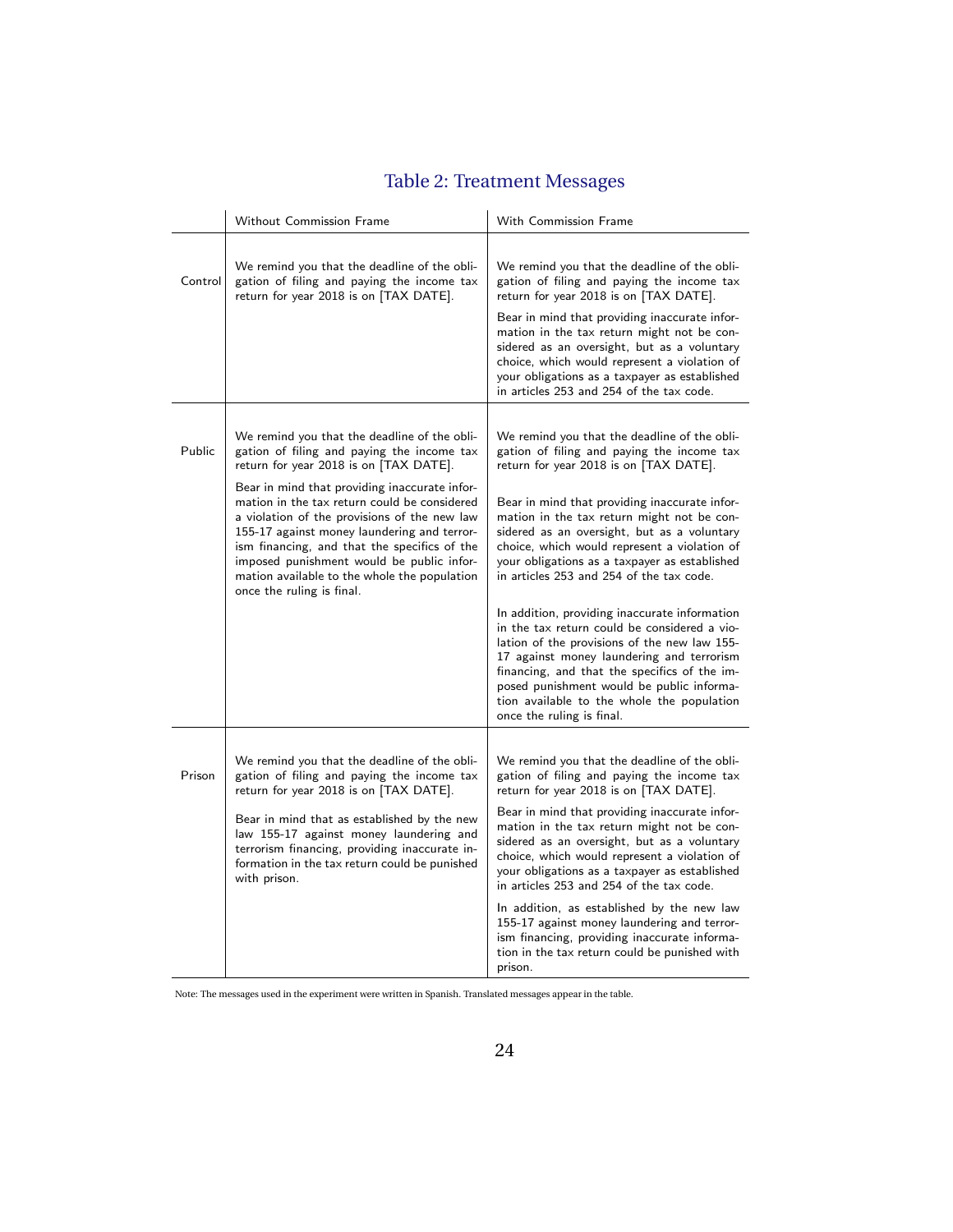<span id="page-26-0"></span>

|               |                                  | Population | Sent Message |
|---------------|----------------------------------|------------|--------------|
|               | Total                            | 43,973     | 28,180       |
|               | Control                          | 7,328      | 4,723        |
|               | Commission                       | 7,329      | 4,781        |
|               | Jail time                        | 7,329      | 4,728        |
| Self-Employed | <b>Public Disclosure</b>         | 7,329      | 4,736        |
|               | Commission and Jail Time         | 7,329      | 4,518        |
|               | <b>Commission and Disclosure</b> | 7,329      | 4,694        |
|               |                                  |            |              |
|               | Total                            | 168,497    | 56,310       |
|               | Control                          | 28,082     | 9,386        |
|               | Commission                       | 28,084     | 9,393        |
| Firms         | Jail time                        | 28,083     | 9,381        |
|               | <b>Public Disclosure</b>         | 28,083     | 9,388        |
|               | Commission and Jail Time         | 28,083     | 9,389        |
|               | <b>Commission and Disclosure</b> | 28,082     | 9,373        |

Table 3: Sample Sizes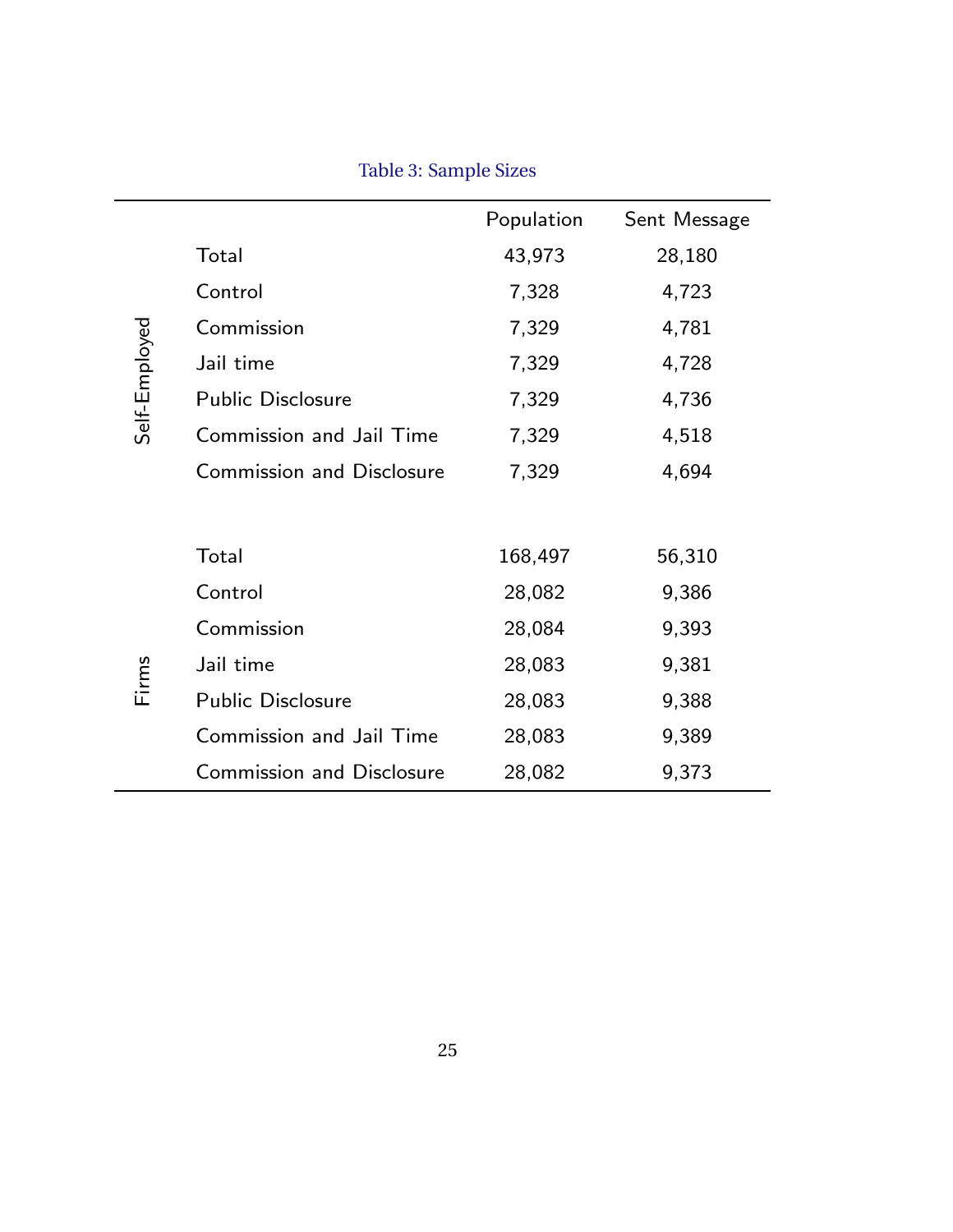| Table 4: Audit Rates for Firms and Self-Employed Workers |  |  |  |  |  |  |  |  |
|----------------------------------------------------------|--|--|--|--|--|--|--|--|
|----------------------------------------------------------|--|--|--|--|--|--|--|--|

<span id="page-27-0"></span>

|               | 2018 Either Audit | 2018 Automatic Audit | 2018 Full Audit | 2018 Both Audits |
|---------------|-------------------|----------------------|-----------------|------------------|
| Self-Employed | 2360 (8.38%)      | 2334 (8.28%)         | $29(0.10\%)$    | $3(0.01\%)$      |
| Firms         | 3781 (6.71%)      | 3635 (6.46%)         | 182 (0.32%)     | 36 (0.06%)       |
| Combined      | 6141 (7.27%)      | 5969 (7.06%)         | 211(0.25%)      | 39 $(0.05\%)$    |

Note: Table displays the number of audits by type and tax-paying entity for all subjects in the experimental sample. These audits occurred before the experiment in FY2018.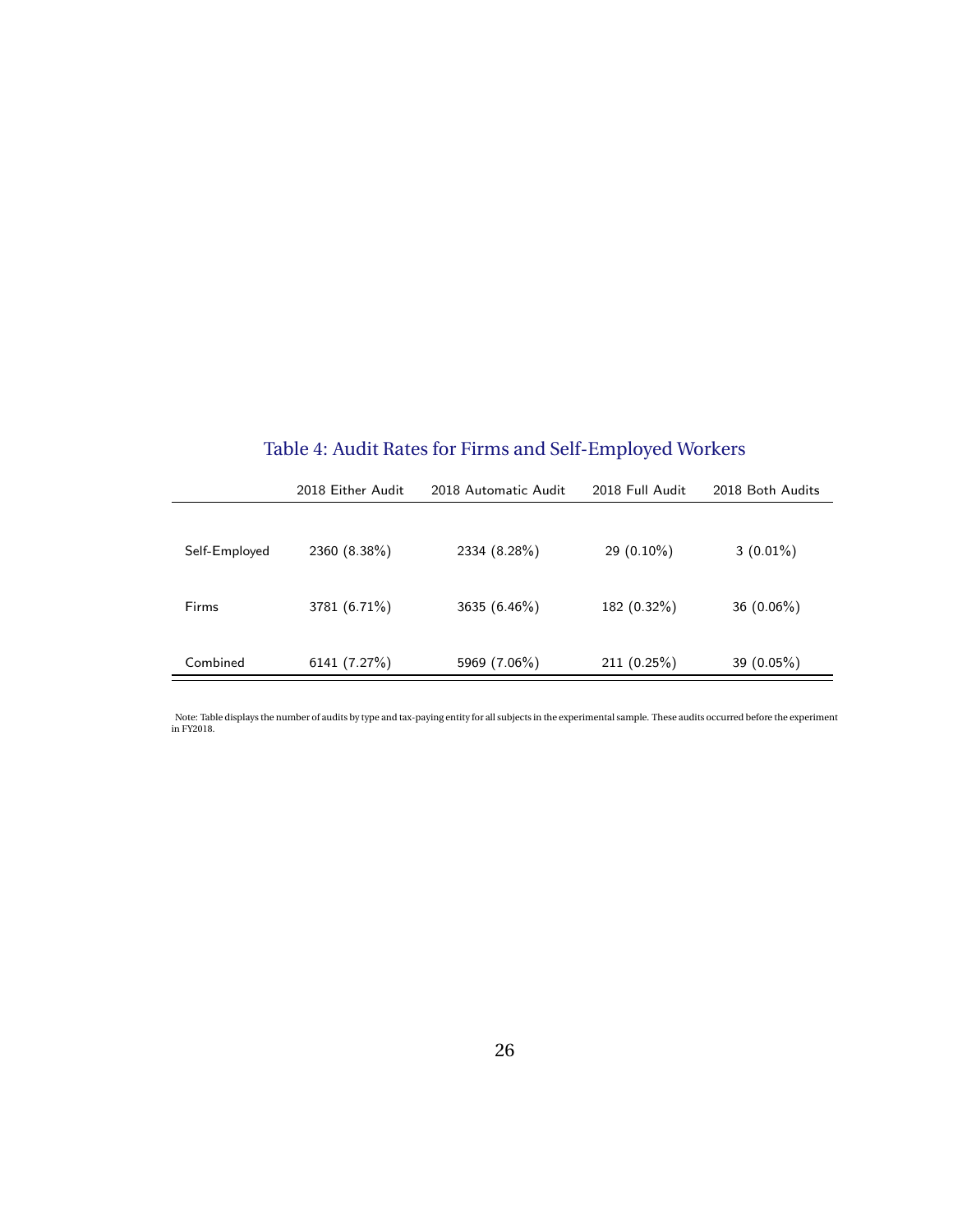|                                                          | (1)                     | (2)               | (3)               |
|----------------------------------------------------------|-------------------------|-------------------|-------------------|
|                                                          | <b>Taxes Paid</b>       | <b>Taxes Paid</b> | <b>Taxes Paid</b> |
| <b>Commission Framing</b>                                | $-307.9$                | 250.8             | $-595.8$          |
|                                                          | (828.5)                 | (319.8)           | (1237.9)          |
|                                                          |                         |                   |                   |
| Public Disclosure                                        | $1616.1***$             | 477.0             | $2190.0**$        |
|                                                          | (783.7)                 | (844.3)           | (1099.0)          |
| Public Disclosure with Commission Framing                | 1338.4                  | $-134.0$          | 2077.3            |
|                                                          | (1494.1)                | (355.6)           | (2235.6)          |
| Prison Time                                              | 3697.7**                | $457.6***$        | 5330.2**          |
|                                                          | (1490.0)                | (198.1)           | (2238.5)          |
|                                                          |                         |                   |                   |
| Prison Time with Commission Framing                      | 7419.1***               | $740.4***$        | $10645.5***$      |
|                                                          | (1602.2)                | (255.7)           | (2372.5)          |
| 2019 indicator                                           | $-947.8*$               | $-347.7$ **       | $-1249.8*$        |
|                                                          | (493.4)                 | (166.0)           | (736.9)           |
|                                                          | 174.5                   | 85.17             | 214.5             |
| Pre-treatment: Commission Framing                        | (2545.6)                | (392.9)           | (3828.1)          |
|                                                          |                         |                   |                   |
| Pre-treatment: Public Disclosure                         | 246.0                   | 87.31             | 324.9             |
|                                                          | (2505.4)                | (588.6)           | (3755.9)          |
| Pre-treatment: Public Disclosure with Commission Framing | $-23.89$                | 42.90             | $-55.05$          |
|                                                          | (3151.1)                | (478.9)           | (4726.1)          |
|                                                          |                         |                   |                   |
| Pre-treatment: Prison Time                               | 1466.3                  | $-268.7$          | 2339.9            |
|                                                          | (3999.1)                | (366.5)           | (6010.9)          |
| Pre-treatment: Prison Time with Commission Framing       | 9.437                   | 295.6             | $-107.1$          |
|                                                          | (3001.5)                | (385.0)           | (4472.4)          |
| Constant                                                 | 2607.3                  | 3561.3***         | 11824.7***        |
|                                                          | (1875.6)                | (279.9)           | (2932.9)          |
|                                                          |                         |                   |                   |
| Subjects                                                 | Self-Employed and Firms | Self-Employed     | Firms             |
| Subject Indicator                                        | YES                     | NO.               | <b>NO</b>         |
| Baseline balance                                         | .997                    | .618              | .996              |
| Observations                                             | 168978                  | 56358             | 112620            |

#### <span id="page-28-0"></span>Table 5: Average Effects of Treatment Messages on Change in Taxes Paid

Note: Table displays coefficient estimates of Equation [\(1\)](#page-14-0) using amount of taxes paid as the outcome variable. Treatment indicators represent the average<br>change in the additional taxes paid in each of the treatment groups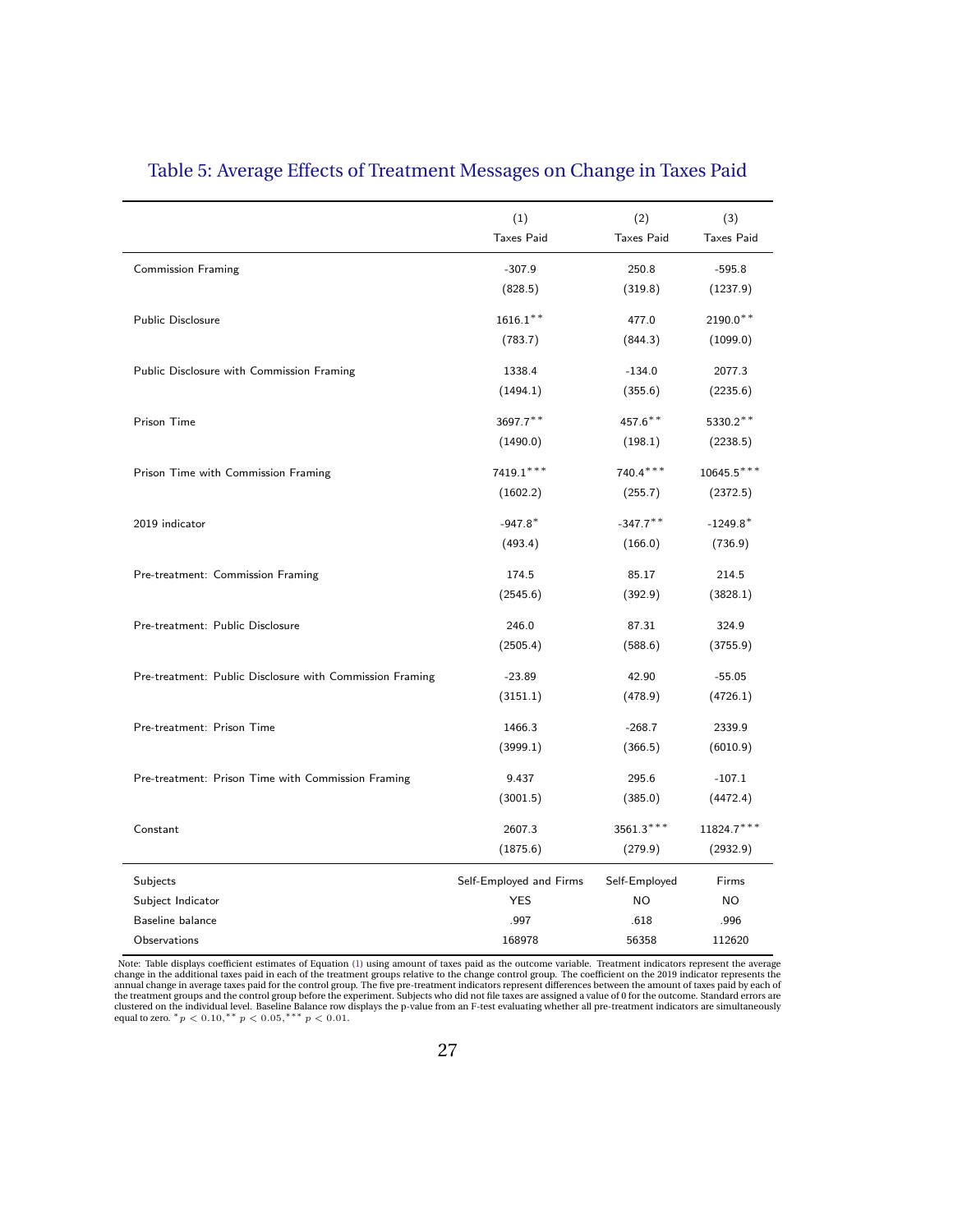|                                                    | (1)<br><b>Filed Taxes</b>  | (2)<br><b>Gross Revenue</b> | (3)<br>Taxable Revenue | (4)<br>Auto Audit        | (5)<br><b>Full Audit</b>  |
|----------------------------------------------------|----------------------------|-----------------------------|------------------------|--------------------------|---------------------------|
| <b>Commission Framing</b>                          | 0.00264                    | 4071.6                      | 1461.6                 | $-0.0130**$              | $0.00104*$                |
|                                                    | (0.00819)                  | (5531.9)                    | (1672.0)               | (0.00520)                | (0.000629)                |
| <b>Public Disclosure</b>                           | $-0.00600$                 | $-409.5$                    | 2815.7                 | $-0.0137***$             | $-0.00000116$             |
|                                                    | (0.00827)                  | (6414.7)                    | (3990.5)               | (0.00520)                | (0.000423)                |
| Public Disclosure with Commission Framing          | 0.000468                   | $-4074.1$                   | $-365.7$               | $-0.00763$               | 0.000429                  |
|                                                    | (0.00824)                  | (5511.9)                    | (1578.1)               | (0.00532)                | (0.000521)                |
| Prison Time                                        | $-0.00127$                 | $-360.3$                    | 2352.6**               | $-0.00812$               | $-0.000000448$            |
|                                                    | (0.00824)                  | (4879.8)                    | (1071.7)               | (0.00530)                | (0.000423)                |
| Prison Time with Commission Framing                | 0.000616                   | 7344.6                      | 4334.6***              | $-0.0127**$              | 0.000241                  |
|                                                    | (0.00832)                  | (4724.9)                    | (1314.2)               | (0.00528)                | (0.000486)                |
| 2019 indicator                                     | $-0.200***$                | 10996.8***                  | 1715.8*                | $0.0756***$              | 0.000423                  |
|                                                    | (0.00582)                  | (3482.4)                    | (894.9)                | (0.00385)                | (0.000299)                |
| Pre-treatment: Commission Framing                  | $-8.35e-15$                | 3541.3                      | 307.6                  | $-0.00669$               | $-0.000434$               |
|                                                    | $(1.32e-0.9)$              | (7409.8)                    | (1578.0)               | (0.00565)                | (0.000666)                |
| Pre-treatment: Public Disclosure                   | $-1.37e-14$                | $-5956.3$                   | 323.7                  | $-0.00889$               | $-0.000426$               |
|                                                    | $(1.47e-09)$               | (6623.5)                    | (2358.6)               | (0.00563)                | (0.000669)                |
| Pre-treatment: Public Disclosure with Commission   | $-2.03e-14$                | $-7322.9$                   | 126.2                  | $-0.00458$               | $-0.000631$               |
|                                                    | (.)                        | (7764.7)                    | (1920.7)               | (0.00571)                | (0.000636)                |
| Pre-treatment: Prison Time                         | $-1.28e-14$                | $-1315.9$                   | $-1095.3$              | 0.00202                  | 0.000422                  |
|                                                    | $(1.28e-09)$               | (6894.2)                    | (1472.8)               | (0.00580)                | (0.000791)                |
| Pre-treatment: Prison Time with Commission Framing | $-3.65e-15$                | 8114.3                      | 1149.5                 | $-0.000507$              | $-0.000385$               |
|                                                    | $(1.63e-09)$               | (9173.1)                    | (1547.7)               | (0.00583)                | (0.000682)                |
|                                                    |                            |                             |                        |                          |                           |
| Constant                                           | $1.000***$<br>$(1.31e-09)$ | 76550.7***<br>(4742.0)      | 16210.6***<br>(1124.3) | $0.0860***$<br>(0.00408) | $0.00127**$<br>(0.000518) |
|                                                    | Firms                      |                             |                        |                          |                           |
| Subjects<br>Baseline balance                       | $1\,$                      | Firms<br>.393               | Firms<br>.628          | Firms<br>.295            | Firms<br>.683             |
| R-squared                                          | 0.112                      | 0.000                       | 0.000                  | 0.011                    | 0.000                     |
| Observations                                       | 56358                      | 50703                       | 50703                  | 56358                    | 56358                     |

#### <span id="page-29-0"></span>Table 6: Treatment Effects on the Filing Behavior of Self-Employed Workers

Note: Table displays coefficient estimates of Equation [\(1\)](#page-14-0) using various outcomes. Treatment indicators represent the average change in the outcome in each of the treatment groups relative to the change control group. The coefficient on the 2019 indicator represents the annual change in the outcome for<br>the control group. The five pre-treatment indicators represent diffe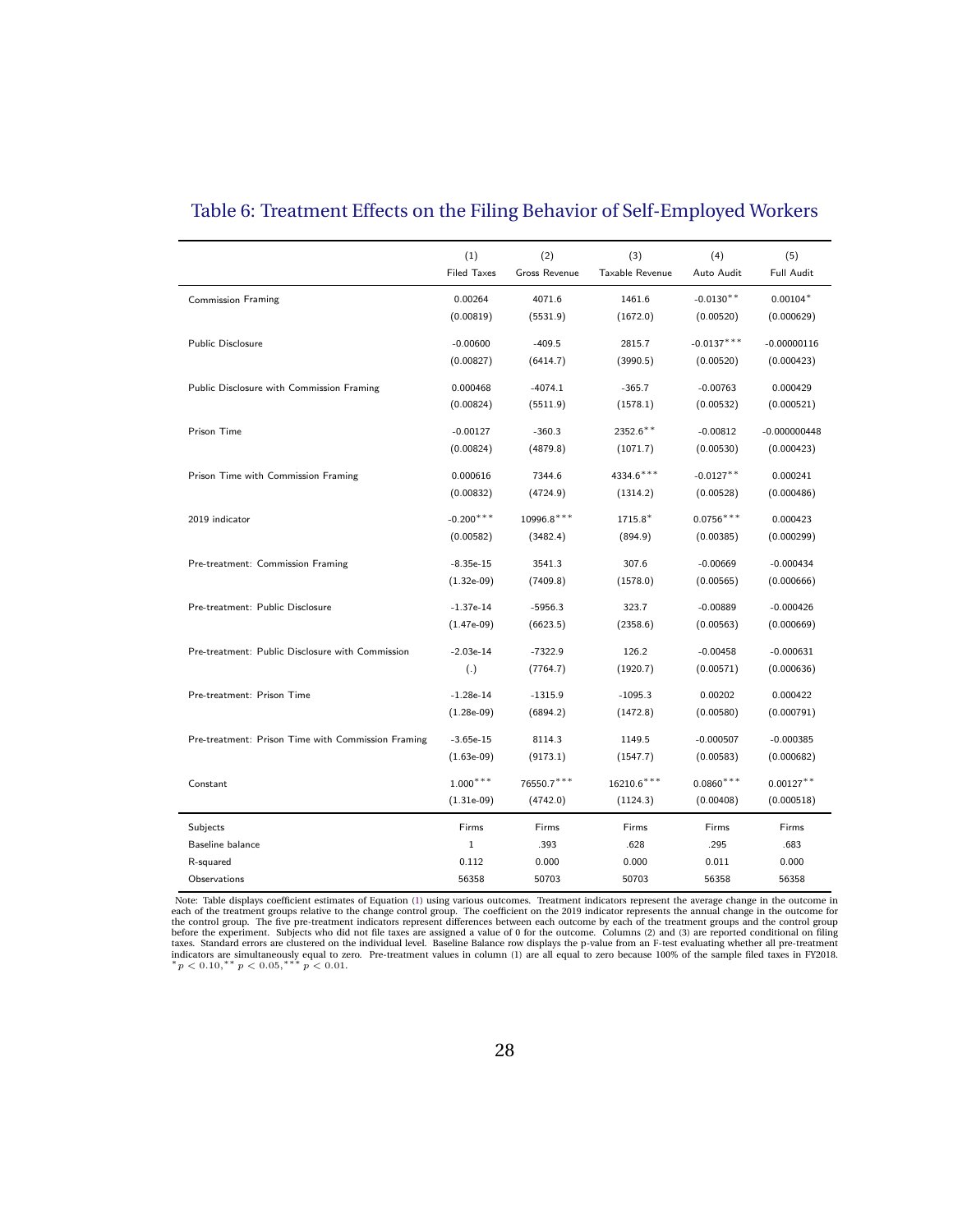<span id="page-30-0"></span>

|                                                    | (1)                | (2)                  | (3)             | (4)          | (5)               |
|----------------------------------------------------|--------------------|----------------------|-----------------|--------------|-------------------|
|                                                    | <b>Filed Taxes</b> | <b>Gross Revenue</b> | Taxable Revenue | Auto Audit   | <b>Full Audit</b> |
| <b>Commission Framing</b>                          | 0.00408            | 89242.3              | 20143.3         | 0.00294      | 0.000425          |
|                                                    | (0.00599)          | (56796.3)            | (20936.0)       | (0.00321)    | (0.000499)        |
|                                                    |                    |                      |                 |              |                   |
| Public Disclosure                                  | $-0.00372$         | 132171.9**           | 53400.1 ***     | $-0.00150$   | 0.000639          |
|                                                    | (0.00599)          | (65091.9)            | (20012.7)       | (0.00315)    | (0.000522)        |
| Public Disclosure with Commission Framing          | $-0.00582$         | $-17329.5$           | 69188.4**       | $-0.000252$  | 0.000215          |
|                                                    | (0.00606)          | (131766.4)           | (29424.9)       | (0.00316)    | (0.000477)        |
|                                                    |                    |                      |                 |              |                   |
| Prison Time                                        | $-0.00429$         | 126699.0*            | 73968.8***      | $-0.0000803$ | 0.000747          |
|                                                    | (0.00602)          | (74173.6)            | (26296.9)       | (0.00317)    | (0.000533)        |
| Prison Time with Commission Framing                | $-0.000413$        | 188287.0**           | 110880.0 ***    | 0.00254      | 0.000532          |
|                                                    | (0.00599)          | (84001.5)            | (25786.8)       | (0.00321)    | (0.000511)        |
|                                                    |                    |                      |                 |              |                   |
| 2019 indicator                                     | $-0.0413***$       | 147672.2***          | $-34415.4*$     | $0.0493***$  | $0.000959***$     |
|                                                    | (0.00425)          | (33467.2)            | (18340.7)       | (0.00224)    | (0.000319)        |
| Pre-treatment: Commission Framing                  | 0.000337           | 127211.4             | 5676.9          | $-0.00612*$  | 0.000530          |
|                                                    | (0.00726)          | (259344.5)           | (29168.2)       | (0.00354)    | (0.000844)        |
|                                                    |                    |                      |                 |              |                   |
| Pre-treatment: Public Disclosure                   | 0.000203           | 30489.4              | 8701.3          | $-0.00459$   | $-0.000107$       |
|                                                    | (0.00726)          | (249372.1)           | (28817.7)       | (0.00356)    | (0.000803)        |
| Pre-treatment: Public Disclosure with Commission   | $-0.000840$        | 259399.9             | $-11900.5$      | 0.000411     | 0.000751          |
|                                                    | (0.00727)          | (379508.5)           | (38984.4)       | (0.00363)    | (0.000858)        |
|                                                    |                    |                      |                 |              |                   |
| Pre-treatment: Prison Time                         | $-0.000241$        | 168222.9             | 25935.6         | 0.000994     | $-0.000105$       |
|                                                    | (0.00727)          | (367519.2)           | (42529.6)       | (0.00363)    | (0.000803)        |
| Pre-treatment: Prison Time with Commission Framing | 0.000357           | 13688.6              | 11041.0         | 0.00158      | $-0.000214$       |
|                                                    | (0.00726)          | (263630.9)           | (32688.0)       | (0.00364)    | (0.000796)        |
|                                                    |                    |                      |                 |              |                   |
| Constant                                           | $0.548***$         | 1122403.6***         | 55424.5**       | $0.0658***$  | $0.00309***$      |
|                                                    | (0.00514)          | (185849.4)           | (23379.7)       | (0.00256)    | (0.000573)        |
| Subjects                                           | Firms              | Firms                | Firms           | Firms        | Firms             |
| Baseline balance                                   | $\,1$              | .957                 | .952            | .092         | .717              |
| R-squared                                          | 0.002              | 0.000                | 0.000           | 0.008        | 0.000             |
| Observations                                       | 112620             | 59331                | 59331           | 112620       | 112620            |

#### Table 7: Treatment Effects on the Filing Behavior of Firms

Note:Table displays coefficient estimates of Equation [\(1\)](#page-14-0) using various outcomes. Treatment indicators represent the average change in the outcome in each of the treatment groups relation of the treatment proups relative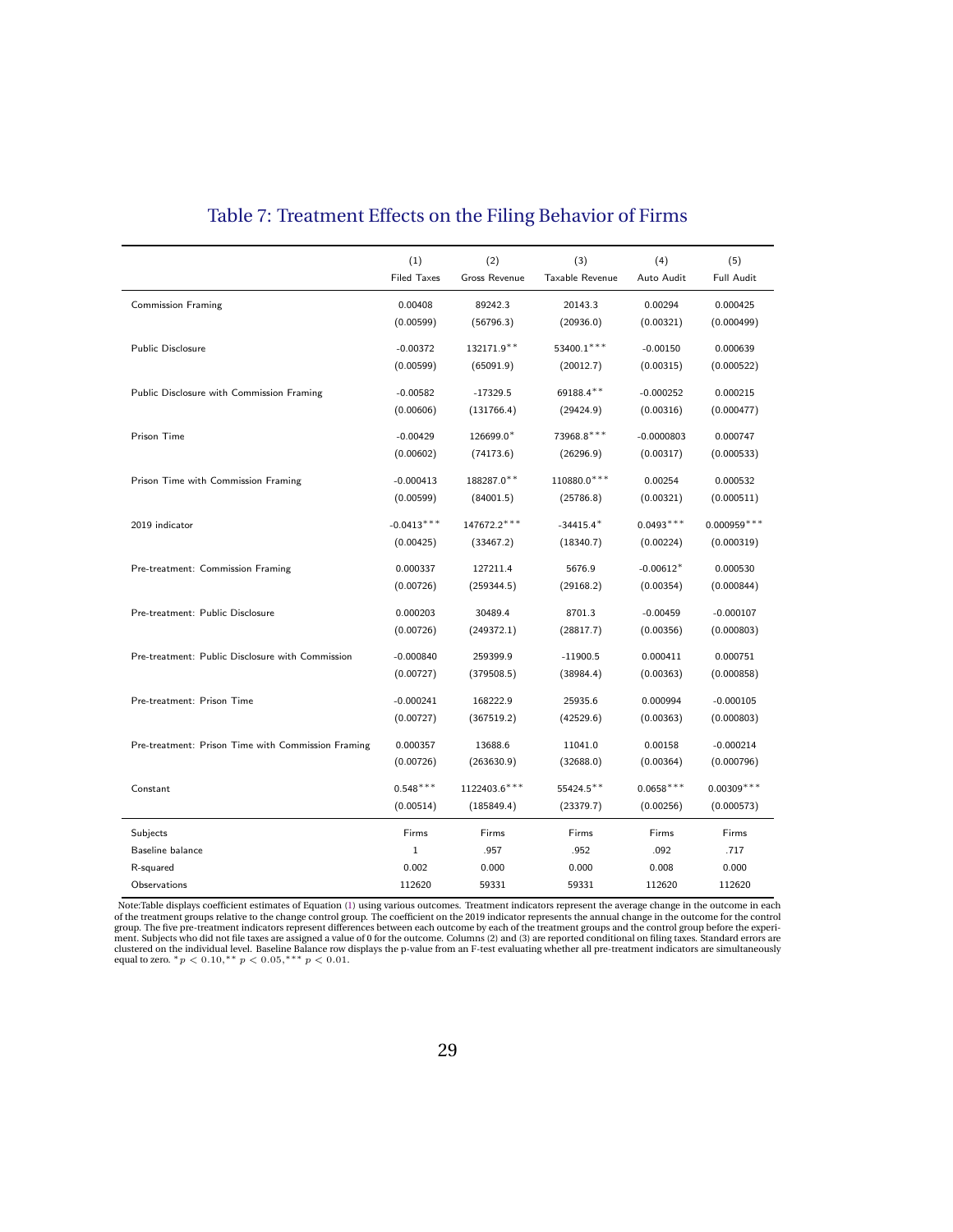<span id="page-31-0"></span>

|                                   | (1)<br>Exempt Net-Income Level | (2)<br>Exempt Net-Income Level | (3)<br>Exempt Net-Income Level | (4)<br>Exempt Net-Income Level |
|-----------------------------------|--------------------------------|--------------------------------|--------------------------------|--------------------------------|
|                                   |                                |                                |                                |                                |
| Commission                        | $-0.0189**$                    | $-0.0191**$                    | $-0.0371***$                   | $-0.0549***$                   |
|                                   | (0.00931)                      | (0.00943)                      | (0.0106)                       | (0.0140)                       |
| Public                            | $-0.0360$ ***                  | $-0.0371***$                   | $-0.180***$                    | $-0.260***$                    |
|                                   | (0.00954)                      | (0.00968)                      | (0.0103)                       | (0.0134)                       |
| Public & Commission Frame         | $-0.0415***$                   | $-0.0428***$                   | $-0.213***$                    | $-0.302***$                    |
|                                   | (0.00966)                      | (0.00978)                      | (0.0103)                       | (0.0134)                       |
| Prison                            | $-0.0479***$                   | $-0.0488$ ***                  | $-0.185***$                    | $-0.272***$                    |
|                                   | (0.00973)                      | (0.00985)                      | (0.0103)                       | (0.0135)                       |
| Prison & Commission Frame         | $-0.0664***$                   | $-0.0679***$                   | $-0.234***$                    | $-0.341***$                    |
|                                   | (0.00970)                      | (0.00983)                      | (0.0103)                       | (0.0134)                       |
| 2019 indicator                    | 0.00176                        | $-0.00887$                     | $0.153***$                     | $0.255***$                     |
|                                   | (0.00656)                      | (0.00666)                      | (0.00761)                      | (0.00996)                      |
|                                   |                                |                                |                                |                                |
| FY2018: Commission Framing        | 0.00332                        | 0.00386                        | 0.00449                        | 0.000910                       |
|                                   | (0.00984)                      | (0.00984)                      | (0.00979)                      | (0.0114)                       |
| FY2018: Public                    | 0.00606                        | 0.00613                        | $-0.00110$                     | $-0.00907$                     |
|                                   | (0.00985)                      | (0.00986)                      | (0.00980)                      | (0.0114)                       |
| FY2018: Public & Commission Frame | 0.00651                        | 0.00725                        | 0.00610                        | $-0.00410$                     |
|                                   | (0.00987)                      | (0.00988)                      | (0.00980)                      | (0.0114)                       |
|                                   |                                |                                |                                |                                |
| FY2018: Prison                    | 0.000592                       | 0.000745                       | 0.00287                        | 0.00185                        |
|                                   | (0.00988)                      | (0.00988)                      | (0.00980)                      | (0.0114)                       |
| FY2018: Prison & Commission Frame | 0.00195                        | 0.00228                        | 0.00509                        | 0.00720                        |
|                                   | (0.00999)                      | (0.00999)                      | (0.00979)                      | (0.0114)                       |
| Constant                          | $0.640***$                     | $0.640***$                     | $0.554***$                     | $0.339***$                     |
|                                   | (0.00699)                      | (0.00699)                      | (0.00693)                      | (0.00804)                      |
| Subjects                          | Self-Employed                  | Self-Employed                  | Firms                          | Firms                          |
| Gross Income Declared             | Any                            | Positive                       | Any                            | Positive                       |
| Baseline balance                  | 0.970                          | 0.965                          | 0.956                          | 0.67                           |
| Observations                      | 50703                          | 50035                          | 59331                          | 40623                          |

#### Table 8: Propensity to Declare Exempt Income Level

Note:Table displays coefficient estimates of Equation [\(1\)](#page-14-0) using propensity to declare an exempt level of taxable income as the outcome variable. Treatment indicators represent the average change in the propensity to decla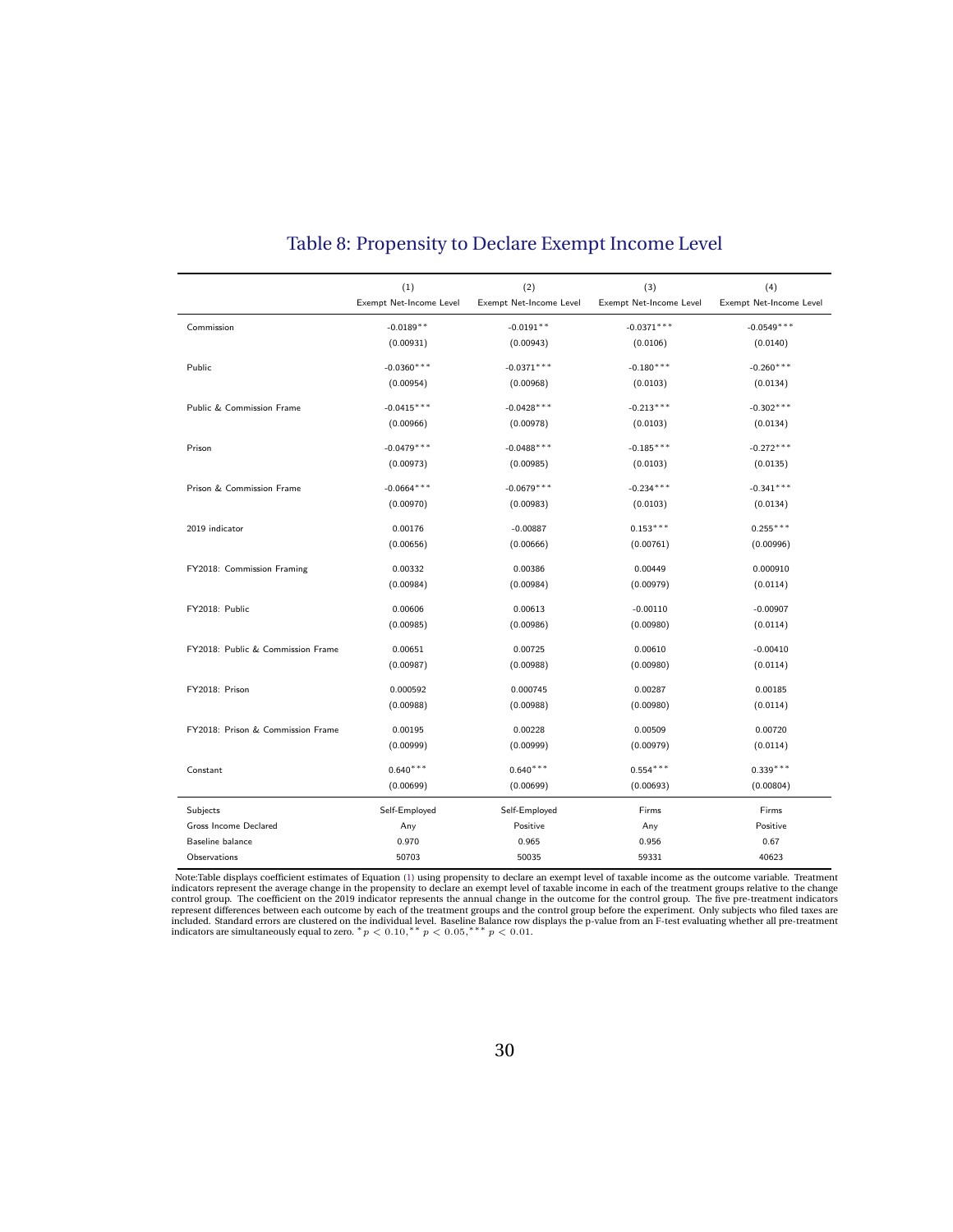## <span id="page-32-0"></span>**7. Figures**



#### Figure 1: Total Revenue Growth Raised by Treatments

Note: Figure displays the difference between the total tax revenue growth in each treatment less the tax revenue growth in the control group, pooling self-<br>employed workers and firms. Values are calculated separately for e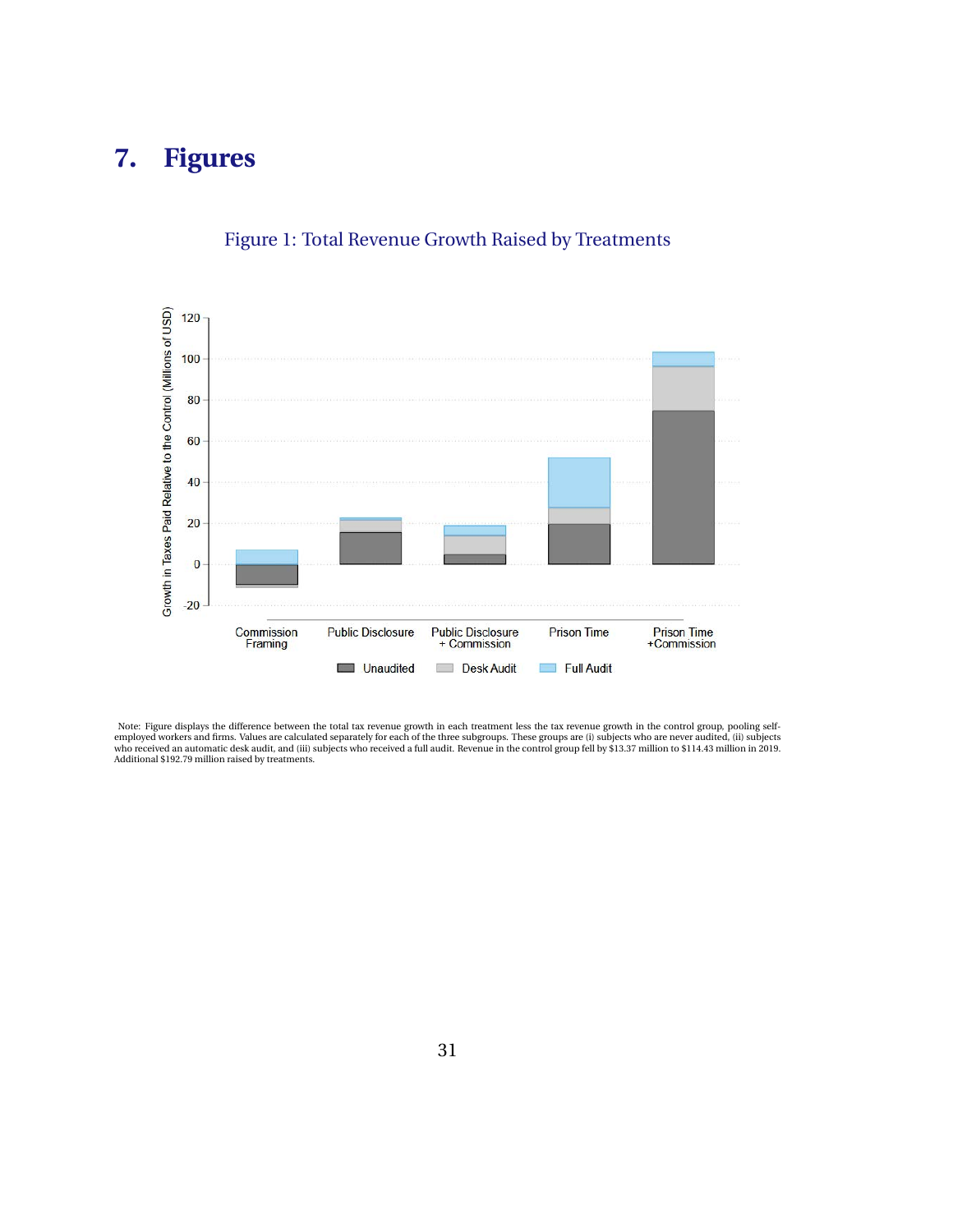

 $\overline{.5}$  $\overline{A}$  $\cdot$ <sup>3</sup>  $\overline{2}$  $\mathbf{1}$  $\mathbf 0$ 

Control

Commission<br>Framing

#### <span id="page-33-0"></span>Figure 2: Portion of Self-Employed Declaring Exempt Income 2019



Public Disclosure

Public Disclosure<br>+ Commission

Prison Time<br>+Commission

Prison Time



Note: Figures displays the portion of firms and self-employed workers declaring positive taxable income in 2019 by treatment along with 90% Confidence intervals.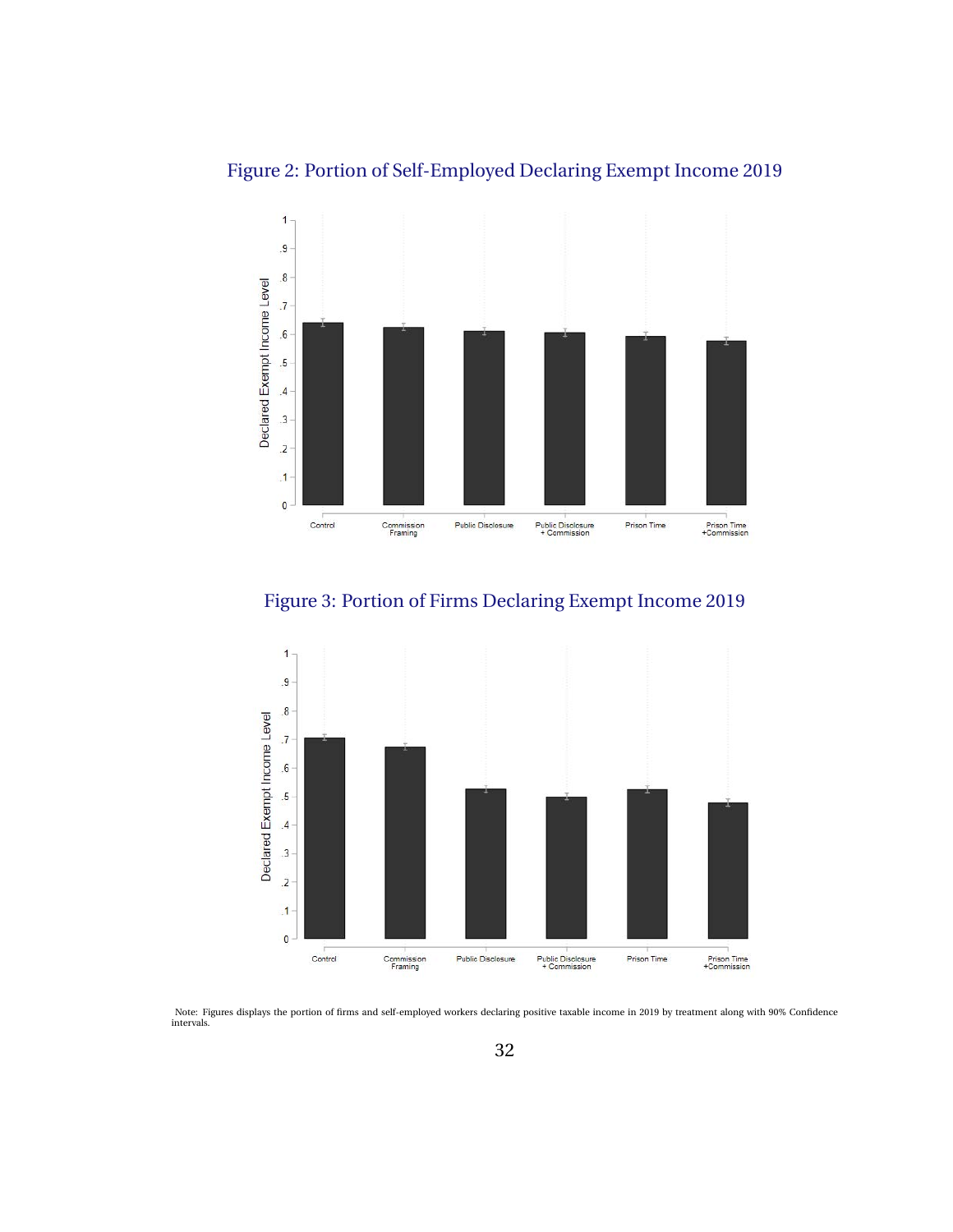#### Figure 4: Effect of Prison Messages by Firm Size

<span id="page-34-0"></span>

Figure 5: Effect of Public Disclosure Messages by Firm Size



o Public Disclosure Public Disclosure + Commission

Note: Figures displays difference in growth between the treatment group and control group in a given quintile of firm size along with 90% confidence intervals.<br>Figure includes 15,965 observations with recorded number of em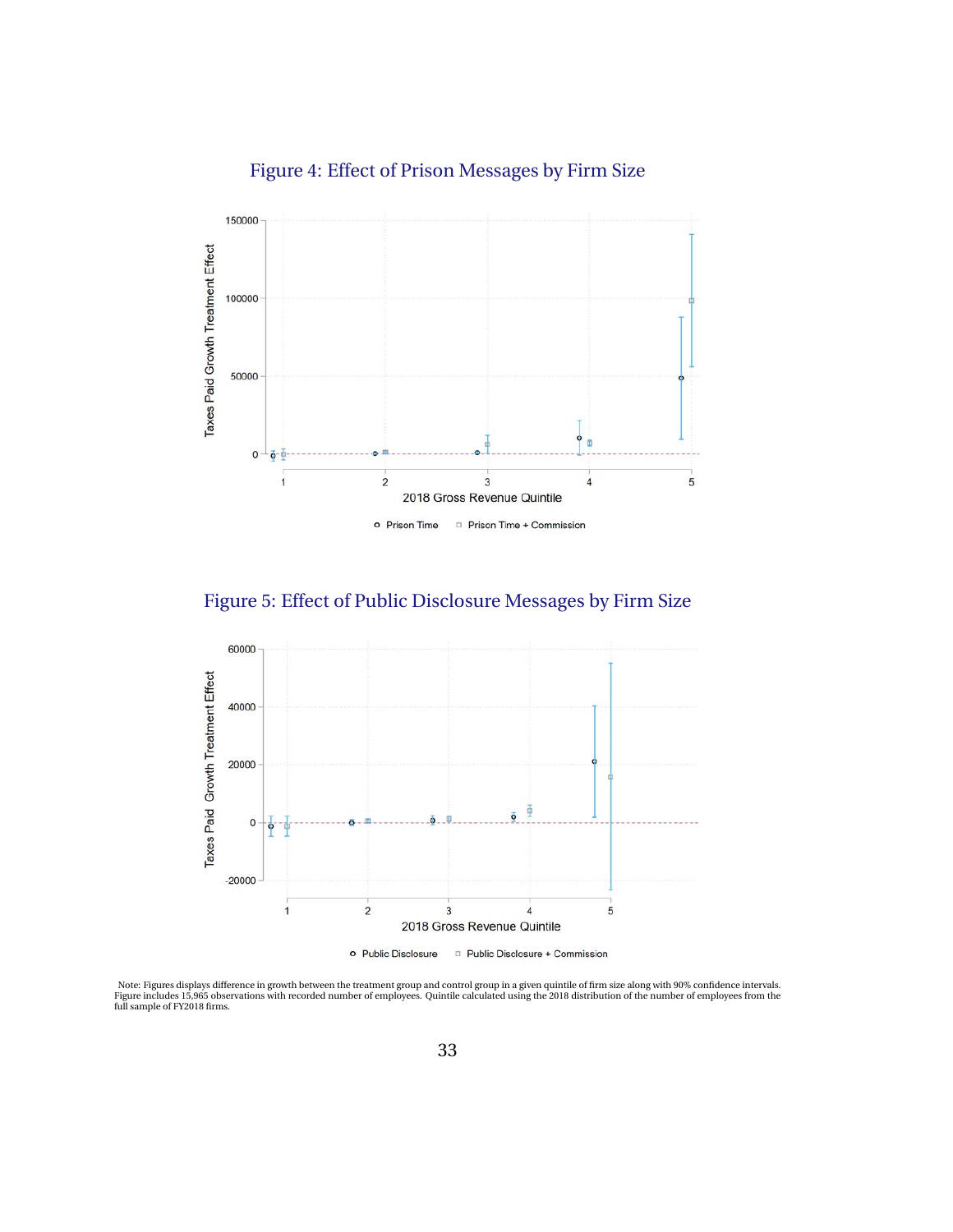## <span id="page-35-0"></span>**A. Appendix**

|                                           | (1)<br>FY2018 Taxes Paid | (2)<br>FY2018 Filed Taxes | (3)<br>FY2018 Gross Revenue | (4)<br>FY2018 Taxable Revenue | (5)<br>FY2018 Auto Audit | (6)<br>FY2018 Full Audit |
|-------------------------------------------|--------------------------|---------------------------|-----------------------------|-------------------------------|--------------------------|--------------------------|
| <b>Commission Framing</b>                 | 214.5                    | 0.000337                  | 127211.4                    | 5676.9                        | $-0.00612*$              | 0.000530                 |
|                                           | (3828.1)                 | (0.00726)                 | (259341.9)                  | (29167.9)                     | (0.00354)                | (0.000844)               |
| Public Disclosure                         | 324.9                    | 0.000203                  | 30489.4                     | 8701.3                        | $-0.00459$               | $-0.000107$              |
|                                           | (3755.9)                 | (0.00726)                 | (249369.6)                  | (28817.4)                     | (0.00356)                | (0.000803)               |
| Public Disclosure with Commission Framing | $-55.05$                 | $-0.000840$               | 259399.9                    | $-11900.5$                    | 0.000411                 | 0.000751                 |
|                                           | (4726.1)                 | (0.00727)                 | (379504.7)                  | (38984.0)                     | (0.00363)                | (0.000858)               |
| Prison Time                               | 2339.9                   | $-0.000241$               | 168222.9                    | 25935.6                       | 0.000994                 | $-0.000105$              |
|                                           | (6010.8)                 | (0.00727)                 | (367515.5)                  | (42529.1)                     | (0.00363)                | (0.000803)               |
| Prison Time with Commission Framing       | $-107.1$                 | 0.000357                  | 13688.6                     | 11041.0                       | 0.00158                  | $-0.000214$              |
|                                           | (4472.4)                 | (0.00726)                 | (263628.3)                  | (32687.7)                     | (0.00364)                | (0.000796)               |
| Constant                                  | $11824.7***$             | $0.548***$                | 1122403.6***                | 55424.5**                     | $0.0658***$              | $0.00309***$             |
|                                           | (2932.9)                 | (0.00514)                 | (185847.5)                  | (23379.4)                     | (0.00256)                | (0.000573)               |
| Subjects                                  | Firms                    | Firms                     | Firms                       | Firms                         | Firms                    | Firms                    |
| Baseline balance                          | 0.996                    | 1.00                      | 0.957                       | 0.952                         | 0.092                    | 0.717                    |
| Observations                              | 56310                    | 56310                     | 30877                       | 30877                         | 56310                    | 56310                    |

#### Table 9: Firm Baseline Outcome Balance

Note: Table displays regressions of treatment indicators on FY2018 baselines for outcome measures with robust standard errors in parentheses. Columns (3) and (4) are calculated conditional on filing taxes. \*  $p < 0.01$ , \*\*

#### Table 10: Self Employed Baseline Outcome Balance

|                                           | (1)<br>FY2018 Taxes Paid | (2)<br>FY2018 Filed Taxes | (3)<br><b>FY2018 Gross Revenue</b> | (4)<br>FY2018 Taxable Revenue | (5)<br>FY2018 Auto Audit | (6)<br>FY2018 Full Audit |
|-------------------------------------------|--------------------------|---------------------------|------------------------------------|-------------------------------|--------------------------|--------------------------|
| <b>Commission Framing</b>                 | 85.17                    | $\mathbf 0$               | 3541.3                             | 307.6                         | $-0.00669$               | $-0.000434$              |
|                                           | (392.9)                  | (.)                       | (7409.7)                           | (1578.0)                      | (0.00565)                | (0.000666)               |
| Public Disclosure                         | 87.31                    | $\mathbf 0$               | $-5956.3$                          | 323.7                         | $-0.00889$               | $-0.000426$              |
|                                           | (588.6)                  | (.)                       | (6623.3)                           | (2358.6)                      | (0.00563)                | (0.000669)               |
| Public Disclosure with Commission Framing | 42.90                    | $\mathbf 0$               | $-7322.9$                          | 126.2                         | $-0.00458$               | $-0.000631$              |
|                                           | (478.9)                  | $\left( .\right)$         | (7764.5)                           | (1920.7)                      | (0.00571)                | (0.000636)               |
| Prison Time                               | $-268.7$                 | $\mathbf 0$               | $-1315.9$                          | $-1095.3$                     | 0.00202                  | 0.000422                 |
|                                           | (366.5)                  | (.)                       | (6894.1)                           | (1472.8)                      | (0.00580)                | (0.000791)               |
| Prison Time with Commission Framing       | 295.6                    | $\mathbf 0$               | 8114.3                             | 1149.5                        | $-0.000507$              | $-0.000385$              |
|                                           | (385.0)                  | $\left( .\right)$         | (9173.0)                           | (1547.6)                      | (0.00583)                | (0.000682)               |
| Constant                                  | $3561.3***$              | $\mathbf{1}$              | 76550.7***                         | $16210.6***$                  | $0.0860***$              | $0.00127**$              |
|                                           | (279.9)                  | (.)                       | (4741.9)                           | (1124.2)                      | (0.00408)                | (0.000518)               |
| Subjects                                  | Self-Employed            | Self-Employed             | Self-Employed                      | Self-Employed                 | Self-Employed            | Self-Employed            |
| Baseline balance                          | 0.618                    | <b>NA</b>                 | 0.393                              | 0.628                         | 0.295                    | 0.683                    |
| Observations                              | 28179                    | 28179                     | 28179                              | 28179                         | 28179                    | 28179                    |

Note: Table displays regressions of treatment indicators on FY2018 baselines for outcome measures with robust standard errors in parentheses. Note that every subject in our self-employed sample filed taxes in 2018. \*  $p <$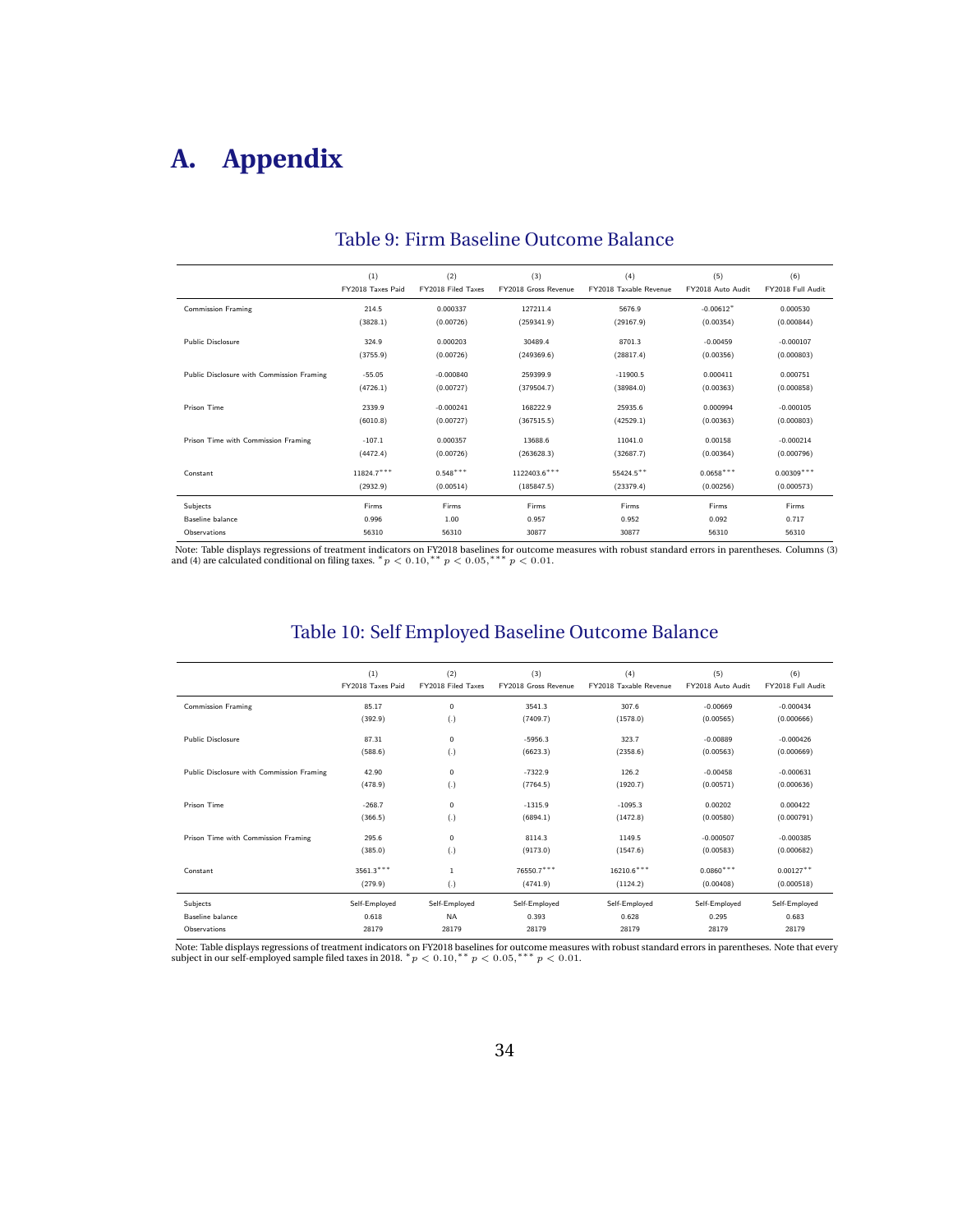<span id="page-36-0"></span>

|                                | Control | Commission | Prison  | Prison                 | Public  | Public              | F-test for joint |  |
|--------------------------------|---------|------------|---------|------------------------|---------|---------------------|------------------|--|
|                                |         |            |         | Public with Commission |         | Public + Commission | Orthogonality    |  |
| Number of Workers              | 20.840  | 19.911     | 19.719  | 21.352                 | 23.285  | 21.191              | 0.870            |  |
|                                | (1.632) | (1.420)    | (1.584) | (1.726)                | (3.714) | (1.646)             |                  |  |
| Number of observations         | 4072    | 3940       | 3886    | 3918                   | 3933    | 3999                |                  |  |
| Primary Sector                 | 0.015   | 0.014      | 0.016   | 0.016                  | 0.013   | 0.014               | 0.605            |  |
|                                | (0.001) | (0.001)    | (0.001) | (0.001)                | (0.001) | (0.001)             |                  |  |
| Secondary Sector               | 0.015   | 0.016      | 0.015   | 0.016                  | 0.016   | 0.016               | 0.970            |  |
|                                | (0.001) | (0.001)    | (0.001) | (0.001)                | (0.001) | (0.001)             |                  |  |
| <b>Tertiary Sector</b>         | 0.956   | 0.957      | 0.957   | 0.956                  | 0.957   | 0.956               | 1.000            |  |
|                                | (0.002) | (0.002)    | (0.002) | (0.002)                | (0.002) | (0.002)             |                  |  |
| Agricultural Services          | 0.002   | 0.002      | 0.003   | 0.002                  | 0.002   | 0.002               | 0.334            |  |
|                                | (0.000) | (0.000)    | (0.001) | (0.000)                | (0.000) | (0.000)             |                  |  |
| Cereal Cultivation             | 0.000   | 0.001      | 0.000   | 0.001                  | 0.000   | 0.000               | 0.878            |  |
|                                | (0.000) | (0.000)    | (0.000) | (0.000)                | (0.000) | (0.000)             |                  |  |
| Commerce                       | 0.694   | 0.696      | 0.695   | 0.696                  | 0.696   | 0.697               | 0.998            |  |
|                                | (0.005) | (0.005)    | (0.005) | (0.005)                | (0.005) | (0.005)             |                  |  |
| Communications                 | 0.004   | 0.004      | 0.004   | 0.004                  | 0.003   | 0.003               | 0.466            |  |
|                                | (0.001) | (0.001)    | (0.001) | (0.001)                | (0.001) | (0.001)             |                  |  |
| Construction                   | 0.009   | 0.009      | 0.009   | 0.010                  | 0.009   | 0.009               | 0.970            |  |
|                                | (0.001) | (0.001)    | (0.001) | (0.001)                | (0.001) | (0.001)             |                  |  |
| <b>Educational Services</b>    | 0.002   | 0.001      | 0.002   | 0.002                  | 0.002   | 0.002               | 0.649            |  |
|                                | (0.000) | (0.000)    | (0.001) | (0.001)                | (0.000) | (0.001)             |                  |  |
| Electricity Gas and Water      | 0.002   | 0.002      | 0.002   | 0.003                  | 0.002   | 0.003               | 0.630            |  |
|                                | (0.000) | (0.001)    | (0.000) | (0.001)                | (0.000) | (0.001)             |                  |  |
| Financial                      | 0.008   | 0.006      | 0.006   | 0.006                  | 0.007   | 0.006               | 0.561            |  |
|                                | (0.001) | (0.001)    | (0.001) | (0.001)                | (0.001) | (0.001)             |                  |  |
| Health services                | 0.005   | 0.004      | 0.004   | 0.004                  | 0.004   | 0.005               | 0.387            |  |
|                                | (0.001) | (0.001)    | (0.001) | (0.001)                | (0.001) | (0.001)             |                  |  |
| Hotels Bars and Restaurants    | 0.006   | 0.006      | 0.006   | 0.006                  | 0.005   | 0.005               | 0.905            |  |
|                                | (0.001) | (0.001)    | (0.001) | (0.001)                | (0.001) | (0.001)             |                  |  |
| Livestock Forestry and Fishing | 0.002   | 0.002      | 0.002   | 0.002                  | 0.002   | 0.003               | 0.251            |  |
|                                | (0.000) | (0.000)    | (0.000) | (0.000)                | (0.000) | (0.001)             |                  |  |
| Manufacturing                  | 0.007   | 0.007      | 0.008   | 0.008                  | 0.007   | 0.008               | 0.999            |  |
|                                | (0.001) | (0.001)    | (0.001) | (0.001)                | (0.001) | (0.001)             |                  |  |
| Mining and Quarry Exploitation | 0.001   | 0.000      | 0.001   | 0.001                  | 0.001   | 0.001               | 0.787            |  |
|                                | (0.000) | (0.000)    | (0.000) | (0.000)                | (0.000) | (0.000)             |                  |  |
| Other services                 | 0.011   | 0.011      | 0.011   | 0.010                  | 0.010   | 0.010               | 0.950            |  |
|                                | (0.001) | (0.001)    | (0.001) | (0.001)                | (0.001) | (0.001)             |                  |  |
| Public Administration          | 0.001   | 0.001      | 0.001   | 0.000                  | 0.001   | 0.001               | 0.838            |  |
|                                | (0.000) | (0.000)    | (0.000) | (0.000)                | (0.000) | (0.000)             |                  |  |
| Rental Housing                 | 0.237   | 0.239      | 0.239   | 0.238                  | 0.239   | 0.237               | 0.997            |  |
|                                | (0.004) | (0.004)    | (0.004) | (0.004)                | (0.004) | (0.004)             |                  |  |
| <b>Traditional Crops</b>       | 0.002   | 0.002      | 0.003   | 0.003                  | 0.002   | 0.002               | 0.351            |  |
|                                | (0.000) | (0.000)    | (0.001) | (0.001)                | (0.000) | (0.001)             |                  |  |
| Transportation and Storage     | 0.006   | 0.007      | 0.006   | 0.005                  | 0.007   | 0.006               | 0.757            |  |
|                                | (0.001) | (0.001)    | (0.001) | (0.001)                | (0.001) | (0.001)             |                  |  |
| <b>Missing Sector</b>          | 0.000   | 0.000      | 0.000   | 0.000                  | 0.000   | 0.001               | 0.821            |  |
|                                | (0.000) | (0.000)    | (0.000) | (0.000)                | (0.000) | (0.000)             |                  |  |
| N                              | 9386    | 9393       | 9388    | 9373                   | 9381    | 9389                |                  |  |
|                                |         |            |         |                        |         |                     |                  |  |

#### Table 11: Firm Characteristics Balance

Note: Table includes the mean of each variable by treatment group. Standard errors are presented below the mean in parentheses. Right column displays the p-value from an F-test evaluating whether all equal in all groups.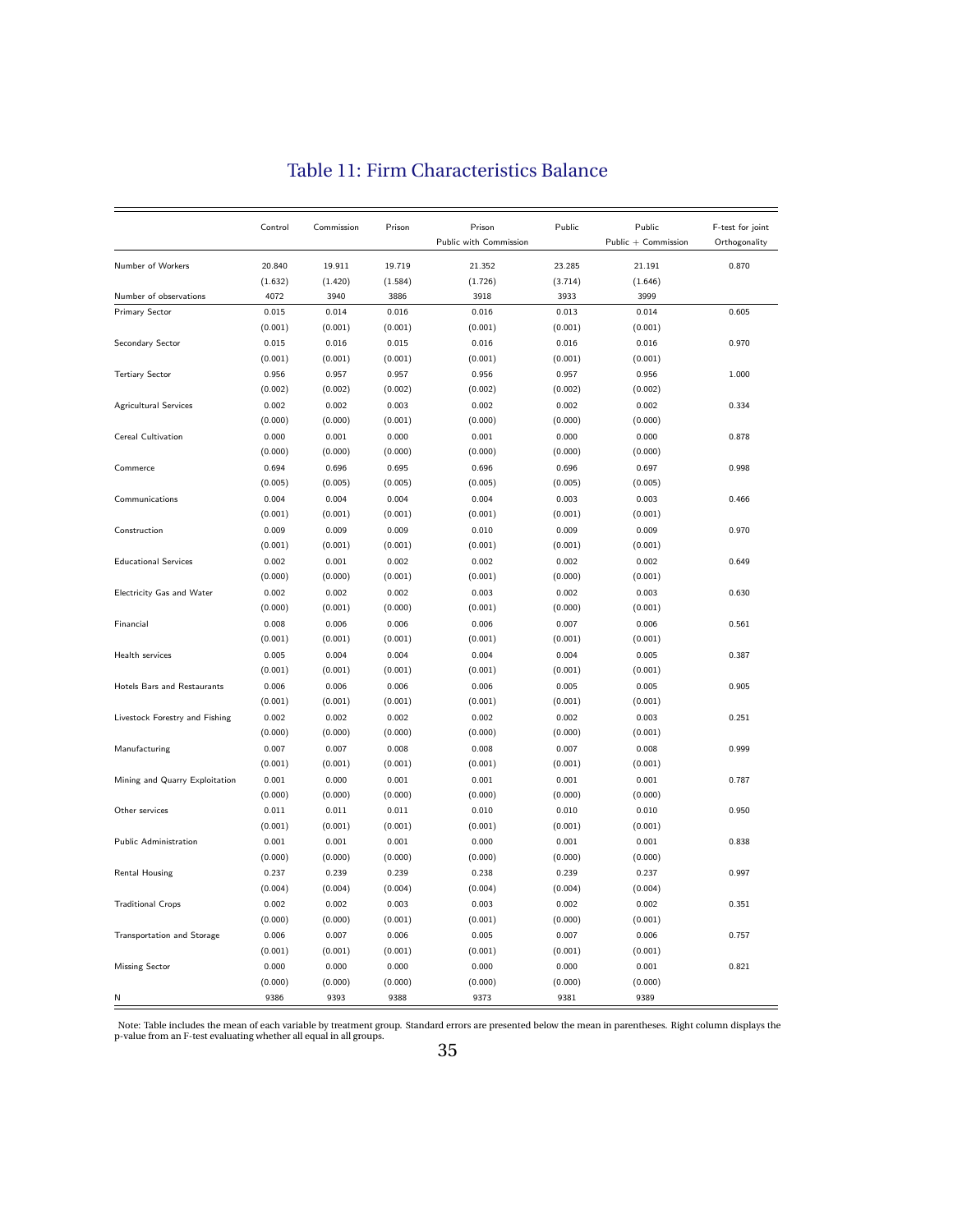<span id="page-37-0"></span>

|                                 | Control    | Commission | Prison     | Prison                 | Public     | Public              | F-test for joint |
|---------------------------------|------------|------------|------------|------------------------|------------|---------------------|------------------|
|                                 |            |            |            | Public with Commission |            | Public + Commission | Orthogonality    |
| Female                          | 0.321      | 0.319      | 0.321      | 0.323                  | 0.318      | 0.326               | 0.972            |
|                                 | (0.007)    | (0.007)    | (0.007)    | (0.007)                | (0.007)    | (0.007)             |                  |
| Married                         | 0.223      | 0.220      | 0.216      | 0.218                  | 0.225      | 0.225               | 0.878            |
|                                 | (0.006)    | (0.006)    | (0.006)    | (0.006)                | (0.006)    | (0.006)             |                  |
| White                           | 0.178      | 0.179      | 0.183      | 0.176                  | 0.177      | 0.178               | 0.964            |
|                                 | (0.006)    | (0.006)    | (0.006)    | (0.006)                | (0.006)    | (0.006)             |                  |
| Gross income declared in 2018   | 76550.688  | 80091.948  | 70594.352  | 69227.798              | 75234.761  | 84664.985           | 0.415            |
|                                 | (4741.893) | (5693.636) | (4624.180) | (6148.368)             | (5004.317) | (7852.265)          |                  |
| Taxes paid in 2018              | 3561.301   | 3646.474   | 3648.613   | 3604.199               | 3292.565   | 3856.870            | 0.924            |
|                                 | (279.932)  | (275.626)  | (517.788)  | (388.532)              | (236.567)  | (264.365)           |                  |
| Taxable income declared in 2018 | 16210.615  | 16518.262  | 16534.349  | 16336.855              | 15115.347  | 17360.143           | 0.927            |
|                                 | (1124.229) | (1107.350) | (2073.412) | (1557.243)             | (951.373)  | (1063.603)          |                  |
| Paid any taxes in 2018          | 0.997      | 0.997      | 0.998      | 0.996                  | 0.997      | 0.997               | 0.471            |
|                                 | (0.001)    | (0.001)    | (0.001)    | (0.001)                | (0.001)    | (0.001)             |                  |
| N                               | 4723       | 4781       | 4736       | 4694                   | 4728       | 4517                |                  |

Table 12: Self-Employed Characteristics Balance

Note: Table includes the mean of each variable by treatment group. Standard errors are presented below the mean in parentheses. Right column displays the p-value from an F-test evaluating whether all equal in all groups.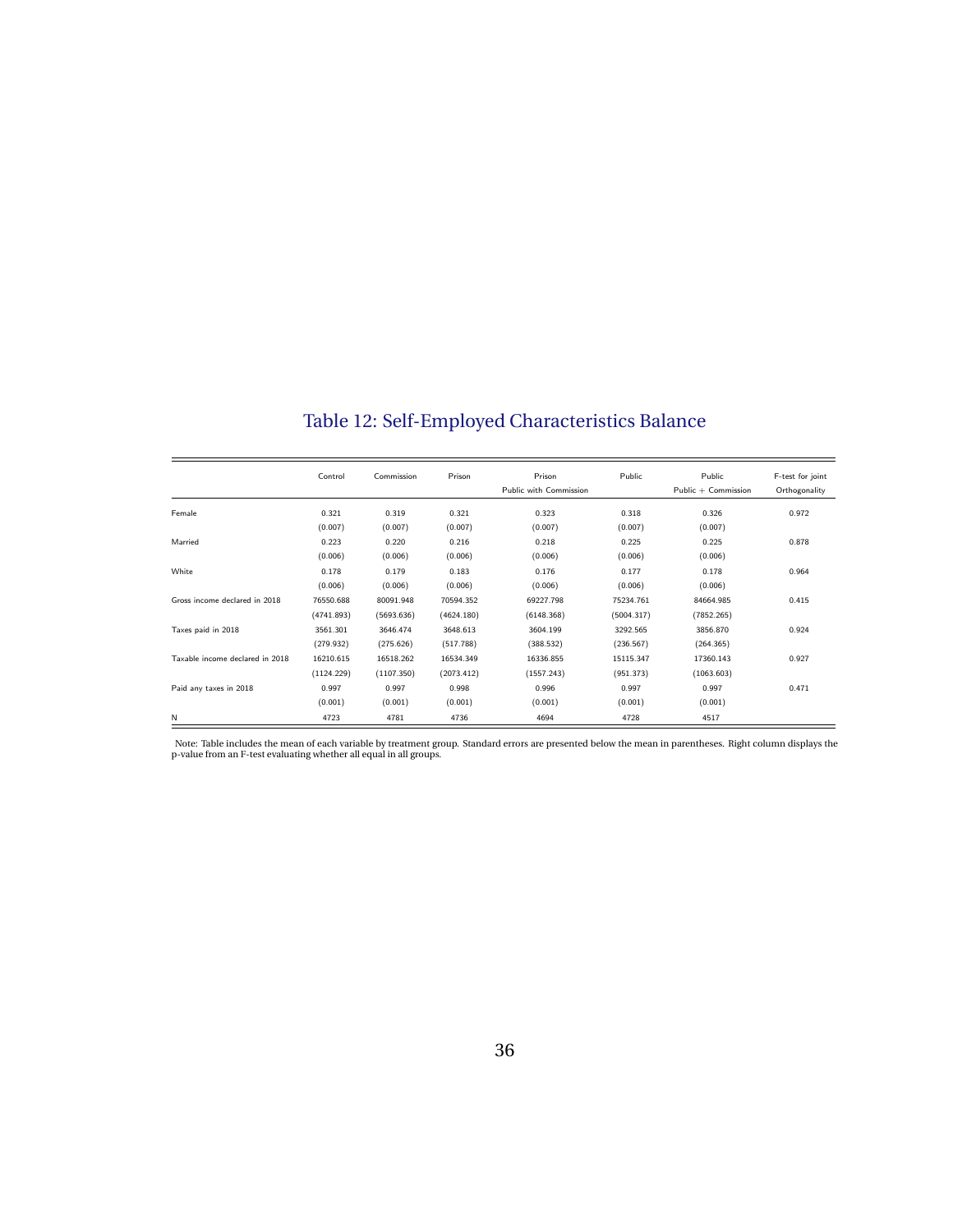#### Table 13: Firm Representativeness

<span id="page-38-0"></span>

|                        | (1)        | (2)                | (3)           | (4)             | (5)             | (6)               | (7)          | (8)           |
|------------------------|------------|--------------------|---------------|-----------------|-----------------|-------------------|--------------|---------------|
|                        | Employees  | <b>Filed Taxes</b> | Gross Revenue | Taxable Revenue | Declared Exempt | <b>Taxes Paid</b> | Auto Audit   | Full Audit    |
| Included in Experiment | $2.207*$   | $-0.00442*$        | 650228.9***   | 44635.4***      | $-0.117***$     | $7448.7***$       | $0.0584***$  | $0.00312***$  |
|                        | (1.158)    | (0.00257)          | (103815.0)    | (12085.6)       | (0.00340)       | (1660.4)          | (0.00106)    | (0.000241)    |
| Constant               | $18.72***$ | $0.553***$         | 571907.0***   | 17371.4***      | $0.675***$      | 4828.7***         | $0.00613***$ | $0.000116***$ |
|                        | (0.790)    | (0.00148)          | (36778.8)     | (6172.6)        | (0.00188)       | (857.4)           | (0.000233)   | (0.0000321)   |
| Observations           | 69067      | 168497             | 92889         | 92889           | 92889           | 168497            | 168497       | 168497        |

Note: Table displays regression coefficeints from regressions of FY2018 baseline outcomes on an indicator for whether the firm was sent a message. Robust standard errors shown in parentheses. \*  $p < 0.10$ , \* \*  $p < 0.05$ , \*

#### Table 14: Self-Employed Representativeness

|                        | (1)                | (2)                     | (3)                     | (4)                     | (5)                    | (6)                      | (7)                         |
|------------------------|--------------------|-------------------------|-------------------------|-------------------------|------------------------|--------------------------|-----------------------------|
|                        | <b>Filed Taxes</b> | Gross Revenue           | Taxable Revenue         | Declared Exempt         | <b>Taxes Paid</b>      | Auto Audit               | Full Audit                  |
| Included in Experiment | 0                  | $-1966.7$               | $5674.8***$             | $-0.132***$             | $1274.8***$            | $0.00957***$             | 0.000206                    |
|                        | $\left( .\right)$  | (4131.4)                | (684.5)                 | (0.00438)               | (170.3)                | (0.00264)                | (0.000298)                  |
| Constant               | $\left( .\right)$  | 77977.2 ***<br>(3400.2) | $10663.9***$<br>(393.1) | $0.775***$<br>(0.00332) | $2325.0***$<br>(97.41) | $0.0733***$<br>(0.00207) | $0.000823***$<br>(0.000228) |
| Observations           | 43972              | 43972                   | 43972                   | 43972                   | 43972                  | 43972                    | 43972                       |

Note: Table displays regression coefficients from regressions of FY2018 baseline outcomes on an indicator for whether the self-employed worker was sent a<br>message. Robust standard errors shown in parentheses. All self-empl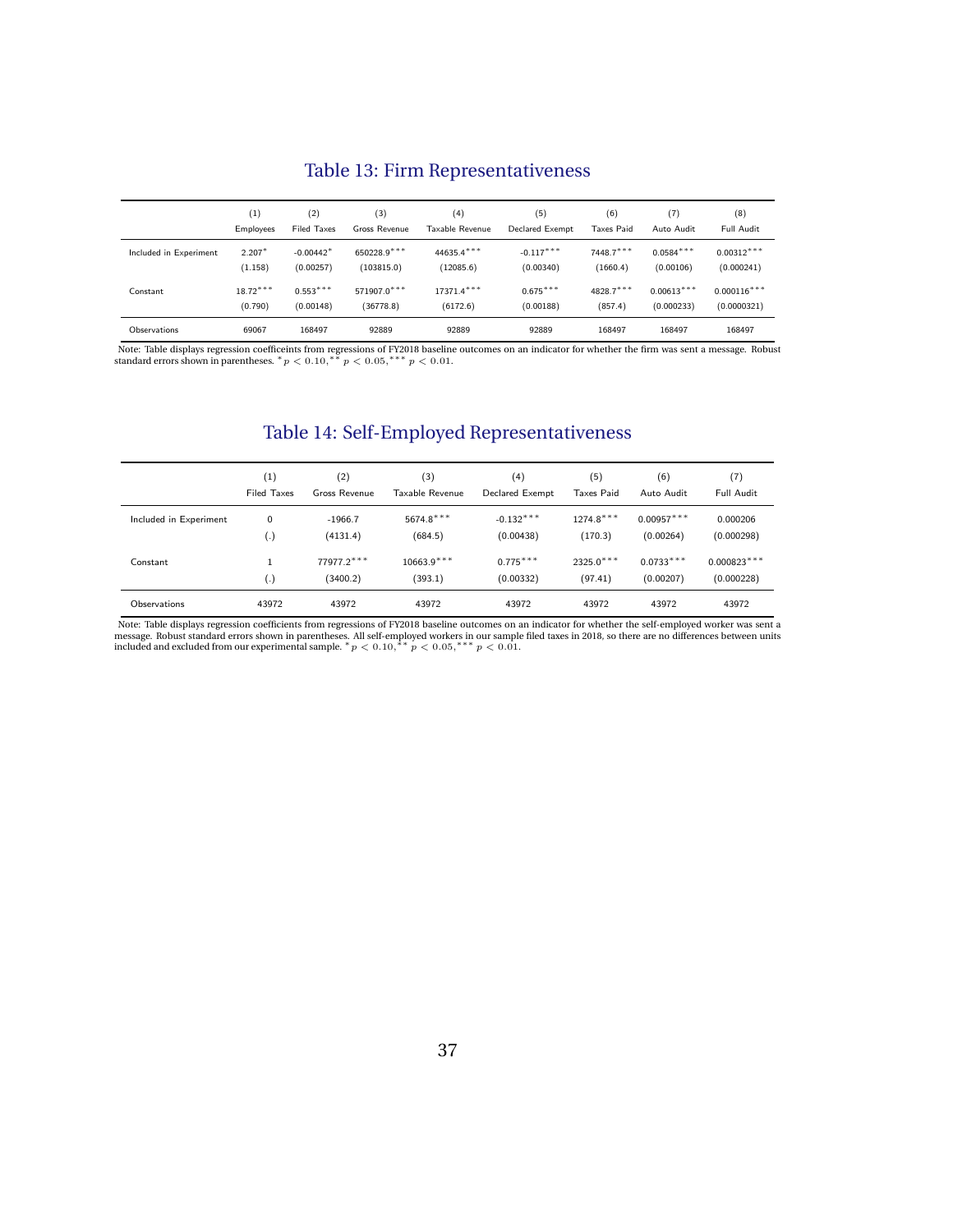<span id="page-39-0"></span>

|                                        |       | $1^{st}$ Quintile |       | $2^{nd}$ Quintile |       | $3^{rd}$ Quintile |       | $4^{th}$ Quintile |       | $5^{th}$ Quintile |
|----------------------------------------|-------|-------------------|-------|-------------------|-------|-------------------|-------|-------------------|-------|-------------------|
| Number of Workers                      | 13952 | 1.000             | 17074 | 2.425             | 13354 | 4.834             | 11591 | 9.313             | 13096 | 85.378            |
|                                        |       | (0.000)           |       | (0.004)           |       | (0.007)           |       | (0.018)           |       | (3.060)           |
| Gross income declared in 2018          | 8809  | 78380             | 11929 | 100648            | 10172 | 214766            | 9472  | 441703            | 11555 | 5423977           |
|                                        |       | (7689)            |       | (3362)            |       | (21422)           |       | (27517)           |       | (320710)          |
| Taxable income declared in 2018        | 8809  | $-1822$           | 11929 | 141               | 10172 | 2421              | 9472  | 6119              | 11555 | 258011            |
|                                        |       | (683)             |       | (566)             |       | (2382)            |       | (3463)            |       | (42966)           |
| Declared Exempt Level of Taxes in 2018 | 8809  | 0.612             | 11929 | 0.540             | 10172 | 0.479             | 9472  | 0.423             | 11555 | 0.348             |
|                                        |       | (0.005)           |       | (0.005)           |       | (0.005)           |       | (0.005)           |       | (0.004)           |
| Taxes paid in 2018                     | 13952 | 807.121           | 17074 | 1222.183          | 13354 | 2660.561          | 11591 | 4881.418          | 13096 | 81945.512         |
|                                        |       | (51.277)          |       | (60.340)          |       | (396.411)         |       | (359.276)         |       | (9516.165)        |
| Sector Unclassified                    | 13952 | 0.226             | 17074 | 0.205             | 13354 | 0.187             | 11591 | 0.165             | 13096 | 0.156             |
|                                        |       | (0.004)           |       | (0.003)           |       | (0.003)           |       | (0.003)           |       | (0.003)           |
| Primary Sector                         | 13952 | 0.143             | 17074 | 0.117             | 13354 | 0.097             | 11591 | 0.089             | 13096 | 0.091             |
|                                        |       | (0.003)           |       | (0.002)           |       | (0.003)           |       | (0.003)           |       | (0.003)           |
| Secondary Sector                       | 13952 | 0.107             | 17074 | 0.109             | 13354 | 0.126             | 11591 | 0.142             | 13096 | 0.199             |
|                                        |       | (0.003)           |       | (0.002)           |       | (0.003)           |       | (0.003)           |       | (0.003)           |
| <b>Tertiary Sector</b>                 | 13952 | 0.524             | 17074 | 0.570             | 13354 | 0.590             | 11591 | 0.604             | 13096 | 0.554             |
|                                        |       | (0.004)           |       | (0.004)           |       | (0.004)           |       | (0.005)           |       | (0.004)           |

#### Table 15: Summary Statistics by Quintile (Full sample)

Note: Table displays the average characteristics for firms in different quintiles of firm size. The number of observations appears to the right of the mean and<br>standard errors appear below the mean in parentheses. This tab

#### Table 16: Summary Statistics by Quintile (Experimental Sample)

|                                        |      | $1^{st}$ Quintile |      | $2^{nd}$ Quintile |      | $3^{rd}$ Quintile |      | $4^{th}$ Quintile |      | $5^{th}$ Quintile |
|----------------------------------------|------|-------------------|------|-------------------|------|-------------------|------|-------------------|------|-------------------|
| Number of Workers                      | 4409 | 1.000             | 5686 | 2.434             | 4632 | 4.843             | 4212 | 9.350             | 5189 | 81.865            |
|                                        |      | (0.000)           |      | (0.007)           |      | (0.012)           |      | (0.030)           |      | (3.817)           |
| Gross income declared in 2018          | 2810 | 86636             | 4042 | 126242            | 3638 | 294450            | 3569 | 626973            | 4805 | 6832491           |
|                                        |      | (5711)            |      | (5596)            |      | (53758)           |      | (62639)           |      | (613964)          |
| Taxable income declared in 2018        | 2810 | $-1012$           | 4042 | 2374              | 3638 | 997               | 3569 | 21002             | 4805 | 384253            |
|                                        |      | (1285)            |      | (1013)            |      | (4053)            |      | (3886)            |      | (66345)           |
| Declared Exempt Level of Taxes in 2018 | 2810 | 0.573             | 4042 | 0.498             | 3638 | 0.435             | 3569 | 0.341             | 4805 | 0.236             |
|                                        |      | (0.009)           |      | (0.008)           |      | (0.008)           |      | (0.008)           |      | (0.006)           |
| Taxes paid in 2018                     | 4409 | 1108              | 5686 | 1693              | 4632 | 3157              | 4212 | 7281              | 5189 | 118824            |
|                                        |      | (125)             |      | (149)             |      | (318)             |      | (868)             |      | (15330)           |
| Sector Unclassified                    | 4409 | 0.007             | 5686 | 0.011             | 4632 | 0.011             | 4212 | 0.023             | 5189 | 0.071             |
|                                        |      | (0.001)           |      | (0.001)           |      | (0.002)           |      | (0.002)           |      | (0.004)           |
| Primary Sector                         | 4409 | 0.015             | 5686 | 0.017             | 4632 | 0.021             | 4212 | 0.026             | 5189 | 0.057             |
|                                        |      | (0.002)           |      | (0.002)           |      | (0.002)           |      | (0.002)           |      | (0.003)           |
| Secondary Sector                       | 4409 | 0.010             | 5686 | 0.009             | 4632 | 0.016             | 4212 | 0.031             | 5189 | 0.090             |
|                                        |      | (0.002)           |      | (0.001)           |      | (0.002)           |      | (0.003)           |      | (0.004)           |
| <b>Tertiary Sector</b>                 | 4409 | 0.968             | 5686 | 0.963             | 4632 | 0.953             | 4212 | 0.920             | 5189 | 0.782             |
|                                        |      | (0.003)           |      | (0.003)           |      | (0.003)           |      | (0.004)           |      | (0.006)           |

Note:Table displays the average characteristics for firms in different quintiles of firm size. The number of observations appears to the right of the mean and standard errors appear below the mean in parentheses. This table includes all of the firms in our sample of data with a recorded number of firms who were sent<br>messages. Sample Sizes differ across quintiles because the quin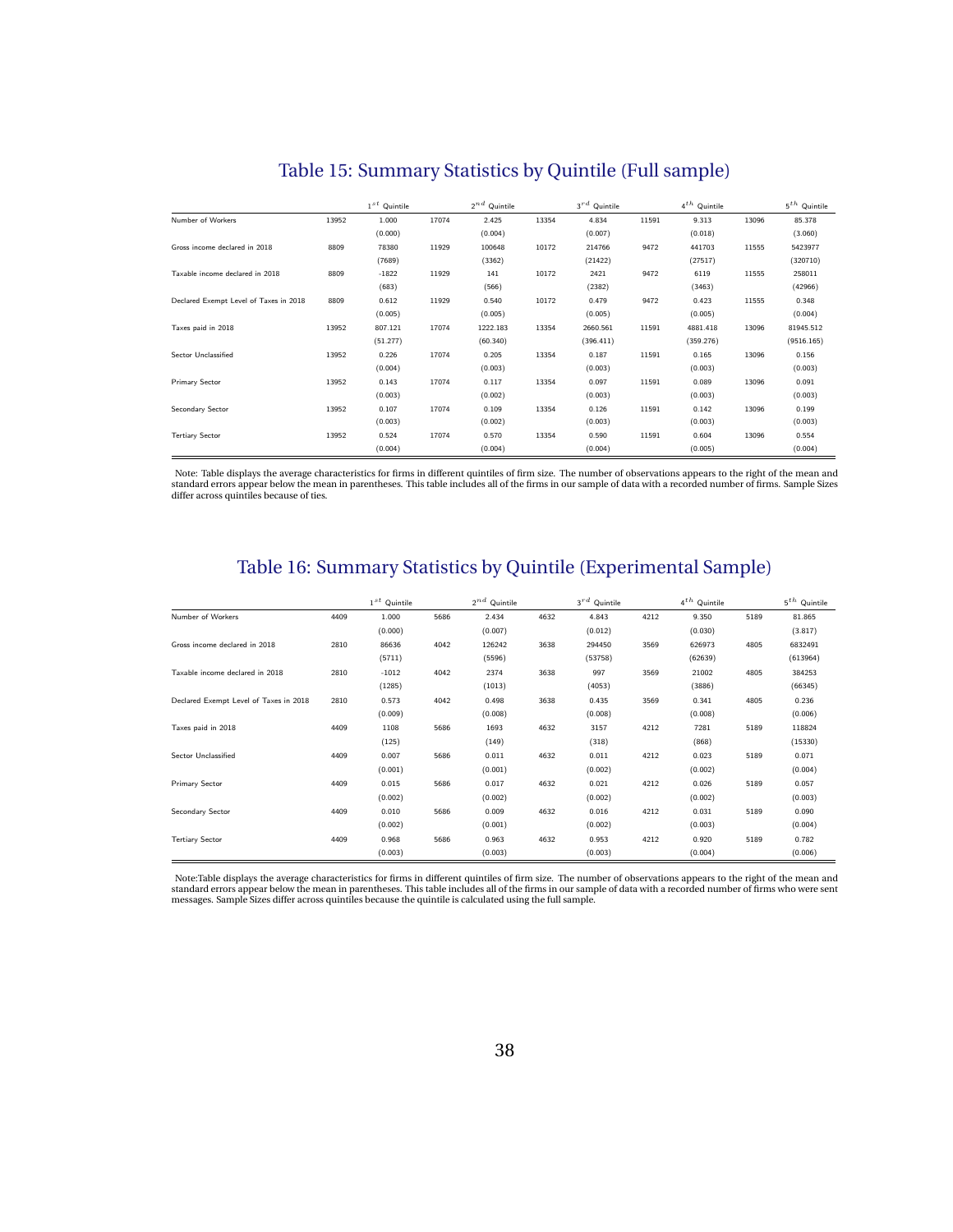## <span id="page-40-0"></span>**References**

- Allingham, Michael G and Agnar Sandmo, "Income tax evasion: A theoretical analysis," *Journal of public economics*, 1972, *1* (3-4), 323–338.
- Alm, James, Gary H McClelland, and William D Schulze, "Why do people pay taxes?," *Journal of public Economics*, 1992, *48* (1), 21–38.
- Antinyan, Armenak and Zareh Asatryan, "Nudging for tax compliance: A meta-analysis," *ZEW-Centre for European Economic Research Discussion Paper*, 2019, (19-055).
- Ariel, Barak, "Deterrence and moral persuasion effects on corporate tax compliance: findings from a randomized controlled trial," *Criminology*, 2012, *50* (1), 27–69.
- Becker, Gary S, "Crime and punishment: An economic approach," in "The economic dimensions of crime," Springer, 1968, pp. 13–68.
- Bénabou, Roland and Jean Tirole, "Incentives and prosocial behavior," *American Economic Review*, 2006, *96* (5), 1652–1678.
- Bergolo, Marcelo L, Rodrigo Ceni, Guillermo Cruces, Matias Giaccobasso, and Ricardo ´ Perez-Truglia, "Tax audits as scarecrows: Evidence from a large-scale field experiment," Technical Report, National Bureau of Economic Research 2017.
- Besley, Timothy and Maitreesh Ghatak, "Property rights and economic development," in "Handbook of development economics," Vol. 5, Elsevier, 2010, pp. 4525–4595.
- and Torsten Persson, "Why do developing countries tax so little?," *Journal of Economic Perspectives*, 2014, *28* (4), 99–120.
- Blumenthal, Marsha, Charles Christian, Joel Slemrod, and Matthew G Smith, "Do normative appeals affect tax compliance? Evidence from a controlled experiment in Minnesota," *National Tax Journal*, 2001, pp. 125–138.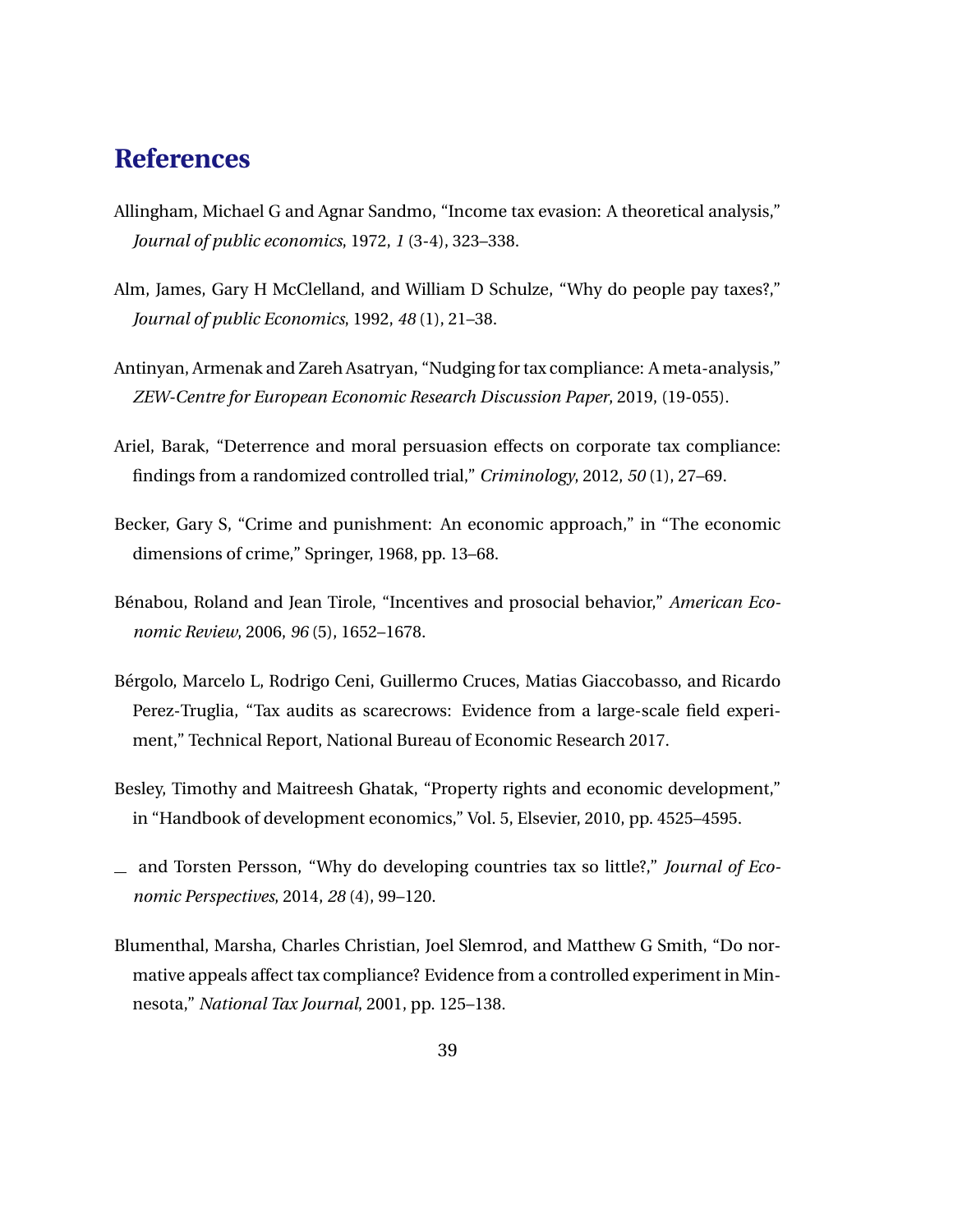- <span id="page-41-0"></span>Bø, Erlend E, Joel Slemrod, and Thor O Thoresen, "Taxes on the internet: Deterrence effects of public disclosure," *American Economic Journal: Economic Policy*, 2015, *7* (1), 36–62.
- Brockmeyer, Anne, Spencer Smith, Marco Hernandez, and Stewart Kettle, "Casting a wider tax net: Experimental evidence from Costa Rica," *American Economic Journal: Economic Policy*, 2019, *11* (3), 55–87.
- Bursztyn, Leonardo and Robert Jensen, "Social image and economic behavior in the field: Identifying, understanding, and shaping social pressure," *Annual Review of Economics*, 2017, *9*, 131–153.
- Butera, Luigi, Robert Metcalfe, William Morrison, and Dmitry Taubinsky, "The deadweight loss of social recognition," Technical Report, National Bureau of Economic Research 2019.
- Carpio, Lucia Del, "Are the neighbors cheating? Evidence from a social norm experiment on property taxes in Peru," *Princeton, NJ, Princeton University Working Paper*, 2013.
- Charness, Gary and Matthias Sutter, "Groups make better self-interested decisions," *Journal of Economic Perspectives*, 2012, *26* (3), 157–76.
- Denant-Boemont, Laurent, Enrico Diecidue, and Olivier L'haridon, "Patience and time consistency in collective decisions," *Experimental economics*, 2017, *20* (1), 181–208.
- DeScioli, Peter, John Christner, and Robert Kurzban, "The omission strategy," *Psychological Science*, 2011, *22* (4), 442–446.
- Dirección General de Impuestos Internos, "Memorias 2016-2020," 2020.
- Doerrenberg, Philipp and Jan Schmitz, "Tax compliance and information provision–A field experiment with small firms," *ZEW-Centre for European Economic Research Discussion Paper*, 2015, (15-028).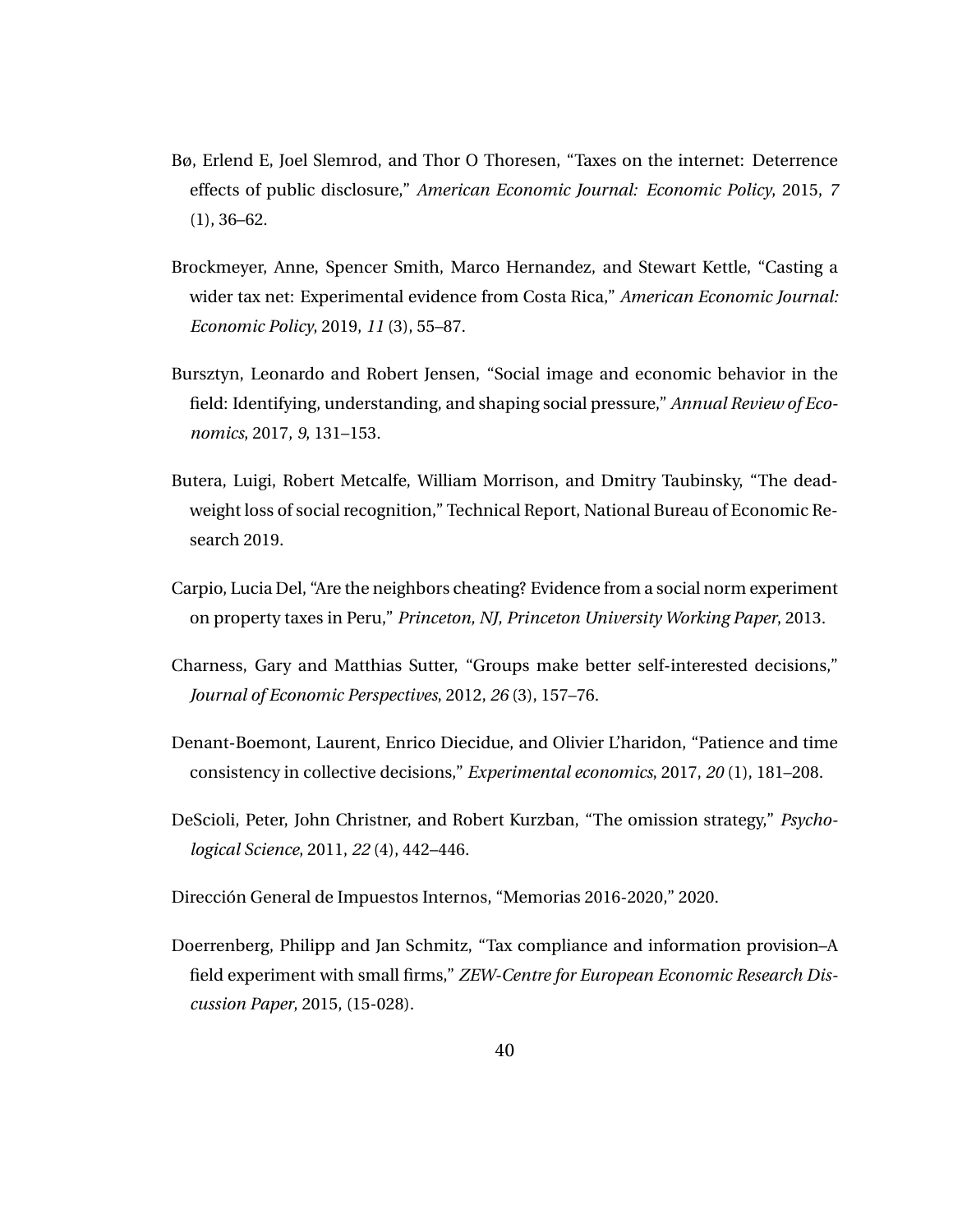- <span id="page-42-0"></span>Du, Shuili and Edward T Vieira, "Striving for legitimacy through corporate social responsibility: Insights from oil companies," *Journal of Business Ethics*, 2012, *110* (4), 413–427.
- Dwenger, Nadja and Lukas Treber, "Shaming for tax enforcement: Evidence from a new policy," 2018.
- Gobierno de la República Dominicana: Equipo Interinstitucional, "Estimación del Incumplimiento Tributario en la República Dominicana," 2018.
- Hallsworth, Michael, "The use of field experiments to increase tax compliance," *Oxford Review of Economic Policy*, 2014, *30* (4), 658–679.
- $\overline{\phantom{a}}$ , John A List, Robert D Metcalfe, and Ivo Vlaev, "The making of homo honoratus: From omission to commission," Technical Report, National Bureau of Economic Research 2015.
- $\ldots$ ,  $\ldots$ , and  $\ldots$ , "The behavioralist as tax collector: Using natural field experiments to enhance tax compliance," *Journal of Public Economics*, 2017, *148*, 14–31.
- Hanlon, Michelle and Joel Slemrod, "What does tax aggressiveness signal? Evidence from stock price reactions to news about tax shelter involvement," *Journal of Public Economics*, 2009, *93* (1-2), 126–141.
- Harju, Jarkko, Tuomas Kosonen, and Olli Ropponen, "Do honest hairdressers get a haircut?," in "Proceedings. Annual Conference on Taxation and Minutes of the Annual Meeting of the National Tax Association," Vol. 107 JSTOR 2014, pp. 1–32.
- Harrison, Glenn W and John A List, "Field experiments," *Journal of Economic Literature*, 2004, *42* (4), 1009–1055.
- Hasegawa, Makoto, Jeffrey L Hoopes, Ryo Ishida, and Joel B Slemrod, "The effect of public disclosure on reported taxable income: Evidence from individuals and corporations in Japan," *Available at SSRN 1653948*, 2012.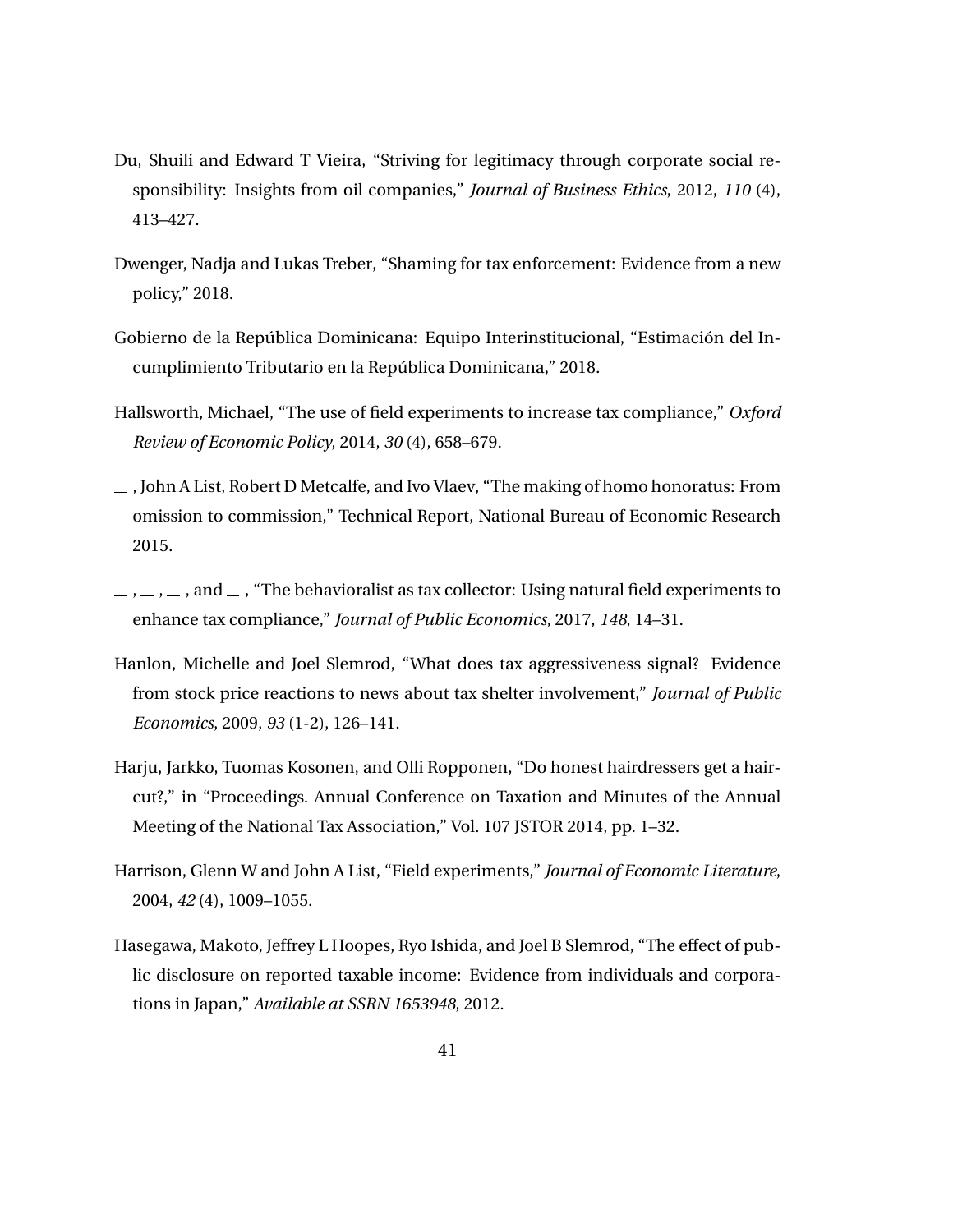- <span id="page-43-0"></span>Hasseldine, John, Peggy Hite, Simon James, and Marika Toumi, "Persuasive communications: Tax compliance enforcement strategies for sole proprietors," *Contemporary Accounting Research*, 2007, *24* (1), 171–194.
- Hedblom, Daniel, Brent R Hickman, and John A List, "Toward an Understanding of Corporate Social Responsibility: Theory and Field Experimental Evidence," Technical Report, National Bureau of Economic Research 2019.
- Hoopes, Jeffrey L, Leslie Robinson, and Joel Slemrod, "Public tax-return disclosure," *Journal of Accounting and Economics*, 2018, *66* (1), 142–162.
- Kettle, Stewart, Marco Hernandez, Simon Ruda, and Michael A Sanderson, "Behavioral Interventions in Tax Compliance: Evidence from Guatemala," *World Bank Policy Research Working Paper*, 2016, (7690).
- Kleven, Henrik Jacobsen, Claus Thustrup Kreiner, and Emmanuel Saez, "Why can modern governments tax so much? An agency model of firms as fiscal intermediaries," *Economica*, 2016, *83* (330), 219–246.
- , Martin B Knudsen, Claus Thustrup Kreiner, Søren Pedersen, and Emmanuel Saez, "Unwilling or unable to cheat? Evidence from a tax audit experiment in Denmark," *Econometrica*, 2011, *79* (3), 651–692.
- Kumler, Todd, Eric Verhoogen, and Judith A Frías, "Enlisting employees in improving payroll-tax compliance: Evidence from Mexico," Technical Report, National Bureau of Economic Research 2013.

Latinobarómetro Corporation, "Latinobarómetro Databank," 2016.

Lee, David S and Justin McCrary, "The Deterrence Effect of Prison: Dynamic Theory and Evidence," in "Regression Discontinuity Designs (Advances in Econometrics)," Vol. 38, Emerald Publishing Limited, 2017.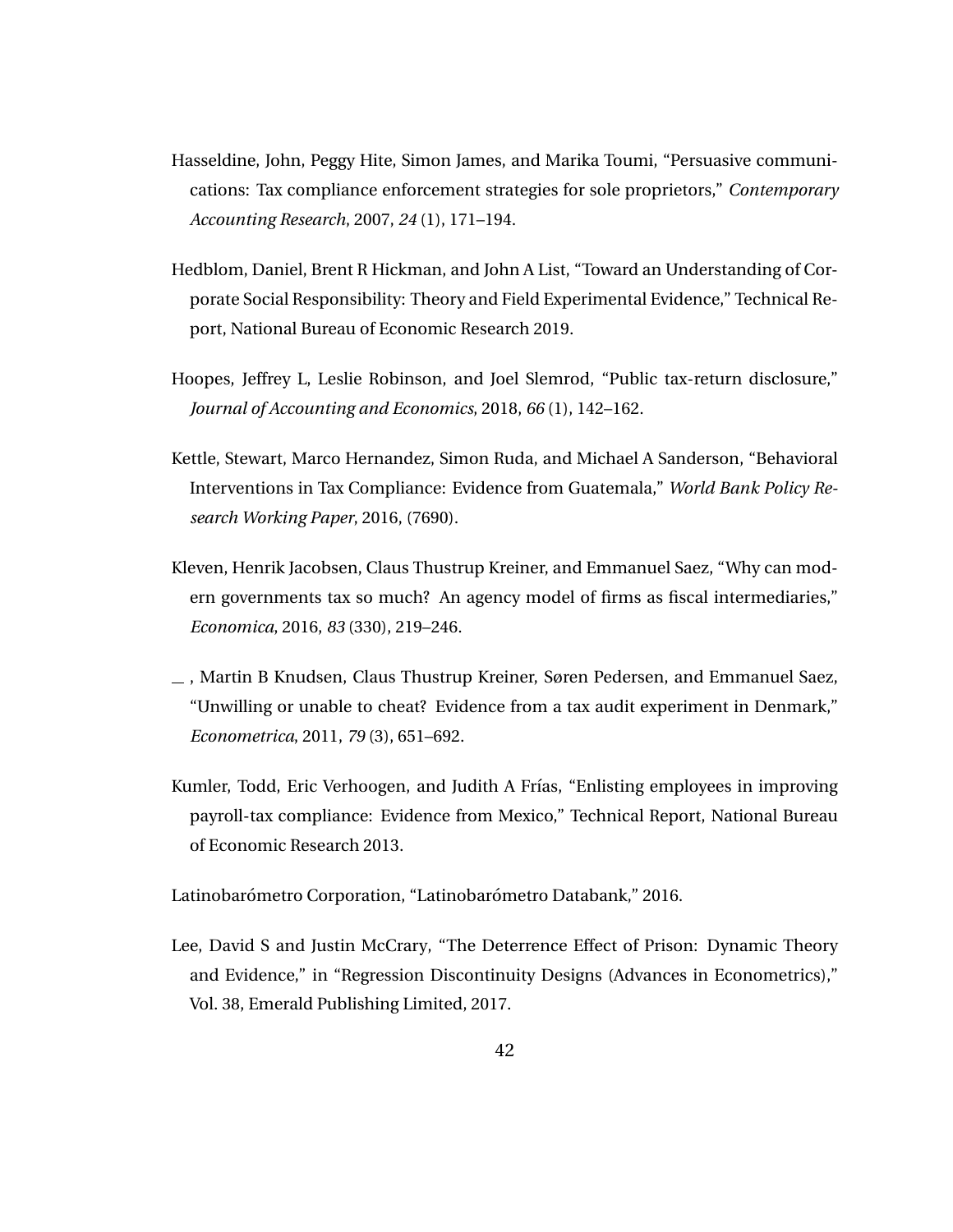- <span id="page-44-0"></span>List, John A, "Non est Disputandum de Generalizability? A Glimpse into The External Validity Trial," Technical Report, National Bureau of Economic Research 2020.
- $\equiv$  and Fatemeh Momeni, "When corporate social responsibility backfires: Theory and evidence from a natural field experiment," Technical Report, National Bureau of Economic Research 2017.
- Luttmer, Erzo FP and Monica Singhal, "Tax morale," *Journal of Economic Perspectives*, 2014, *28* (4), 149–68.
- Mascagni, Giulia, Christopher Nell, and Nara Monkam, "One size does not fit all: a field experiment on the drivers of tax compliance and delivery methods in Rwanda," 2017.
- McDonnell, Mary-Hunter and Brayden King, "Keeping up appearances: Reputational threat and impression management after social movement boycotts," *Administrative Science Quarterly*, 2013, *58* (3), 387–419.
- Neve, Jan-Emmanuel De, Clement Imbert, Johannes Spinnewijn, Teodora Tsankova, and Maarten Luts, "How to improve tax compliance? Evidence from population-wide experiments in Belgium," *Evidence from Population-Wide Experiments in Belgium (May 05, 2019). Sa¨ıd Business School WP*, 2019, *7.*
- Perez-Truglia, Ricardo and Ugo Troiano, "Shaming tax delinquents," *Journal of Public Economics*, 2018, *167*, 120–137.
- Pomeranz, Dina, "No taxation without information: Deterrence and self-enforcement in the value added tax," *American Economic Review*, 2015, *105* (8), 2539–69.
- Servaes, Henri and Ane Tamayo, "The impact of corporate social responsibility on firm value: The role of customer awareness," *Management Science*, 2013, *59* (5), 1045–1061.
- Slemrod, Joel, "Tax compliance and enforcement: New research and its policy implications," 2016.